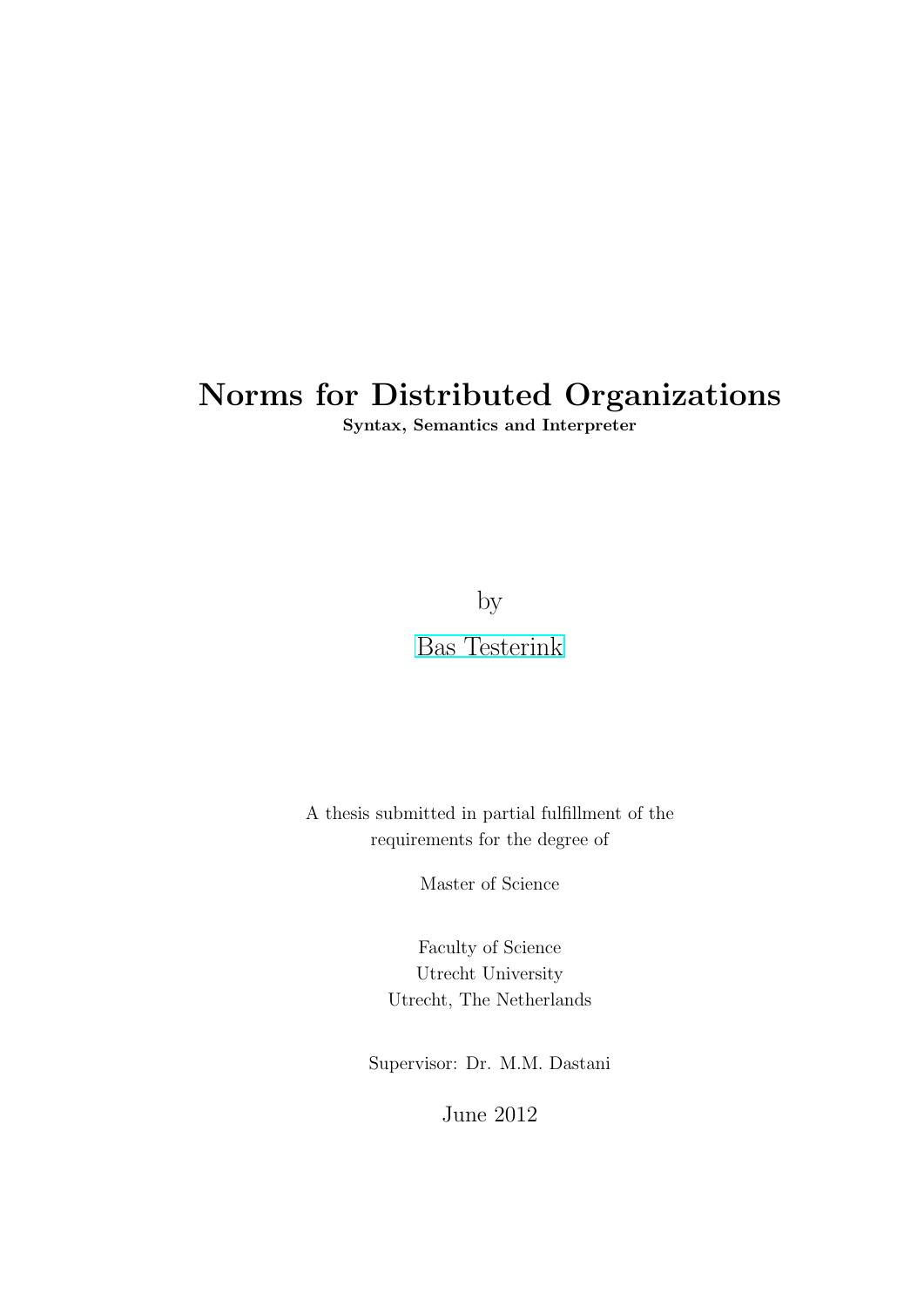## <span id="page-1-0"></span>Abstract

Agents are autonomous processes which together form multi-agent systems. Often we want to make sure that these agents behave according to certain guidelines. To make sure they do, we need control mechanisms. A possible control mechanism is an exogenous normative organization. Such an organization contains norms that represent the kind of behavior that we want from agents. Norms are regulations which can be violated. Therefore, when we program an organization we need to specify what happens when agents violate norms. Existing programming languages for exogenous normative organizations are used to make centralized control structures for multi-agent systems. However, some multi-agent system applications require a distributed control mechanism due to the structure and/or nature of the application. In this thesis we address this problem by proposing a programming language for distributed exogenous normative organizations. Norms are handled by a set of suborganizations which observe and influence a partition of the environment. We will cover the syntax, operational semantics and a prototype interpreter of the proposed programming language.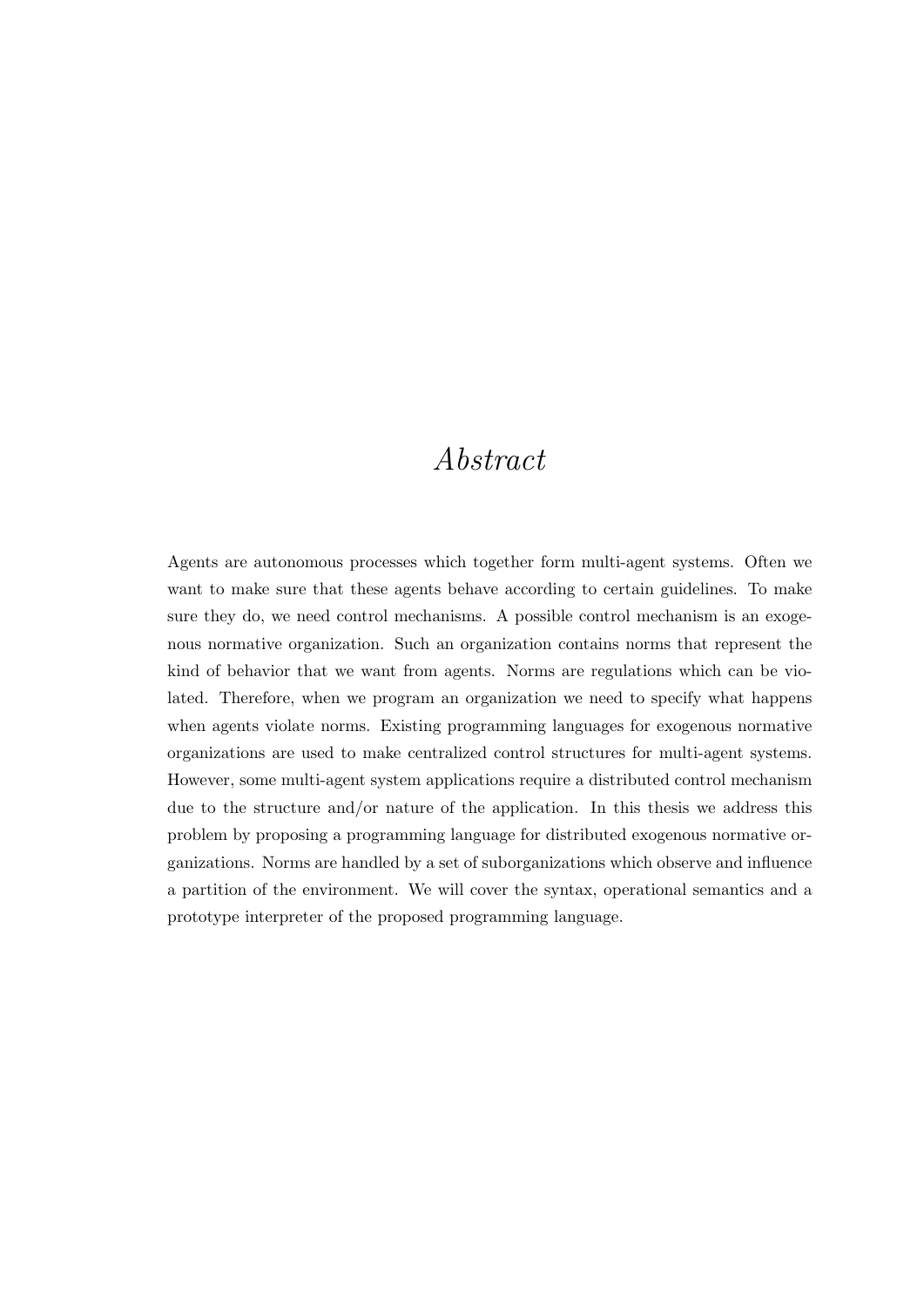# **Contents**

|          | Abstract                           |                                                                                                            | i              |  |  |  |  |  |  |  |  |  |  |  |
|----------|------------------------------------|------------------------------------------------------------------------------------------------------------|----------------|--|--|--|--|--|--|--|--|--|--|--|
| 1        |                                    | Introduction                                                                                               | $\mathbf{1}$   |  |  |  |  |  |  |  |  |  |  |  |
|          | 1.1                                |                                                                                                            | $\mathbf{1}$   |  |  |  |  |  |  |  |  |  |  |  |
|          | 1.2                                |                                                                                                            | 3              |  |  |  |  |  |  |  |  |  |  |  |
|          | 1.3                                |                                                                                                            | $\overline{4}$ |  |  |  |  |  |  |  |  |  |  |  |
|          | 1.4                                |                                                                                                            | $\overline{5}$ |  |  |  |  |  |  |  |  |  |  |  |
|          | 1.5                                |                                                                                                            | 6              |  |  |  |  |  |  |  |  |  |  |  |
| $\bf{2}$ |                                    | <b>Background</b>                                                                                          | 7              |  |  |  |  |  |  |  |  |  |  |  |
|          | 2.1                                | From MAS to organizations $\dots \dots \dots \dots \dots \dots \dots \dots \dots \dots$                    | $\overline{7}$ |  |  |  |  |  |  |  |  |  |  |  |
|          | 2.2                                | Explicit organizational programming (with $S-Moise^+$ )                                                    | 8              |  |  |  |  |  |  |  |  |  |  |  |
|          | 2.3                                |                                                                                                            | 10             |  |  |  |  |  |  |  |  |  |  |  |
|          | 2.4                                |                                                                                                            | 12             |  |  |  |  |  |  |  |  |  |  |  |
|          | 2.5                                |                                                                                                            | 14             |  |  |  |  |  |  |  |  |  |  |  |
|          | 2.6                                |                                                                                                            | 15             |  |  |  |  |  |  |  |  |  |  |  |
| 3        | 16<br>Programming organizations    |                                                                                                            |                |  |  |  |  |  |  |  |  |  |  |  |
|          | 3.1                                | Requirements of the normative language $\dots \dots \dots \dots \dots \dots \dots$                         | 16             |  |  |  |  |  |  |  |  |  |  |  |
|          | 3.2                                |                                                                                                            | 19             |  |  |  |  |  |  |  |  |  |  |  |
|          | 3.3                                | 21<br>Syntax example $\ldots \ldots \ldots \ldots \ldots \ldots \ldots \ldots \ldots \ldots \ldots \ldots$ |                |  |  |  |  |  |  |  |  |  |  |  |
|          | 3.4                                | 23                                                                                                         |                |  |  |  |  |  |  |  |  |  |  |  |
|          |                                    | 3.4.1                                                                                                      | 23             |  |  |  |  |  |  |  |  |  |  |  |
|          |                                    | 3.4.2                                                                                                      | 26             |  |  |  |  |  |  |  |  |  |  |  |
|          |                                    | 3.4.2.1                                                                                                    | 26             |  |  |  |  |  |  |  |  |  |  |  |
|          |                                    | 3.4.2.2                                                                                                    | 26             |  |  |  |  |  |  |  |  |  |  |  |
|          |                                    | 3.4.2.3<br>Clear norms $\ldots \ldots \ldots \ldots \ldots \ldots \ldots \ldots \ldots$                    | 26             |  |  |  |  |  |  |  |  |  |  |  |
|          |                                    | 3.4.2.4<br>Perform update $\dots \dots \dots \dots \dots \dots \dots \dots \dots$                          | 27             |  |  |  |  |  |  |  |  |  |  |  |
|          |                                    | 3.4.2.5<br>Distributed organization transitions $\ldots \ldots \ldots \ldots$                              | 27             |  |  |  |  |  |  |  |  |  |  |  |
|          |                                    | 3.4.3                                                                                                      | 28             |  |  |  |  |  |  |  |  |  |  |  |
|          | 3.5                                | 29                                                                                                         |                |  |  |  |  |  |  |  |  |  |  |  |
|          | 3.6                                | 30                                                                                                         |                |  |  |  |  |  |  |  |  |  |  |  |
| 4        | <b>Building interpreters</b><br>32 |                                                                                                            |                |  |  |  |  |  |  |  |  |  |  |  |
|          | 4.1                                |                                                                                                            | 32             |  |  |  |  |  |  |  |  |  |  |  |
|          | 4.2                                | The fact base $\ldots \ldots \ldots \ldots \ldots \ldots \ldots \ldots \ldots \ldots \ldots$               | 34             |  |  |  |  |  |  |  |  |  |  |  |
|          |                                    | Update rules $\ldots \ldots \ldots \ldots \ldots \ldots \ldots \ldots \ldots \ldots \ldots 37$<br>4.2.1    |                |  |  |  |  |  |  |  |  |  |  |  |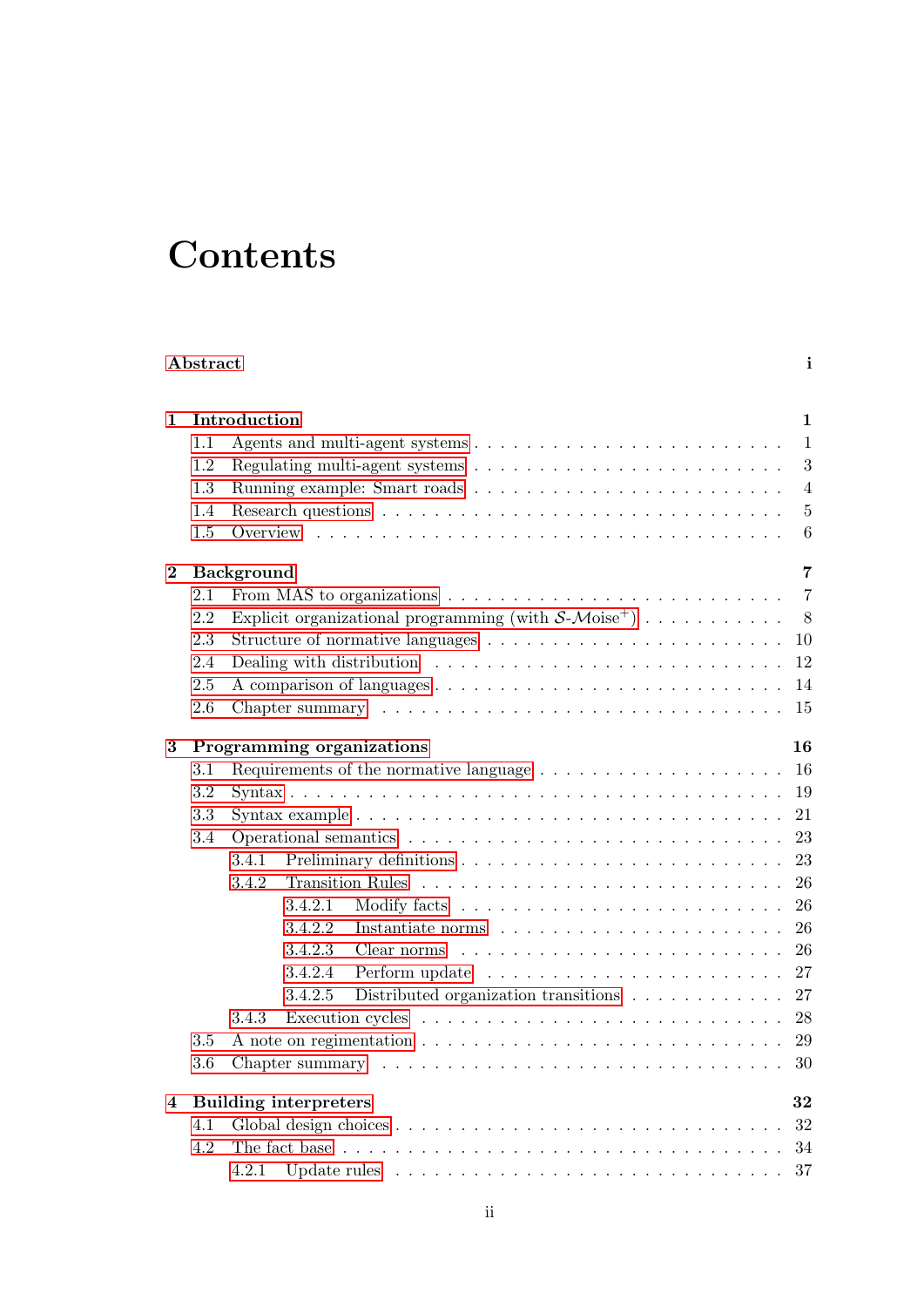|  | 4.4.1 2OPL syntax translation $\ldots \ldots \ldots \ldots \ldots \ldots \ldots \ldots$ |  |  |  |  |  |  |  |  |  |  |    |
|--|-----------------------------------------------------------------------------------------|--|--|--|--|--|--|--|--|--|--|----|
|  |                                                                                         |  |  |  |  |  |  |  |  |  |  |    |
|  |                                                                                         |  |  |  |  |  |  |  |  |  |  |    |
|  |                                                                                         |  |  |  |  |  |  |  |  |  |  |    |
|  | 5 Conclusions & Future work                                                             |  |  |  |  |  |  |  |  |  |  | 47 |
|  |                                                                                         |  |  |  |  |  |  |  |  |  |  |    |
|  |                                                                                         |  |  |  |  |  |  |  |  |  |  |    |
|  |                                                                                         |  |  |  |  |  |  |  |  |  |  |    |

## [Bibliography](#page-53-0) 50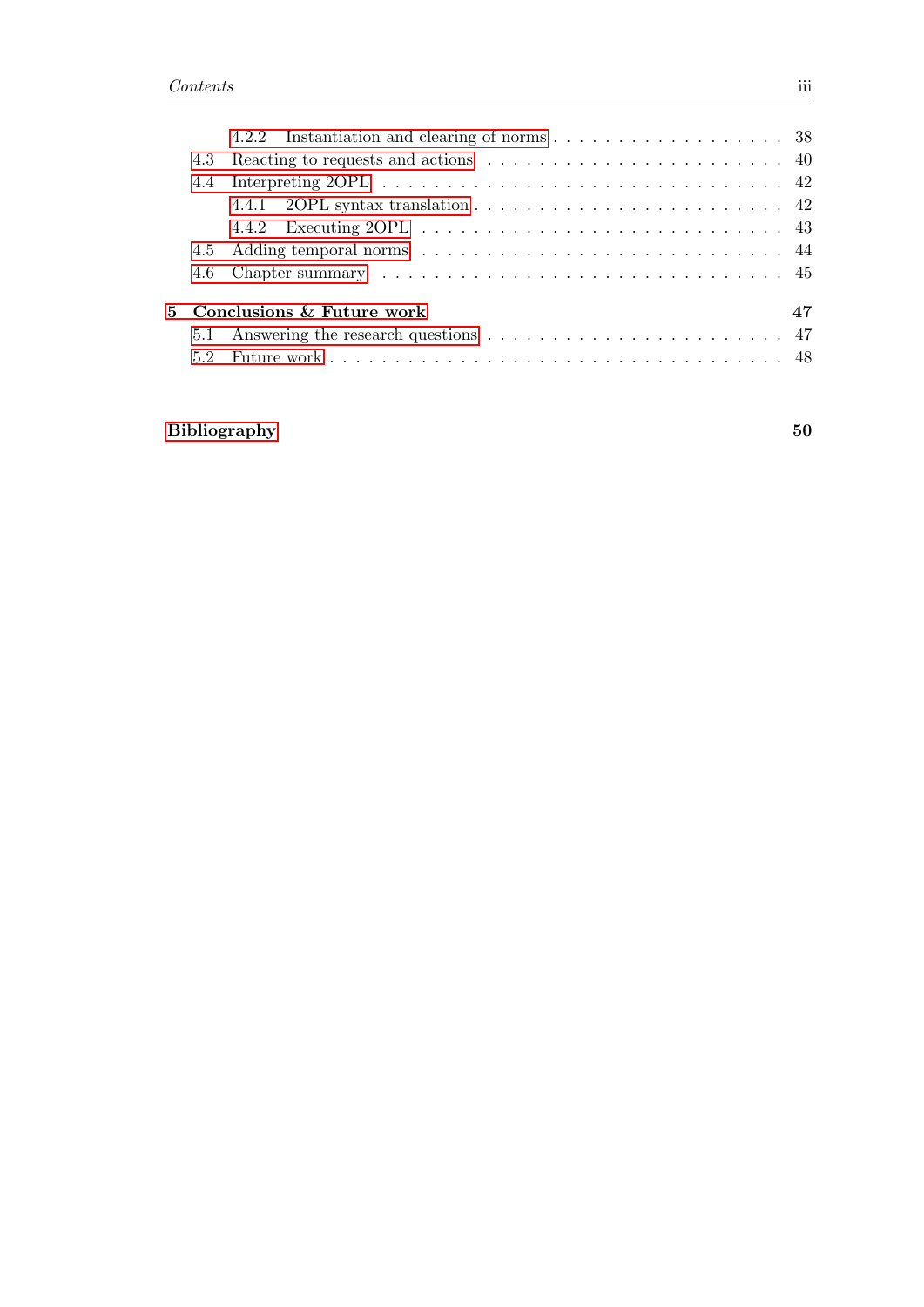## <span id="page-4-0"></span>Chapter 1

# Introduction

In this thesis we will explore a distributed control mechanism for multi-agent systems. The first step we take is to introduce the field of agents and multi-agent systems. To focus our exploits we will also pose a running example and the research questions. In the overview section it is explained how the questions are answered throughout the thesis.

## <span id="page-4-1"></span>1.1 Agents and multi-agent systems

Agents fall under the scope of artificial intelligence. In short, an agent is an autonomous entity which usually has some purpose. Think for instance of a service chat bot that tries to answer your questions. The work on agents can be roughly divided in two categories. On the one hand we have the science of artificial thinking, such as making rational decisions in game theoretic environments and common sense reasoning with defeasible logics. And on the other hand we have the software oriented approach, which is about programming agents and controlling them. Our focus will lie heavily on the software oriented side. We are especially interested in the how of agent software rather than the why. Readers who are interested in the latter are referred to [\(Jennings, 2000\)](#page-55-0).

The art of programming A.I. is a fast developing field. It started with the introduction of declarative programming languages. Such languages, like Lisp and Prolog, allow us to express knowledge in a concise manner. Expert systems, which deploy knowledge to advice or instruct users, are therefore generally made with declarative languages<sup>[1](#page-4-2)</sup>. Of course if we have a system that stores knowledge and can reason with it, why not allow the system to also act upon it? This question has led to the notion of agent programming. Plenty of agent related languages haven taken an approach based on

<span id="page-4-2"></span><sup>1</sup>Popular knowledge system languages of today include Drools and JESS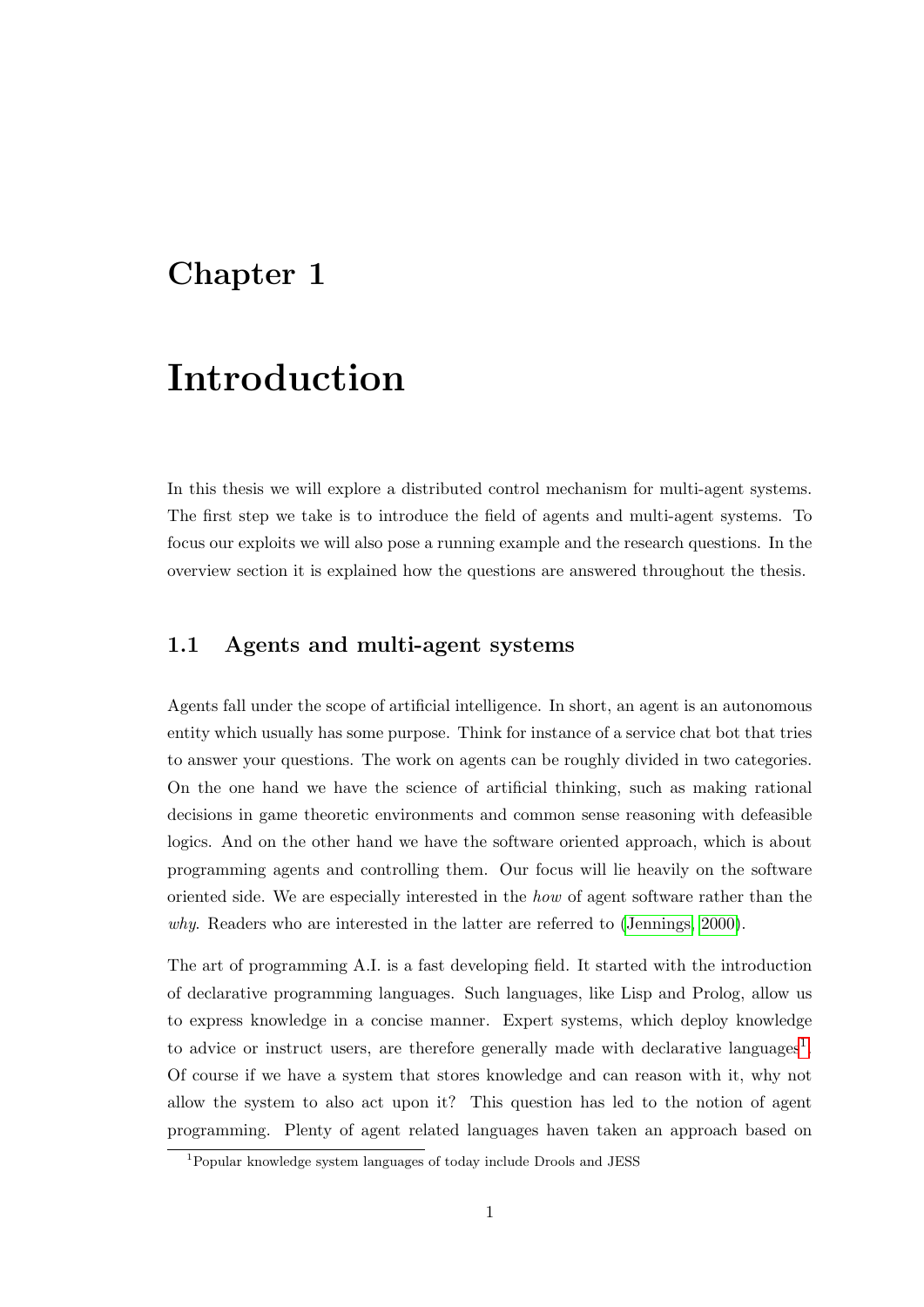the concepts Belief Desire Intention (BDI), which were introduced in [\(Bratman, 1987\)](#page-53-1). Beliefs are equal to a representation of knowledge. Desires are the goals of the agent, for instance maximizing payoff is a desire in game theoretic settings. An intention is a course of actions which the agent has decided upon. Generally these intentions require plans and a mechanism that given the beliefs, desires and plans, decides to what actions the agent should commit itself. An interesting paper on the background of agent technology is [\(Wooldridge and Jennings, 1995\)](#page-56-0).

The environment of a system is everything which influences or is influenced by agents. Agents usually achieve their desires by doing actions in the environment. Because we assume agents to be made from software, we usually assume that the environment is electronic as well, or at least has an electronic interface. The difficult part of making an environment interface, is to make it compatible to different kinds of agents. This has lead to standardization attempts such as the Environment Interface Standard (EIS, [\(Behrens et al., 2010\)](#page-53-2)). The designer of an environment or its interface has the power to influence the capabilities of agents. A database programmer for instance can prevent certain records from being deleted. In this thesis we will make good use of the designer's power.

When you create multiple agents, then you have created a multi-agent system. Without any interactions a multi-agent system does not provide us with additional functionalities. Things get different when agents can communicate. Interaction between agents allows for coordination. Because interaction is so important, most agent programming languages introduce communication actions as first class citizens in the definition of the language. These communication actions are referred to as speech acts and are inspired by the work in [\(Searle, 1969\)](#page-56-1). There are systems, some of which will have an appearance in this thesis, that consider the communication among agents to be their sole possible actions. For example, a call to a database in such systems is considered to be a message that requests something from the database.

In [\(Shoham, 1993\)](#page-56-2) a first shot at a generic agent programming language was taken. The language described in Shoham's work is Agent-0. This language contains all the previous mentioned features: belief and desire representation, rules for creating commitments (intentions), a built-in communication mechanism, and the possibility of performing actions in an environment. The interpreter for the language was made in Lisp. Many different agent languages, both commercial and open-source, came after Agent-0 (e.g. 2APL [\(Dastani, 2008\)](#page-54-0), Jason [\(Bordini et al., 2007\)](#page-53-3), GOAL [\(Bordini et al., 2009\)](#page-53-4)). Nowadays Lisp is not so much used anymore, and Java in combination with Prolog has become more or less the standard for agent technology. The reason is that both Java and Prolog are interpreted languages and therefore have a high degree of portability. We can even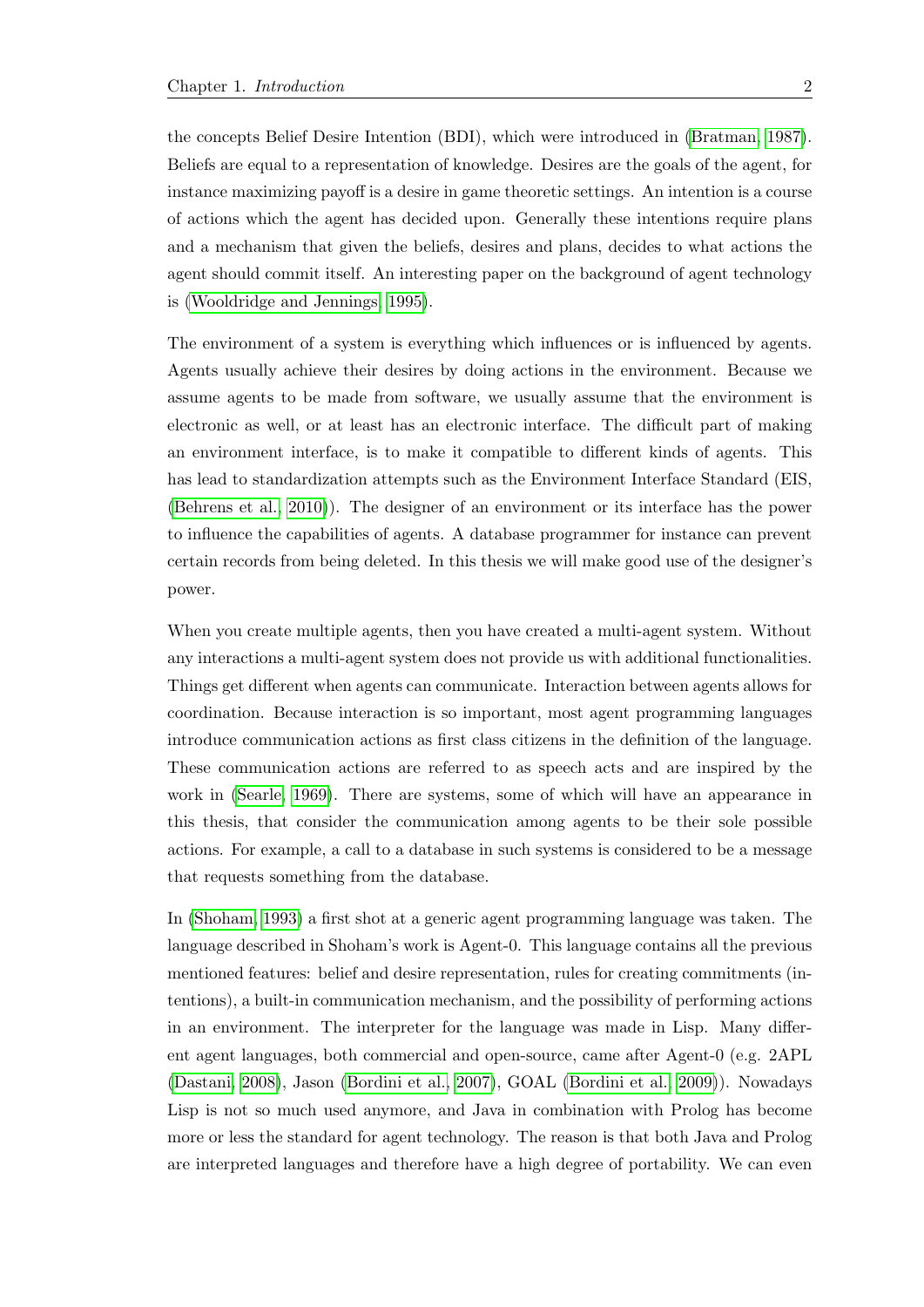increase portability by using middle-ware. For instance both 2APL and Jason can use the Jade[\(Bellifemine et al., 2007\)](#page-53-5) platform. Thus a combination of 2APL and Jason agents can still work together. The management of the interaction between agents and the environment can be quite complicated. This has given rise to new technologies to cope with regulations.

## <span id="page-6-0"></span>1.2 Regulating multi-agent systems

The environment in a multi-agent system has a background. Usually we have a legacy system or we create a platform on which agents operate. This implies that the designer of the environment had some idea on how it should be used. The agents however might be designed by other parties without the environment's creator knowing how they work. This is typically the scenario in an open multi-agent system. To steer the agent's behavior we can use low level regulations by means of predefined API's [\(Ricci et al., 2007\)](#page-56-3). These provide constraints on the use of the environment by simply not providing the possibility of certain actions. A more abstract method is to instantiate social concepts such as roles and norms [\(Searle, 1995\)](#page-56-4). We are interested in the latter approach because it preserves autonomous agency. In this thesis we shall use the term organization to indicate a system that handles regulatory measures. A distributed organization is an organization that consists of multiple suborganizations to handle the regulations. If the regulations consist only of norms, then the organization is called normative. If the organization is a clear separate entity from the environment, then we call the organization exogenous. The smart roads system of the next section will be an example of a distributed exogenous normative organization.

Regulations change the way the multi-agent system runs. Thus, regulations are a refinement of multi-agent systems [\(Astefanoaei, 2011\)](#page-53-6). The application of rules/norms adds a computational burden to the overall system. Due to the nature of agent systems there are three main concerns for controlling mechanisms. First, the more rules and agent activity, the heavier the burden. Second, once a system runs, it has to be maintained. Different parties can be involved in this. And third, the environment can be physically distributed. In the latter case, if we process the norms centrally and require information from the environment, then a distributed environment relies on a lot of communication (and communication is a notoriously slow operation). The topic of this thesis is a control mechanism that handles these three concerns. We will use distributed organizations to deal with the aforementioned issues.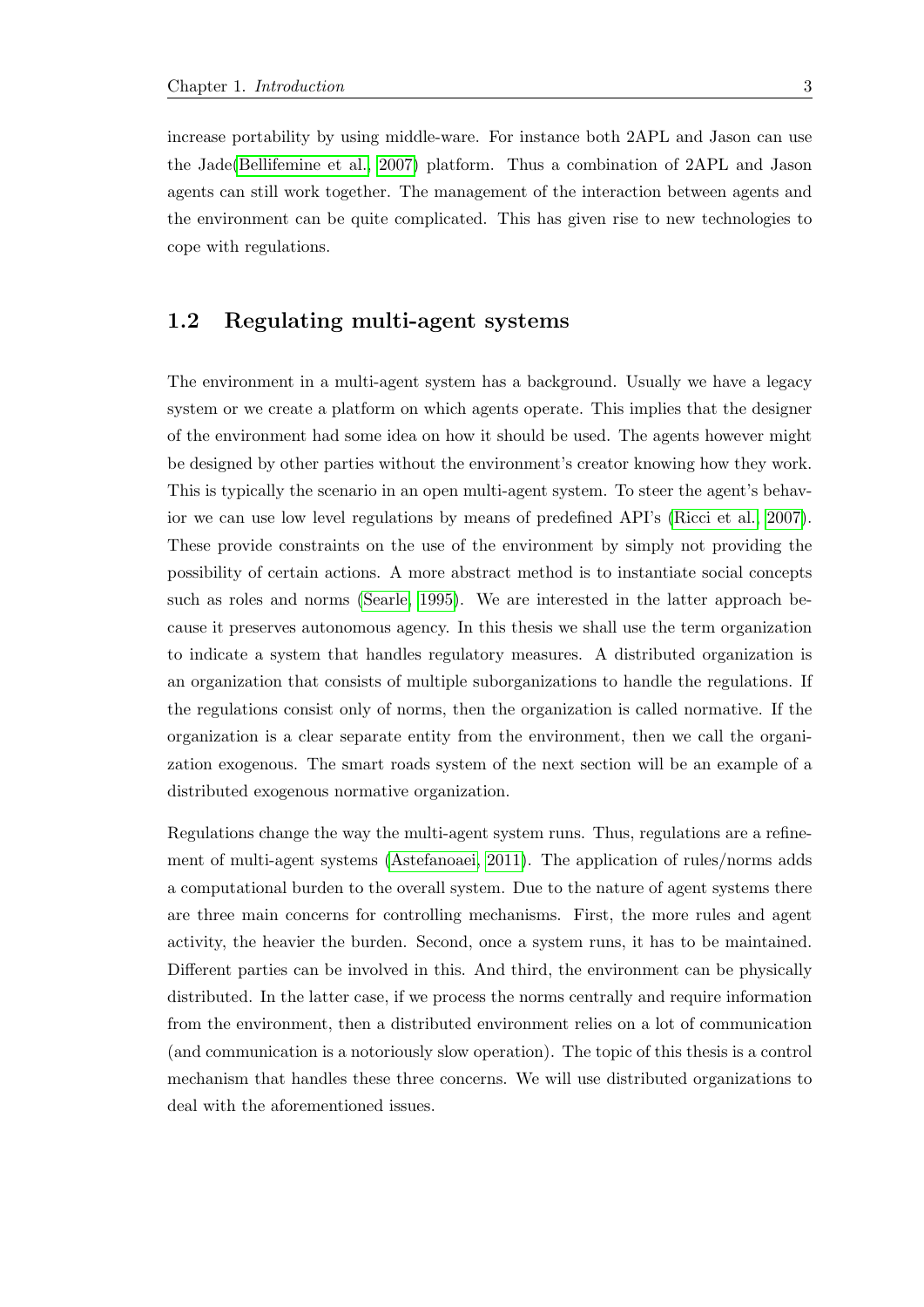## <span id="page-7-0"></span>1.3 Running example: Smart roads

To help understand concepts and idea's throughout the thesis, we will consider a running example. The need for distributed exogenous normative organizations can be illustrated by so-called smart roads. These are road systems which are extended with an ICT infrastructure that helps to regulate and manage traffic. The goal of these roads is to maximize throughput and road safety. The ICT infrastructure monitors the roads and can for instance adapt road signs automatically. From an organizational perspective vehicles are interpreted as agents. The application of agent technology to traffic issues is a fairly new but fruitful approach. For an example see [\(Adler and Blue, 2002\)](#page-53-7).

The three earlier mentioned concerns when regulating multi-agent systems all apply to a smart roads application. The more traffic is on the road, the heavier the regulation burden becomes. With thousands upon thousands of cars joining an arbitrary road network we soon have to deal with scalability. The regulations for roads can be very local. Municipalities can regulate their own roads if they want to. So for maintenance we are depended on multiple parties. And very evident is the actual physical distribution of our environment; the road.

In the smart roads application that we use as an example, each road segment is enriched with an organization. Together the organizations form a distributed organization. The organization exogenously monitors the behavior of cars (using necessary sensors), evaluates them based on the actual norms and regulations, imposes sanctions (i.e., sending a fine to the car owner or changing the maximum speed) and, if necessary, modifies norms. Like actual highways we assume that there are electronic road signs at regular intervals. Attached to these road signs are the sensors. These can detect the identity of a car, its lane, and its speed. For a schematic overview see Figure [1.1.](#page-8-1) The main norm we will look at is that agents ought to drive at velocity that is less than the indication on the road signs.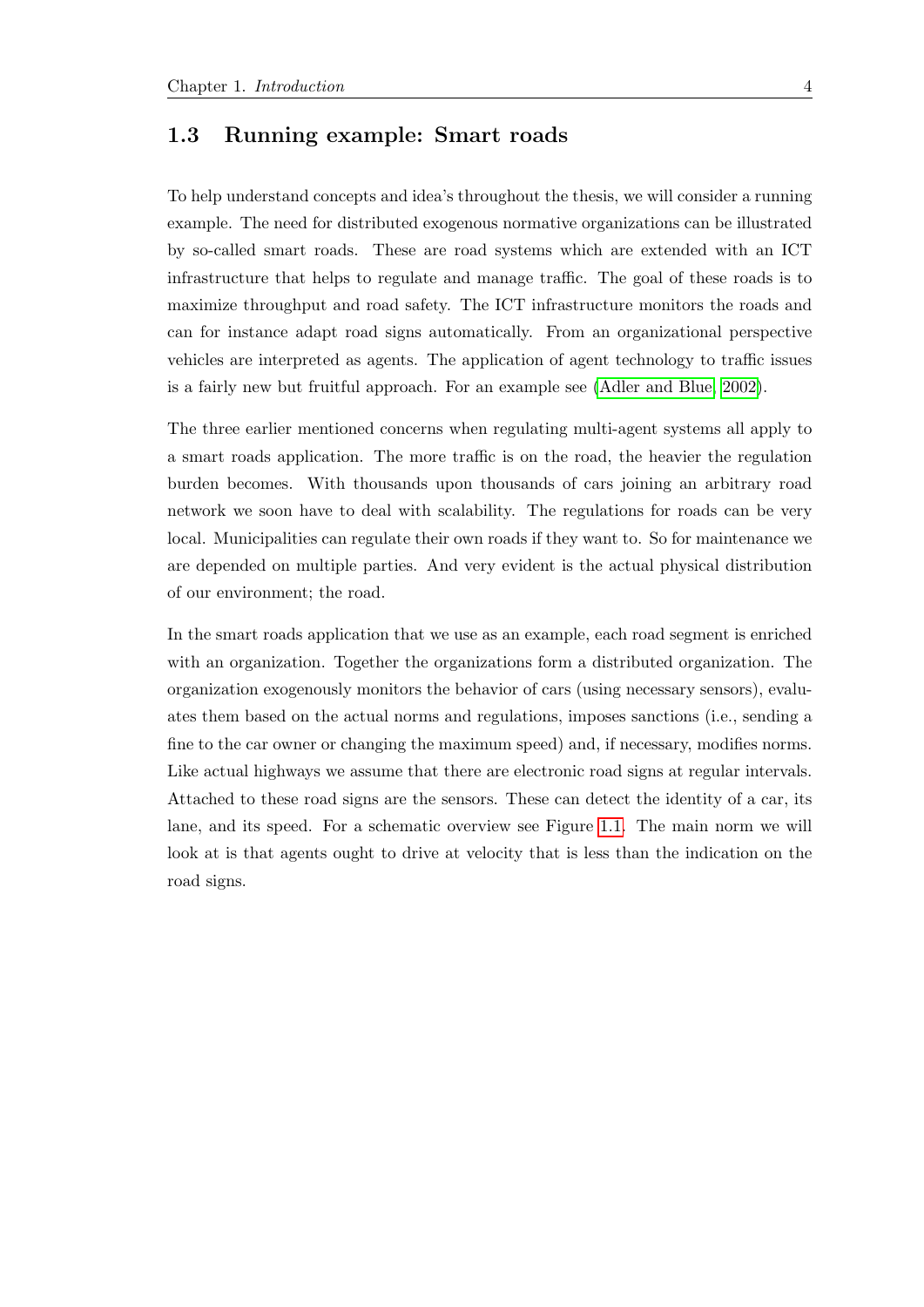<span id="page-8-1"></span>

FIGURE 1.1: Schematic view of a smart roads application.

## <span id="page-8-0"></span>1.4 Research questions

In this thesis we will use distributed exogenous normative organizations to deal with the issues that surround the use of norms. These organizations have only recently entered the spotlights. Consequently a lot of open questions still remain. The main research question in this thesis is:

## Main Question: How can we model and program distributed exogenous normative organizations?

The model part of this question can be answered by making ourselves familiar with the current work on organizations. There has been a lot of work on the subject of organizing agents. Most of that work is oriented towards centralized organizations, but we will also see some work on distributed systems. The question to be answered by literature research is:

#### Subquestion 1: How can we organize agents?

As for the programming part we already have a beginning, namely 2OPL [\(Dastani](#page-54-1) [et al., 2009\)](#page-54-1). This normative programming language provides us with support on norms for centralized settings but has to be extended. By comparing existing languages and defining a new one, we will answer the following question:

#### Subquestion 2: How can we program organizations for a distributed setting?

When multiple organizations operate in a distributed setting, then they only have a partial view of the overall system. This has consequences for the way in which we can regulate agent behavior. For some regulations we might require our organizations to cooperate. A questions that follows is: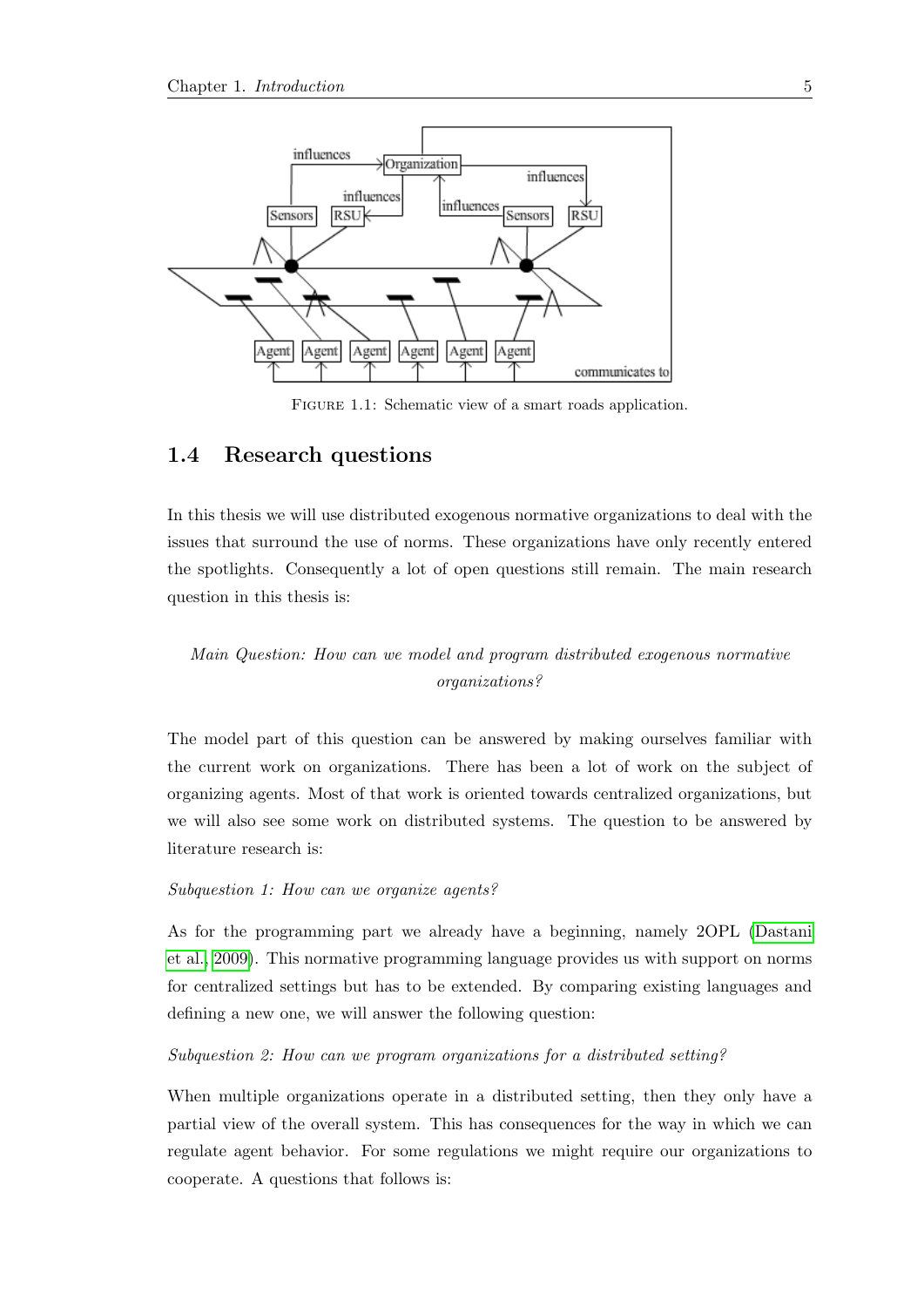#### Subquestion 3: How can different organizations interact?

A natural question that follows from programming an organization is how we can interpret this programming language. As a result we pose the following subquestion:

Subquestion 4: How can we execute a normative program?

## <span id="page-9-0"></span>1.5 Overview

The rest of this thesis is structured as follows:

First we familiarize ourself with the background literature of the topic. In chapter 2 we start with the theory on organizations. We will discuss the various works on how we can organize agents, and thus answer the first subquestion. In chapter 3 we describe a programming language to program distributed normative organizations which answers the second and third subquestion. Chapter 4 answers the fourth subquestion by explaining how the language from chapter 3 can be implemented. We will also provide a new interpreter for 2OPL in chapter 4. Chapter 5 concludes the thesis by summarizing the answers to the subquestions, and consequently the main research question. Also some pointers for future work are given in chapter 5.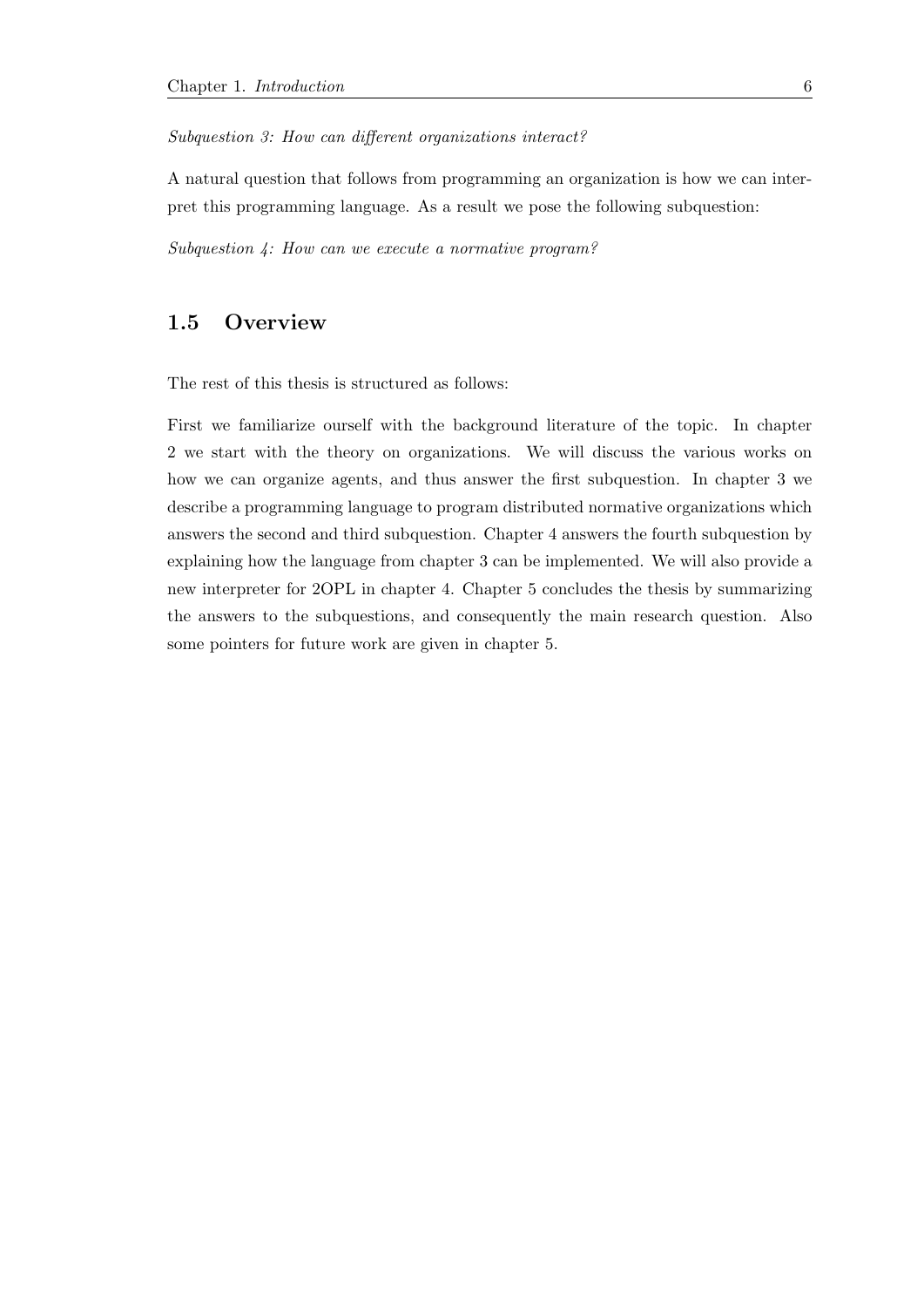## <span id="page-10-0"></span>Chapter 2

# Background

Organizations have originated from the urge to guarantee cooperability in multi-agent systems. There has always been some tension between on the one hand letting the agents be totally free, and on the other hand making them fulfill some purpose. In this chapter we will discuss the solutions to the organization issue that have been proposed over the years. Roughly the path will lead us from very closed to open systems. We will also briefly describe what kind of distributed control mechanisms have been proposed.

## <span id="page-10-1"></span>2.1 From MAS to organizations

It is quite unlikely that we make a multi-agent system just for the sake of having one. There must always be a design to steer the development of the platform. In a smart roads application the goal is to increase safety and throughput. Agents (cars) are completely autonomous and in essence selfish. For some global goals, like safety, we need an extra influence in order to get the agents act together. Non-cooperative selfish agents could try to maximize their own speed, which in turn would compromise safety. Even though safety is also in the interest of selfish agents.

There are many possible mechanisms that we can deploy to allow for cooperation. Popular choices are Linda tuples and blackboards. There, agents can publicly announce statements and/or change the artifact such that other agents can act upon it. But we can also choose to solely rely on communication (mailboxes, vehicle to vehicle transmitters etc.). Alas, having the possibility to coordinate still does not make agents cooperate. And besides cooperation we perhaps also want to take certain security measures. For instance a car agent should not be able to add fines in the fine database. It is not unimaginable that some other agent is allowed to change the fines. So we can see a distinction between types of agents.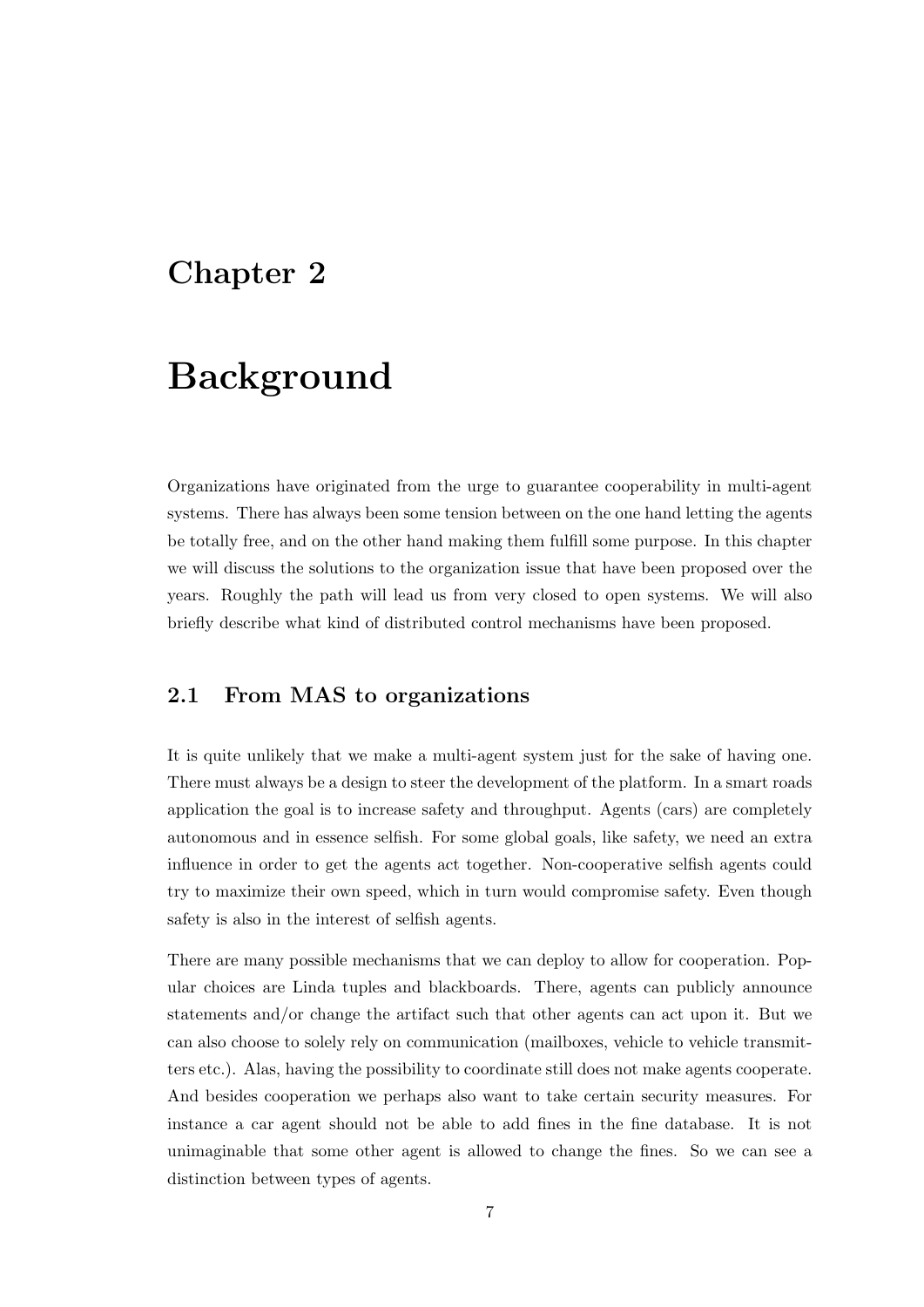The design of a multi-agent system can be made easier by adopting sociological concepts like organizations, norms and roles. By using this abstraction we can more intuitively design complex systems with plenty of autonomous processes. Having an organization means that agents have certain types or roles. We can no longer talk about a multi-agent system with any kind of agents, as the agents must at least fit the organization. In a smart roads application we have car agents, and perhaps some other types, but not for instance a groceries dealing agent. Though of course a car agent in one organization can deal vegetables in another. A question that still remains is how we can make agents act according to our organizational design.

The best way to make sure that agents behave well is by building them ourself, and conform to our design. This is what happens in some of the earlier organization methodologies such as Gaia [\(Zambonelli et al., 2003\)](#page-56-5) and Prometheus [\(Padgham and Winikoff,](#page-55-1) [2002\)](#page-55-1). A comparison of related methodologies can be found in [\(Neumann, 2010\)](#page-55-2). The multi-agent system by organizational design approach goes through three stages. First the organization is analyzed to determine its goals, suborganizations, the available resources (sensors, databases, etc.) and global agent categories (cars, trucks, emergency task forces). Then comes the architectural part where the structure of the organization is given form. Also part of the architecture is a more detailed view of the types of agents and how they interact. And finally the structure is translated into actual agents and the specification of the environment. All the agents beliefs, desires and intentions should come forth from the requirements of the organization.

Obtaining your agents' description directly from your design process can be handy as it is very straightforward to show a non-designer of the system how the agents obtain the global goals. It is also very safe as the agents will not likely do something unexpected. What is not so good is that changing the design means changing a potential huge amount of agents. This had lead to proposals for explicit organizational programming, where the agent implementation details are left open.

## <span id="page-11-0"></span>2.2 Explicit organizational programming (with  $S-Moise^+$ )

Among the possible organizational design tools are OperettA[\(Aldewereld and Dignum,](#page-53-8) [2011\)](#page-53-8) (based on OperA [\(Dignum, 2004\)](#page-54-2)), ISLANDER[\(Esteva et al., 2002\)](#page-54-3) (and the related framework AMELI [\(Esteva et al., 2004\)](#page-54-4)) and  $S-Moise^+(Hübner et al., 2006)$ (which has its roots in Moise[\(Hannoun et al., 2000\)](#page-54-5)). With all the three techniques we can program organizational specifications explicitly. An extensive discussion of all three is not necessary, but we will look in more detail at the  $S-Moise^+$  as its implementation is more conform the design choices in this thesis. Using  $S-Moise^+$  to create an organization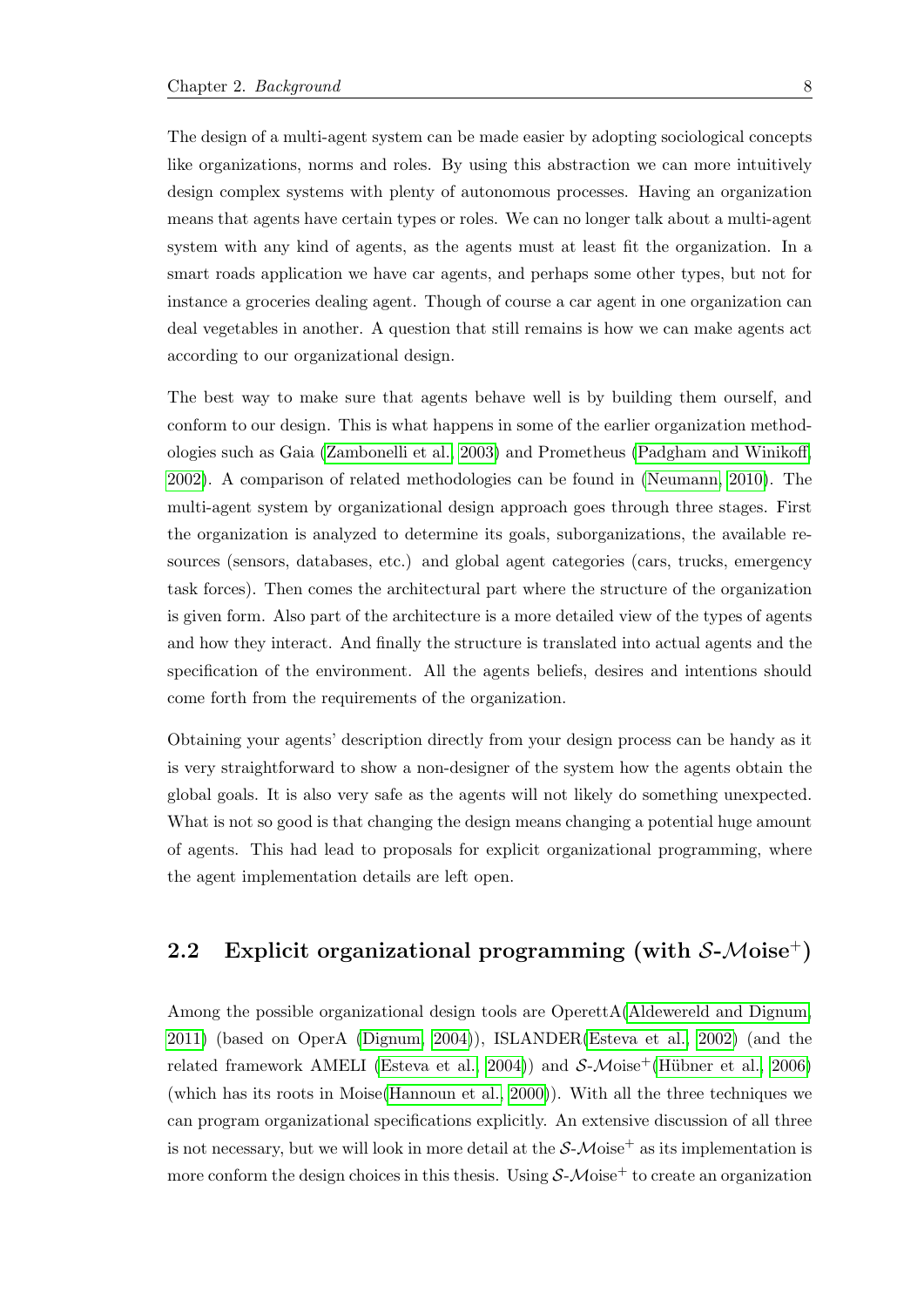is done by defining high level organization constructs, and these can be translated to lower level languages (Hübner et al., 2011).

A Moise<sup>+</sup> (Hübner et al., 2002) (an extension of Moise) organization contains a functioning, structural and normative dimension. The functioning dimension is the embodiment of the global goals. Think for instance of plans to fulfill a goal, such as a choreography for cars that approach a crossroads simultaneously from different directions. The structure of the organization is based on roles, relations between them and groups of them. Like in a theater performance, a role defines behavior which can be adopted by an entity (actor/agent). Generally, given an organizational goal and its plans, roles are focused coherent subparts of plans, called missions. The third dimension, based on norms, is the link between roles and missions. Because we do not want to force a specific sequence of actions on an agent, we define to what kind of activity it is committed because of adopting a role. This can be viewed as telling a car that it should change lanes and not telling it to first rotate the steering wheel by x degrees, then wait some time, and finally turn the wheel by  $-x$  degrees. An agent should be able to receive from the organization its responsibilities so that it can decide how it can act upon them. From a developer's point of view it is therefore the case that the agents have to adapt to the organization, instead of the other way around.

Moise<sup> $+$ </sup> is an explicit way of defining an organization. Thus, we end up after the specification with an organizational entity that also exists without agents being present. The organizational entity stores all the specifications (goals, roles, etc.), and runtime data (which goals are already achieved, who is playing what role, etc.). For agents inside the organization the organizational entity is a middleware solution.  $S-Moise^+$  is a middleware specification based on Moise<sup>+</sup>. Two basic entities make up a  $S-Moise^+$ organization: an OrgBox, and an OrgManager agent. The OrgBox's API allows agents to interact with the organization. Based on the organizational rules, there are decisions to be made such as determining whether an agent may enact the role it is requesting. These kind of activities are performed by the OrgManager. Agents in the organization do need to be compatible/familiar with the Moise organization in order to act upon it. A possible agent technology to deal with Moise organizations is  $\mathcal{J}\text{-}\mathcal{M}$ oise<sup>+</sup>[\(Hubner](#page-55-6) [et al., 2007\)](#page-55-6).

Basically the organization influences the agent's activities in two ways. First, hard constraints, such as the number of agent that are allowed to play a certain role, are forced upon the agents by the OrgManager. Second, soft constraints, which follow from the norms, can be violated but violation might be sanctioned (or obedience rewarded). These two kinds of constraints are henceforth called norms. A norm that cannot be violated (i.e. the hard constraints) are what we call regimented. The violable norms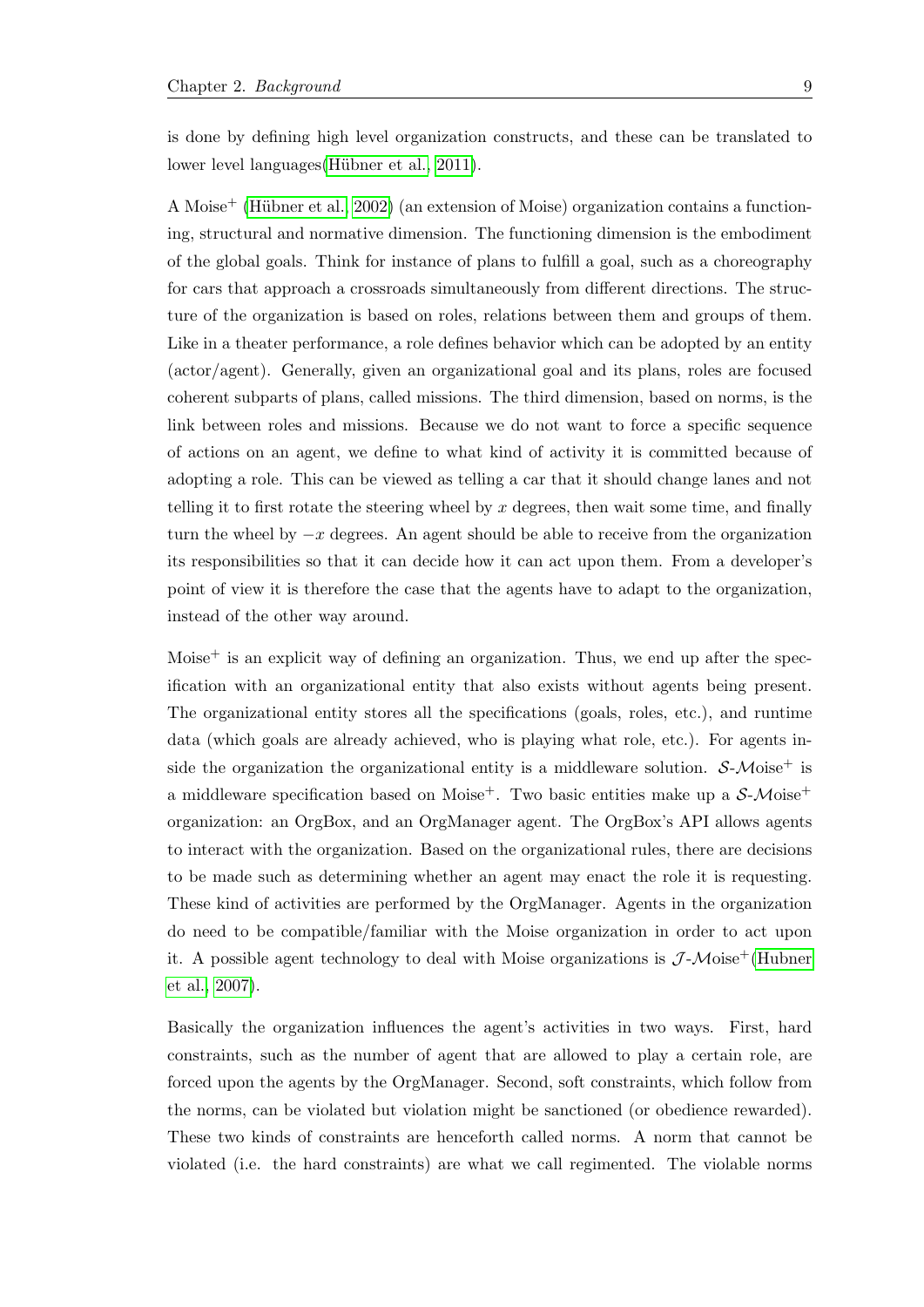(soft constraints) are enforced by a sanction/reward mechanism. So to implement a higher level organizational framework we only need a programming language to properly handle norms. For Moise a normative language was presented in (Hübner et al., 2011). There are however numerous other alternatives for normative entities.

### <span id="page-13-0"></span>2.3 Structure of normative languages

Besides NPL, the normative language from (Hübner et al., 2011), we will shortly discuss 2OPL[\(Dastani et al., 2008\)](#page-54-6) including its temporal extension from [\(Tinnemeier, 2011\)](#page-56-6) and the language from (García-Camino et al., 2009). Typically a normative programming language is used to program an active entity. Because the entity influences the multiagent system it often "sits" between the agents and the environment, so it can influence actions, and it can be positioned between agents, so it can influence communication. In this thesis we take the view that the organization sits between the agents and the environment. Even though sometimes this feels unintuitive. For instance a car does not call actions in the environment, it simply modifies its steering angle, adjusts its velocity, etc. Nevertheless we can imagine that the organization senses these actions and acts as if the agent called them on the organization. Though in the case of regimentation this means that blocking an action is not an option.

Normative languages are based on logic. Searle made the observation that within a social system we have both brute and institutional facts [\(Searle, 1995\)](#page-56-4). Brute facts are the literal facts of an environment's situation such as "Agent 1 is located at (21,35) and drives in the direction of  $\frac{1}{4}\pi$  radians". Institutional facts are impositions on the brute facts, like: "Agent 1 is driving on the wrong side of the road". These impositions can become quite complicated since they are context depended. In one situation one might consider skateboards to be vehicles and in other situations perhaps not. In [\(Grossi,](#page-54-8) [2007\)](#page-54-8) this issue is tackled with description logics [\(Baader et al., 2002\)](#page-53-9). In the normative languages that occur in this thesis brute and institutional facts are ground first-order atoms. The logical interpretation of the environment is called its model.

The norms of an organization are also based on first order logic, including modal logic for deontic constructions. Norms in natural language are generally of the form "A ought-to X", or "A is-forbidden-to X". For ought-to we can make a distinction between oughtto-do (Tunsollen) and ought-to-be (Seinsollen) [\(Meyer et al., 1998\)](#page-55-7). This distinction is important or else we can get confusion when we formalize these notions. To see the difference: (Tunsollen) "Agents ought to hit the break when approaching a traffic jam" or (Seinsollen) "Agents ought to have a low velocity when approaching a traffic jam". The latter states simply the end result and gives the agents their own autonomous choice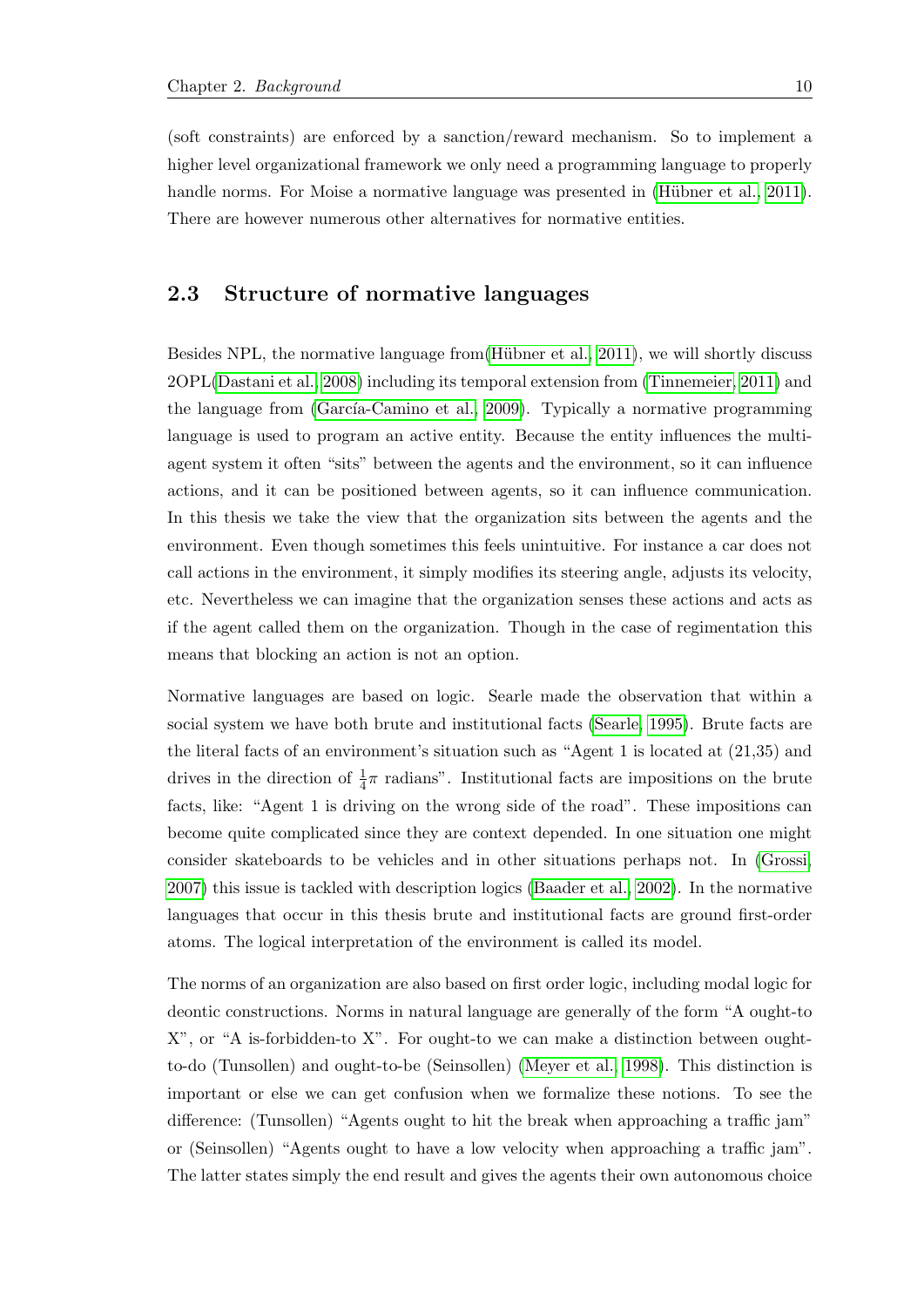what to do. The language NPL takes the ought-to-do stance, 2OPL and the language from (García-Camino et al., 2009) are on the ought-to-be side. This thesis builds on 2OPL and therefore also uses ought-to-be. To reason about obligations and prohibitions we can use deontic logics [\(von Wright, 1951\)](#page-56-7). We shall not go into the details of deontic logic here. The reason is that in the papers [\(Tinnemeier, 2011;](#page-56-6) [Dastani et al., 2008,](#page-54-6) [2009;](#page-54-1) Hübner et al., 2011) its use is abandoned for practical reasons. Producing extensive deontic models is a tough programming task. Furthermore, sentences like "A is obliged that A is obliged that X holds" tend to be highly exotic. A full-fledged deontic logic is too unpractical for the limited use of its capabilities. 2OPL and the language from  $(García-Camino et al., 2009)$  do not use any deontic operators at all. With the extension from [\(Tinnemeier, 2011\)](#page-56-6) 2OPL does use the notion of obligation and prohibition.

Given the model of the environment, and the norms, we want to be able to derive produce new brute and institutional facts or remove them. The basic way for this is the notion of counts-as rules. In (García-Camino et al., 2009) the norms consist solely of this kind of implication rules. Such a rule has on both sides a conjunction of literals, meaning that if the left hand side holds, then the right hand side must be made true as well. They present first the implication rules and how to execute them, and afterwards they define an example norm language that can be translated to these rules. 2OPL uses similar implication rules. In 2OPL there are two kinds of norm related constructs: counts-as rules and sanction rules. Counts-as rules are used to determine what system states constitute what kind of violations. With the sanction rules these violations are coupled to model changes. The sanction rules can be seen as counts-as rules on a different domain (the institutional instead of the brute facts). In [\(Tinnemeier, 2011\)](#page-56-6) temporal norms consisting of a precondition, a deontic influence and a deadline were introduced to replace 2OPL's counts-as rules. NPL norms are labeled counts-as rules. Instead of modification on the right hand side, NPL norms only create obligations or fail. Thus if we want something in the environment changed as a consequence of a norm, then a submissive and able agent has to become obliged to make the change.

We made a distinction between regimentation and enforcement. Beside others, 2OPL and NPL have the possibility for regimentation. Their strategy is to check all the norms after any agent's action. When a special institutional fact is derived (e.g.  $viol_{\perp}$ ), then all the norm effects are reversed and the action itself too, which as a result fails. Rolling back actions is not the only way of implementing regimentation, but it is quite common in interpreters. Another popular choice is to work with a try-out version of the environment's model. If during the try-out it is detected that the action should be blocked, then it is not performed in the real environment. Regimentation is only applicable in a limited amount of situations. For instance in a smart roads implementation we cannot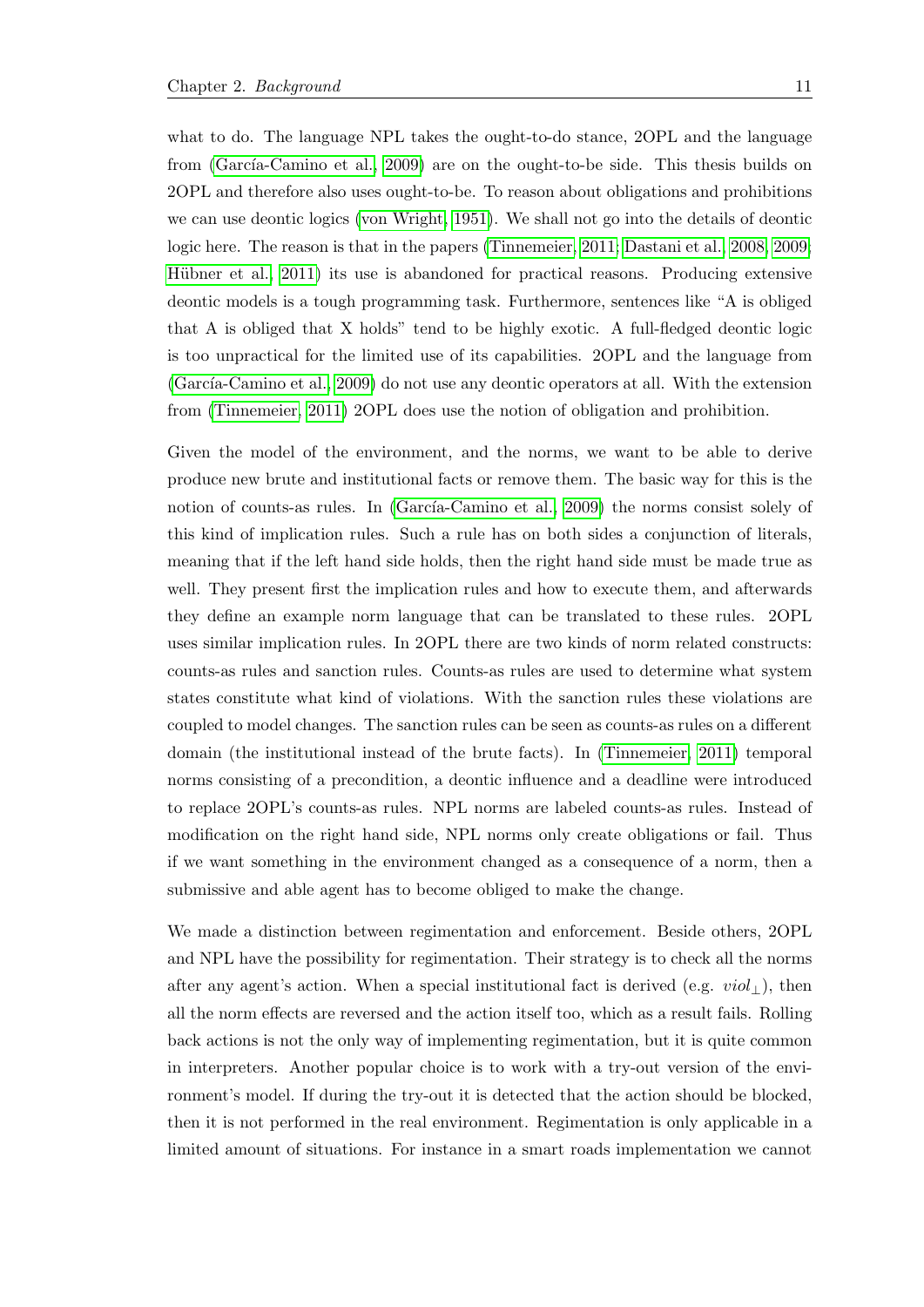undo an agent's actions and neither do we want to check all the norms after each action, because of the computational cost.

## <span id="page-15-0"></span>2.4 Dealing with distribution

In [\(Piunti et al., 2010\)](#page-56-8) a unified programming model for multi-agent systems is given. The model integrates Jason, CArtAgO [\(Ricci et al., 2009\)](#page-56-9), and Moise. With Jason the agents are programmed. With CArtAgO the environment. And Moise is used for the environment. Their approach is to embody the organization into the environment. Because CArtAgO and Moise are not designed to be used in the same system, we must glue them together. To this end Emb-Org-Rules (embody organization rules) are used. We have two types of Emb-Org-Rules; counts-as and enact. The counts-as rules connect environmental events to organizational changes. For instance entering a road system makes an agent automatically adopt the role of driver. Enact rules couple organizational events to environmental changes. For example if an agents adopts the role of fine database administrator, then the enact rule will change the database in such a way that the agent has all the administrator rights. Distribution is achieved by separating the environment in workspaces and adding the rule constructs to these workspaces. It seems that it is implicitly assumed that the environment can be divided in clear workspaces that have no organizational relations among each other. For instance adopting a role cannot result in commitments in different workspaces. They also do not provide the possibility that one commitment might overlap several workspaces.

A similar but less elaborate approach is presented in [\(Okuyama et al., 2008\)](#page-55-8). Their distribution is also obtained by specifying norms for subdomains of the environment. A subdomain is either a normative space or a normative object. The norms can be obtained by agents so they can reason about them. The monitoring of the norms to check for compliance is delegated to special agents called norm supervisors. Some of the issues surrounding distributed normative systems are not solved. One of their own examples is a factory environment where agents may work longer consecutive periods in noiseless places than in noisy places. What cannot be described is a norm to handle a situation where some agent has worked a while in a noiseless environment and then moves to the noisy one. I.e. norms that overlap artifacts/places are still problematic, as was the case in [\(Piunti et al., 2010\)](#page-56-8). Also the compliance of norms is not formalized which makes it hard to define properties of such systems.

The tactic in [\(Vasconcelos et al., 2012;](#page-56-10) [Gaertner et al., 2007\)](#page-54-9) is different. Instead of workspaces and objects they consider activities to be central in regulations. This works especially well in large environments where interactive process are independent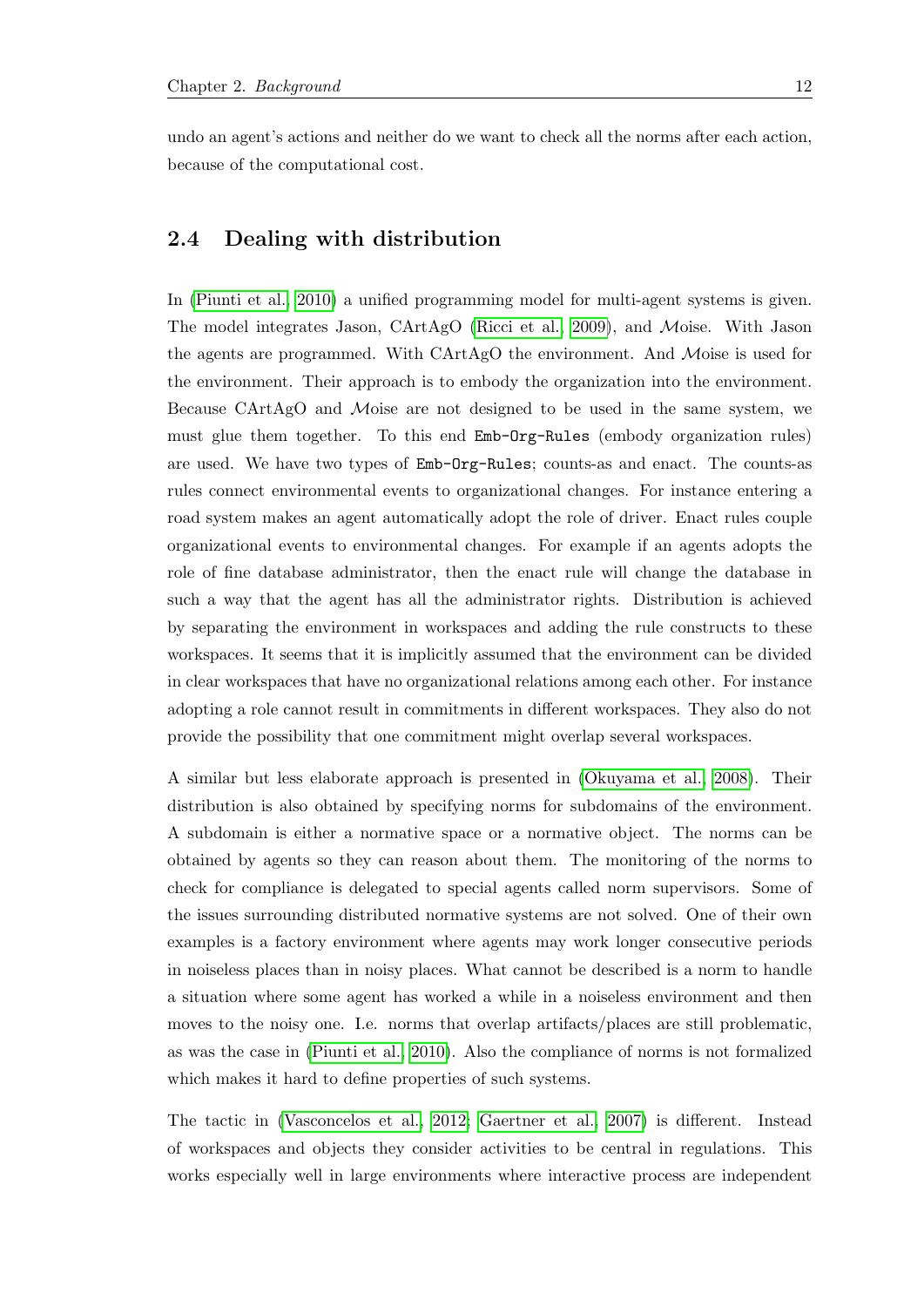of each other. For instance their scenario is an electronic market. If two agents are involved in a transaction, then no other agents are bothered by the norms that hold for that transaction. Thus the normative task can be distributed among processing units that handle the norms for different interactions. Each activity has its own normative state which contains the uttered speech acts (only speech acts are considered to be possible actions) and the current obligations, prohibitions and permissions. The norms themselves take the form of basic counts-as constructs. The left hand side of a norm is a formula on the normative state (and cannot cover multiple states) and the right hand side is the addition or retraction of an obligation/prohibition/permission. The monitoring system they propose is quite rigorous. Each activity (or: scene) has two monitoring agents assigned to it. One is for handling the changes in the scene and one is for the guarding the normative state. Per participating agent there is a governor which can block a speech act if it does not comply with the norms. Thus, the earlier mentioned approach is used where the organization is situated between the agents. Agents are assumed to be unable to communicate directly. The system from [\(Vasconcelos et al.,](#page-56-10) [2012;](#page-56-10) [Gaertner et al., 2007\)](#page-54-9) is not easily applicable to our smart roads example. On the highway it would be considered added value if agents can directly communicate with each other through vehicle-to-vehicle transmitters. Also the notion of interaction is hard to apply. For instance, is speeding on an empty road a breech of an interaction protocol? And all the norms in [\(Gaertner et al., 2007\)](#page-54-9) are regimented whereas traffic regulations are more naturally represented by enforced norms.

The last distributed norm mechanism we look at is presented in [\(Minsky and Ungureanu,](#page-55-9) [2000\)](#page-55-9) and is called LGI (law governed interaction). As in [\(Gaertner et al., 2007\)](#page-54-9) the central topic is interaction. The LGI approach is to put a part of the organization between a group of agents, give a law to it, and then govern the interaction. They also make use of special agents to monitor the law, called controllers. Basically every member of a regulated group has a proxy which they can use to make their communication wishes known. This proxy is then used by controllers to effectuate the wishes, if they comply with the law of the group. One controller can operate on multiple proxies. LGI's language looks a lot like Prolog. In [\(Minsky and Ungureanu, 2000\)](#page-55-9) attention is also given to LGI's performance, which shows that distributed control mechanisms are ideal for large multi-agent systems. Organizations described in [\(Minsky and Ungureanu, 2000\)](#page-55-9) are also not directly applicable to smart roads systems for the same reasons as posed for the method from [\(Gaertner et al., 2007\)](#page-54-9). Again it's the interaction approach that is the problem because the regulations for roads are not always about interaction.

We have seen in this section that distributed norms are currently investigated from different angles. The key in all approaches is to divide the system's activity. In [\(Pi](#page-56-8)[unti et al., 2010;](#page-56-8) [Okuyama et al., 2008\)](#page-55-8) this is done through environment analysis, in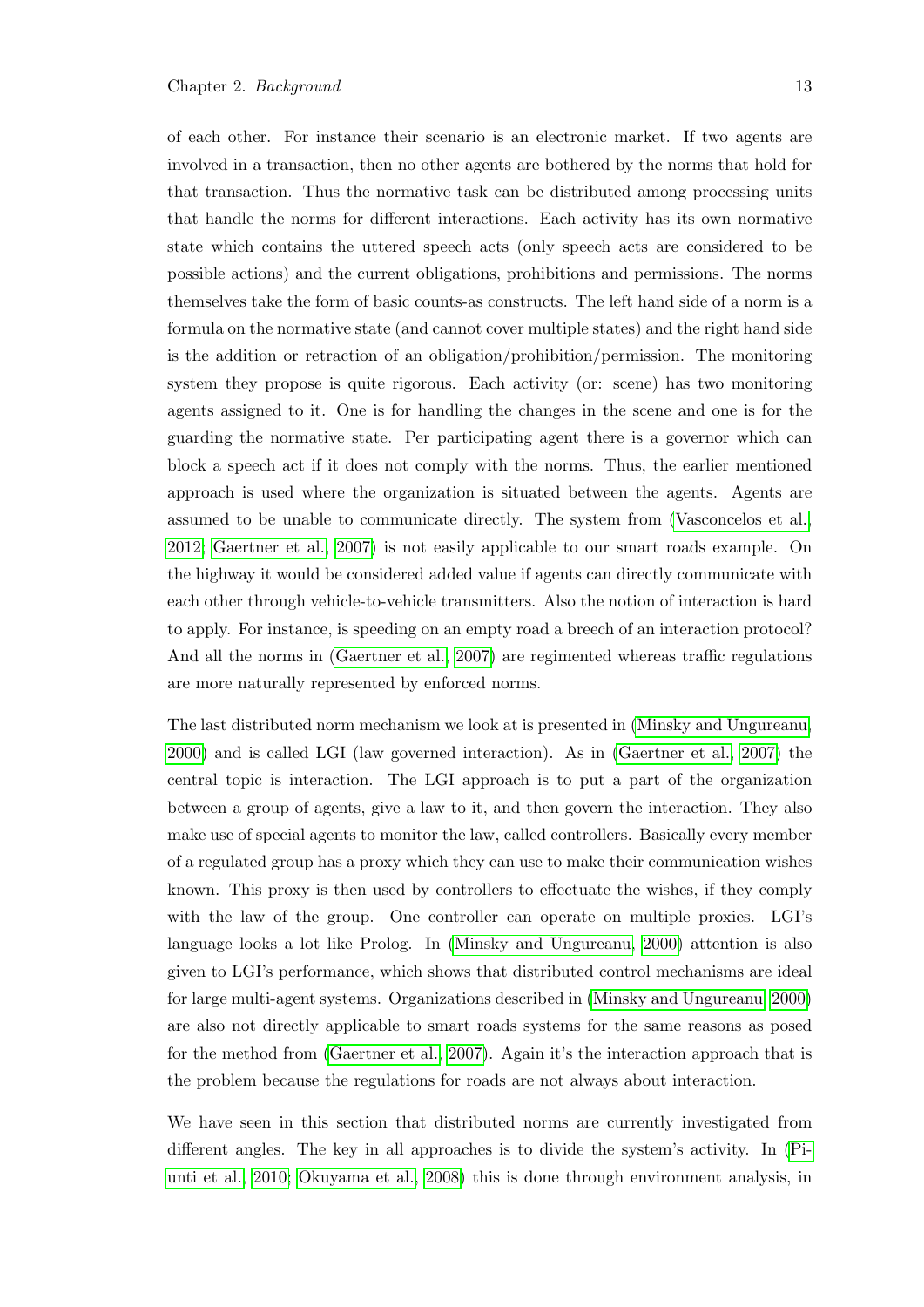[\(Gaertner et al., 2007;](#page-54-9) [Minsky and Ungureanu, 2000\)](#page-55-9) this is done by looking at coherent agent activities. In this paper we will adopt the environment partitioning approach. A difference with current work though is that our partitions are still dependent on each other in the sense that norms can span multiple partitions.

## <span id="page-17-0"></span>2.5 A comparison of languages

We have seen different languages. Each of those has its own special features. NPL was designed for implementing Moise organizations, making it limited for general use. A telling difference between NPL and other languages is that in NPL sanctions are actions which are delegated to agents. In other languages any action that follows from a sanction is often performed by the organization itself. In [\(Gaertner et al., 2007\)](#page-54-9) a universal underlying language for norms is represented based on implication rules. Programs in that language are hard to maintain because these implications have little structure in the sense of what rules effectuate actions, and what rules are for norms. In (García-Camino et al., 2009) there is also another language presented that can be translated to implication rules. 2OPL is more structured and provides means to program action effects separately from counts-as rules and sanction rules. 2OPL differs from NPL and the language from (García-Camino et al., 2009) mainly because it is state based. In 2OPL we do not define norms about actions, but about system states. Both NPL and 2OPL have regimentation incorporated in their language by using special facts (false and  $viol_{\perp}$  respectively). The work in (García-Camino et al., 2009) does not provide special consideration for regimentation. Though in their framework actions are part of the system state which allows norms to delete them, thus having a form of regimentation as well. NPL, 2OPL and the language from (García-Camino et al., 2009) are all not tailored for distributed organizations.

The languages from [\(Piunti et al., 2010\)](#page-56-8), [\(Okuyama et al., 2008\)](#page-55-8), [\(Gaertner et al., 2007\)](#page-54-9) and [\(Minsky and Ungureanu, 2000\)](#page-55-9) (LGI), were the ones that considered distribution. They are all action based. In [\(Piunti et al., 2010\)](#page-56-8) distribution is mainly handled by the architecture of the system. They only provide rules to interpret environment events as organizational events and to let agents enact roles and adopt missions. In [\(Okuyama](#page-55-8) [et al., 2008\)](#page-55-8) the compliance of norms is checked in a distributed manner by assigning this task to agents. In the language from this thesis we define compliance monitoring as part of executing the normative language. The systems from [\(Piunti et al., 2010\)](#page-56-8) and [\(Okuyama et al., 2008\)](#page-55-8) both consider roles which is not the case for the other systems. Also in this thesis we do not use the notion of roles. In [\(Gaertner et al., 2007\)](#page-54-9) the language from (García-Camino et al., 2009) is analysed and reconsidered for distributed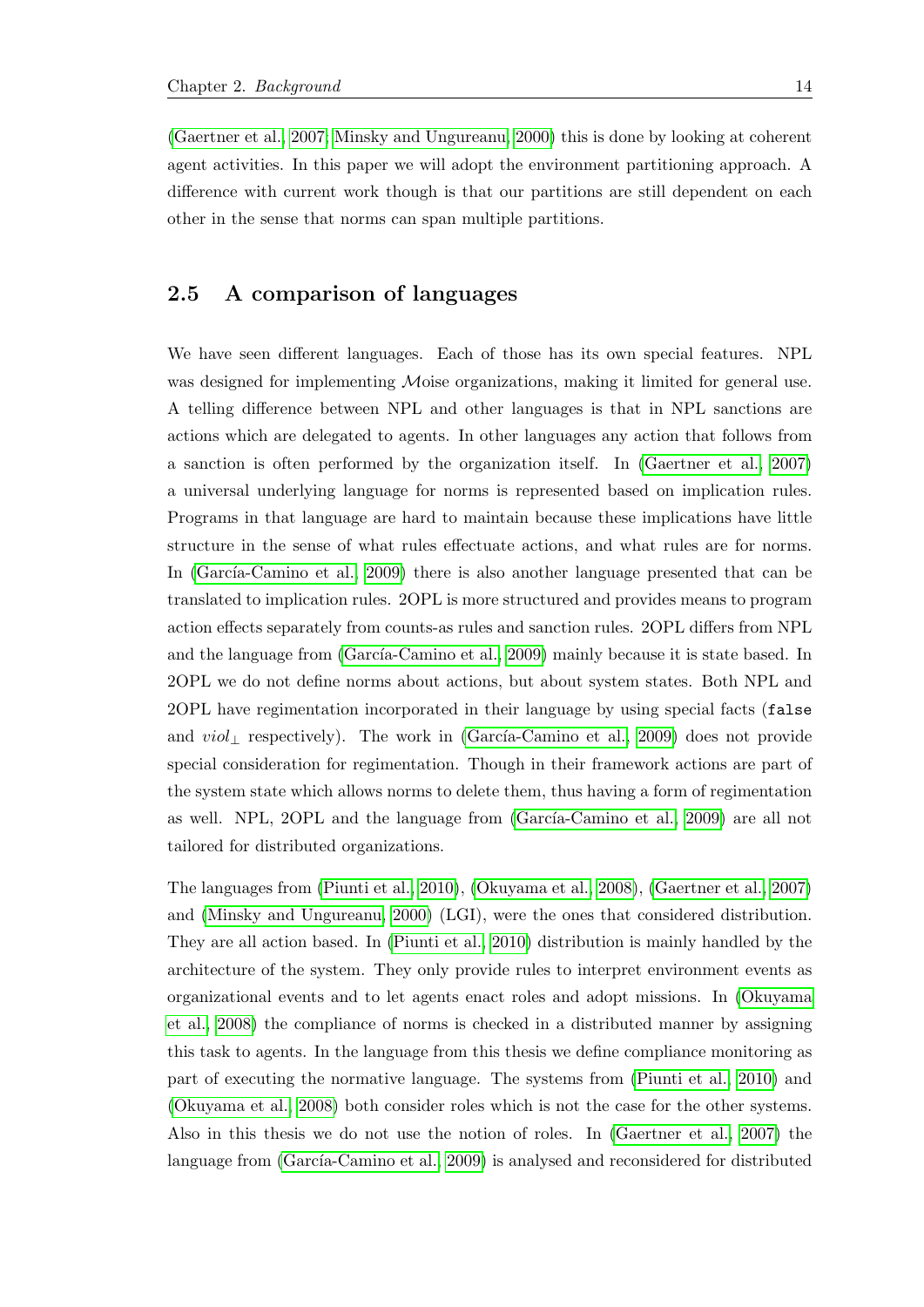systems. Norms are distributed by grouping them together for certain activities. They take special care to avoid conflicts between norms if an agent participates in multiple activities. The approach in LGI is comparable to that of [\(Gaertner et al., 2007\)](#page-54-9). Here also interactions are central.

The language from the next chapter differs from the other distributed languages because it regulates states. Like [\(Piunti et al., 2010;](#page-56-8) [Okuyama et al., 2008\)](#page-55-8) we divide the environment. We however consider also situations where norms span multiple divisions. For instance norms about agents moving from one environment division to another can be programmed. Another difference is that in our language we can also add consequences to obedience. Just like 2OPL's extension we will work with both obligation and prohibition. We also take over the use of special constructs to indicate how actions change the state of the system.

## <span id="page-18-0"></span>2.6 Chapter summary

To come to grips with how we can organize agents we have looked into the background literature on multi-agent organizations. We saw that there are various ways to organize an agent system. The safest way is to design the agents ourselves and hardcode organizational behavior into them. A more maintainable approach is to explicitly program organizational components as is done in the  $\mathcal{M}$ oise<sup>+</sup> framework. Explicit organizational components have explicit rules that need to be processed somewhere in the system. We have looked at different ways to process norms distributively. As a basis to all distributed approaches lies the idea that the agent activity must be partitioned, either by looking at the environment or at coherent interactions.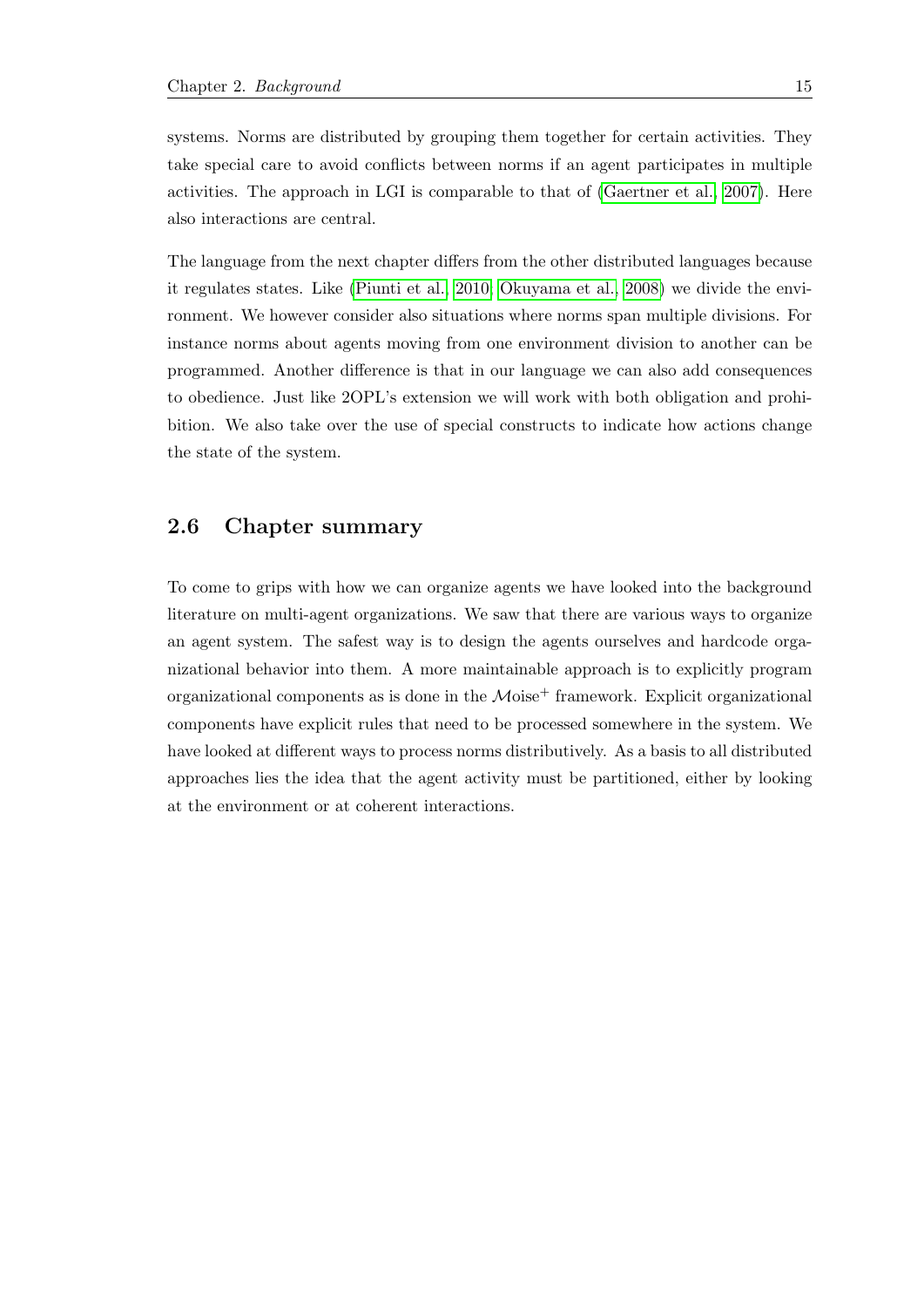## <span id="page-19-0"></span>Chapter 3

# Programming organizations

In this chapter we look at how we can program norms for distributed settings. Current normative languages do not provide us with appropriate features, so we propose a new language. This language contains many common features with current languages. A notable lacking feature is regimentation, which would complicate distributed organizations a lot. We will discuss the syntax of the language and its operational semantics.

## <span id="page-19-1"></span>3.1 Requirements of the normative language

To illustrate the need of various features in our normative language, we consider an example scenario from the smart roads application. Let us assume some highway is partitioned in two road segments A and B, and traffic flows from A to B. To sense the status of the road we have sensors attached to each electronic road sign. In our scenario an accident has happened at the beginning of segment B. We would like our infrastructure to react to this incident by adjusting the speed regulation for segments A and B. Our example norm in this scenario is that cars ought to keep their velocity lower than the speed which is depicted on the electronic road signs.

In order to control and coordinate the behavior of agents in an open multi-agent system one needs to be able to exert power on agents. In an open multi-agent system, it is impossible to directly adjust the agents' decision mechanisms. We cannot so to speak hard code our regulations in the agents. However, as the designer of a multi-agent platform one has other means to influence agents. We can exert power on agents by controlling the entities on which they depend, i.e., the environment. In this perspective, also presented in [Dastani et al.](#page-54-6) [\(2008\)](#page-54-6), agents running on an open platform perform actions and the organization decides how they are realized. The environment in a smart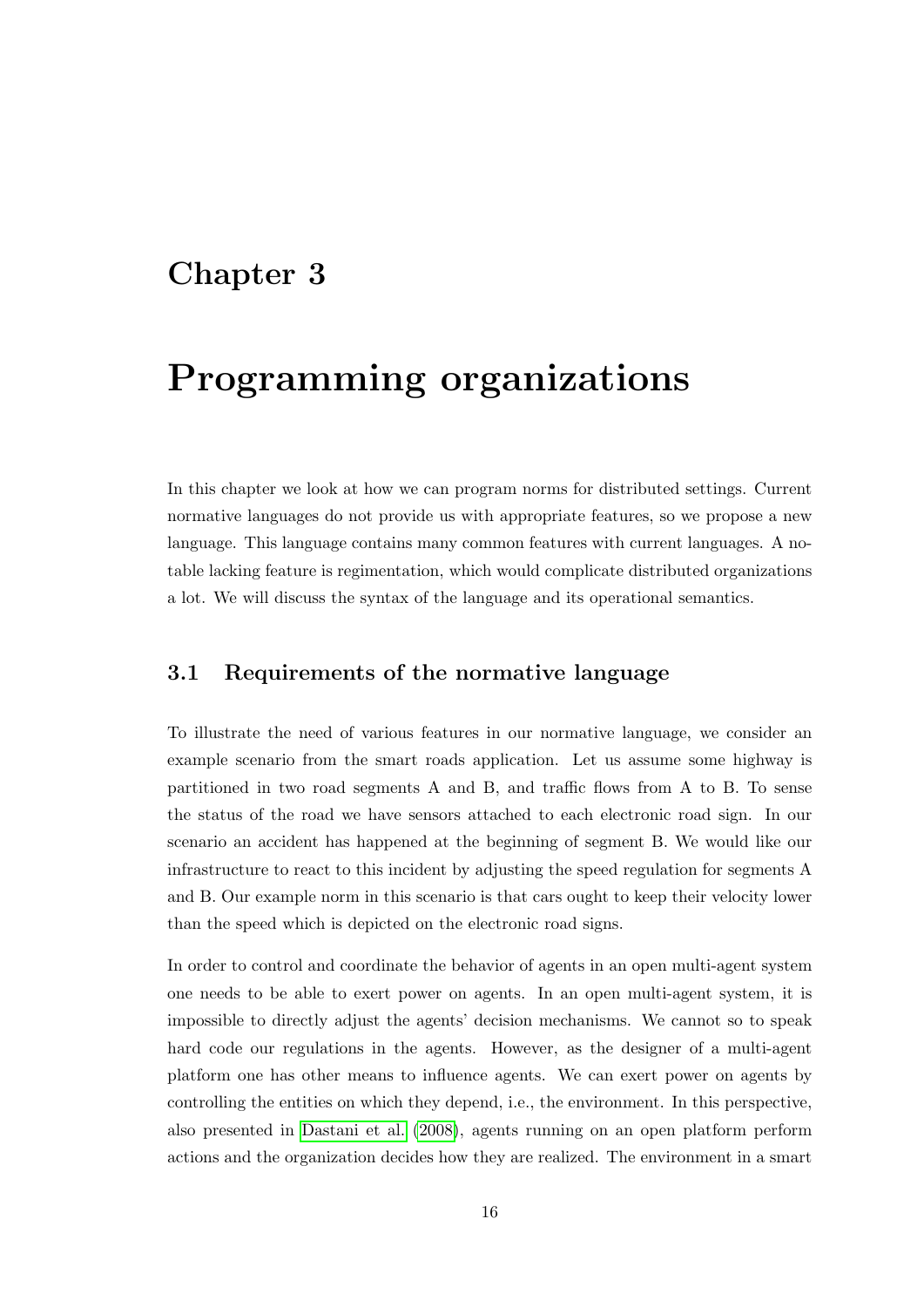roads application could be the electronic road signs with sensors, and a registration system for fines. We can store the sensor data in a database. The actions a car can do are, among others, passing a sensor and causing an accident. The organization then updates its data (e.g., car velocities and accidents) and checks whether agents behave according to the norms (in our example: whether they have exceeded the speed limit).

A programming language for exogenous normative organizations must therefore be able to represent and change the environment. We build on the programming language proposed in [Tinnemeier](#page-56-6) [\(2011\)](#page-56-6) and extend it with additional constructs to support the implementation of distributed organizations. The first change is that we partition the environment. The language should be able to represent a partition, which we do with facts (ground first-order literals). We modify facts by means of update rules which are essentially Hoare triples [\(Hoare, 1969\)](#page-54-10). An update has a head, a precondition and a consequence. The update's consequence consists of sequences of fact assertions and retractions. A sequence of updates can be considered as one single action because they are executed in a non-interleaving mode. In our scenario an accident causes adjustment of the speed limitation, which is reflected by the signs on the road. So after an accident the facts should be updated in such a way that the new speed limitation holds and is projected on the road signs.

In a normative language we need of course constructs for norms. We distinguish between norm schemes and norm instances. Norm schemes can be instantiated when their precondition is satisfied. An instantiated norm creates a deontic influence. We limit ourselves in this thesis to obligations and prohibitions. We do not bind our deontic operators to actions, but to the state of the environment. If something which is obliged is not brought about, or if something which is forbidden is brought about, then this counts as a violation of the norm. Otherwise it counts as obeying the norm. For detecting the violation of obligations and the consideration of prohibitions we need deadlines. We can also make use of expiration clauses. The difference between deadlines and expiration clauses is that a deadline is used to generate either an obey or violate effect, while an expiration removes the norm instance without any consequences. Example time lines for a norm are displayed in figure [3.1.](#page-21-0)

We mentioned as an example norm that cars ought to drive slower than the speed indication on the road signs. After an accident the speed indication changes. We can use the passing of a road sign, and the fact that the sign displays an adjusted limitation, as a precondition which instantiates this norm for an individual car. The deontic influence is that the car is obliged to have the lower velocity. To see if a car is in violation we need a deadline. Cars are notified of the speed limit when they pass a road sign. So when the speed limit is adapted after the accident, the cars ought to have the adjusted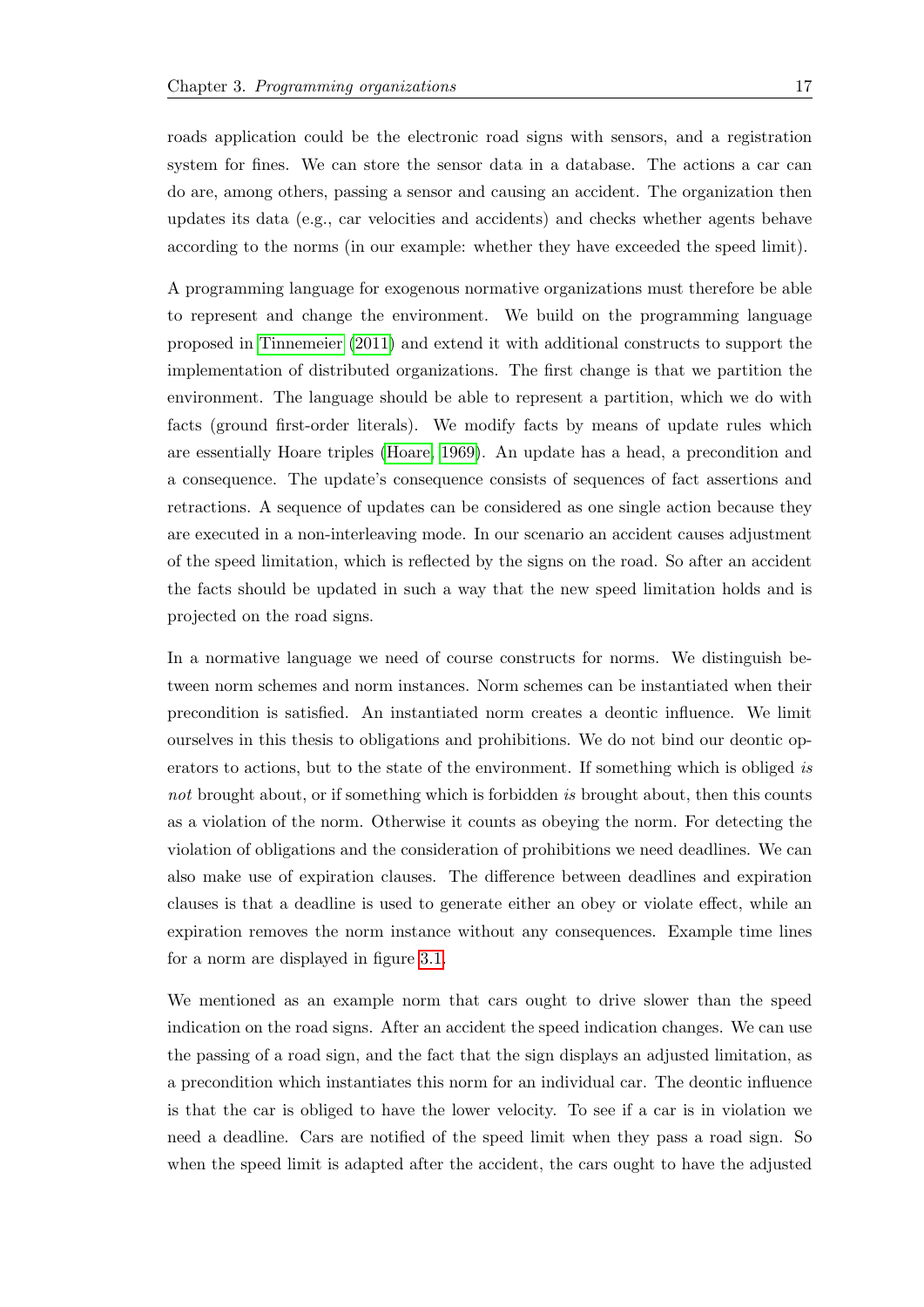<span id="page-21-0"></span>

FIGURE 3.1: Some time lines for an arbitrary norm with as precondition  $\varphi_p$ , as deontic content  $\mathbb{M}_{\in \{O,F\}}(\varphi_x)$  (O is obligation, F is prohibition), as deadline  $\varphi_d$  and as expiration  $\varphi_e$ . Values of literals that are not shown are not relevant.

velocity at the road sign after the next. An expiration clause would be that the sensor system fails or that the accident site is cleared. A violation effect for our example could be a fine.

A novel feature of our extension is the use of labeled literals in norms and update rules. Each road segment has its own organization which we identify by a unique label. We can also have other organizations to handle different aspects such as a fine database that stores the fines. One organization might have relations to another. In our scenario, if a car is notified of the new speed at the last sensor of segment A, then it should have adapted its speed at the first sensor of segment B. In the organization of segment A the obligation to adapt the speed is created. To check whether the car obliges, the organization of segment A has to get this information from the organization of segment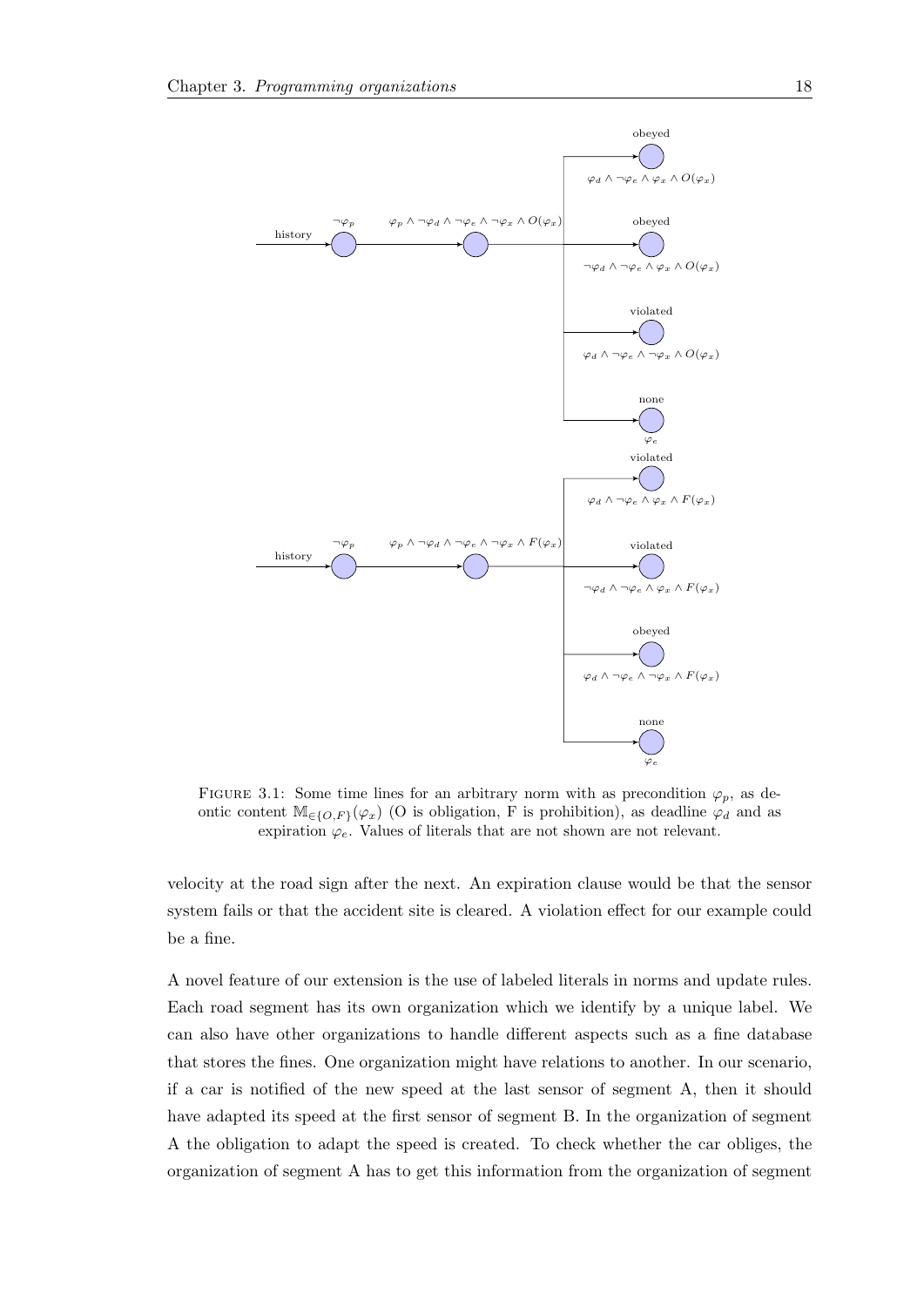B. A labeled literal indicates a literal from another organization. The programmer only has to type the label and the interpreter then handles all the necessary interactions to get the right information. When a norm's precondition is given, then without the use of labels that precondition can be seen as a query on the organization's own fact base. When labels *are* used, then the query spans multiple fact bases. We also use labels for fact modifications (removing or adding a fact). In our scenario the organization of segment B can also make environment changes in segment A, such as manipulating the road signs.

One feature which is not present in this programming language is regimentation. See section [3.5](#page-32-0) for a small discussion on this topic.

## <span id="page-22-0"></span>3.2 Syntax

A distributed normative organization can be implemented by programming a set of separate organizations. The syntax of the programming language for organizations is given in figure [3.2.](#page-23-0) An organization can be implemented by programming the initial state of the environment partition on which it operates, the set of norms that can be enforced by the organization, and the set of updates that realize the effects of agents' actions. We view norms as consisting of several (optional) attributes. The parts of a norm are: a name, a precondition, a prohibited state of an obligated state, a deadline, an expiration clause, a consequence for violation and a consequence for obeying the norm. The notation of norms has to be pragmatic. In  $(Dastani et al., 2008)$ ,  $(Hübner et al., 2008)$  $2011$ ) and (García-Camino et al.,  $2009$ ) norms are notated as counts-as/implication rules. In [\(Tinnemeier, 2011\)](#page-56-6) they are notated as tuples. Both views provide nice single line norms if the norms are small. But for larger norms they become a bit more awkward. The proposed syntax in this paper states an attribute after which its value is given. We can now keep using the comma for conjunction - as in Prolog - and just leave out an attribute if we want to give it a standard value. If a programmer wants to modify an attribute, (s)he can immediately see which formula to change. The syntax is given in table [3.2.](#page-23-0)

As a basis for programs we take the 2OPL syntax with facts and effect rules. Although we call the effects rules updates. We drop the sanctions section. Originally the sanctions were meant to pose consequences to norm violations or combinations of them. By writing a sanction for each norm we cannot produce a sanction for violating another norm directly. It can still be done by asserting a violation fact as the consequence of a violation, and use that fact in the precondition of another norm. The words "sanction" and "reward" are not used but instead "violated" and "obeyed", to keep the syntax more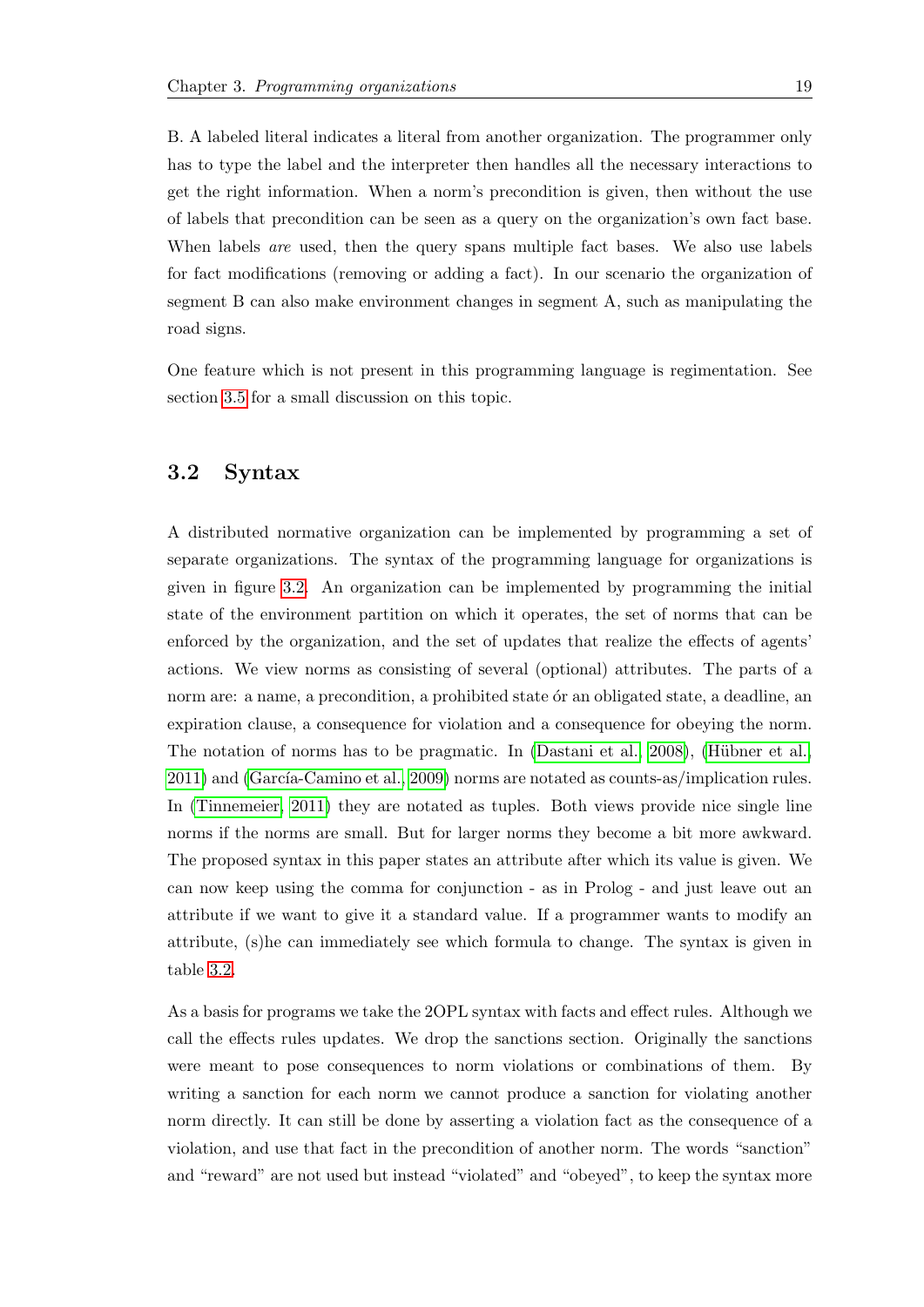<span id="page-23-0"></span>

|                       | $ ::= \langle \langle \text{ATOM} \rangle \mid \langle \text{UPDATE} \rangle \mid \langle \text{NORM} \rangle \rangle^*$    |
|-----------------------|-----------------------------------------------------------------------------------------------------------------------------|
| $\mathrel{\mathop:}=$ | "update" "{" $\langle \text{HEAD} \rangle$ $ \langle \text{PRECONDITION} \rangle $                                          |
|                       | $\langle$ POSTCONDITION $\rangle$ "}"                                                                                       |
| $\mathrel{\mathop:}=$ | "head" ":" $\langle \text{ATOM} \rangle$ "."                                                                                |
| $\mathbf{m}$          | "postcondition" ":" $\langle \text{MOD} \rangle$ (";" $\langle \text{MOD} \rangle$ )* "."                                   |
| $\mathrel{\mathop:}=$ | $[\langle\text{LABEL}\rangle]$ ("+" "-") $\langle\text{ATOM}\rangle$                                                        |
|                       | $\ ::= \ \ \langle \text{LITERAL} \rangle \ (\text{``},\text{''} \ \langle \text{LITERAL} \rangle) \text{''} \ \text{``."}$ |
|                       | $\ ::= \ \ [\langle \text{LABEL} \rangle] \ [\text{``not"}] \ \langle \text{ATOM} \rangle$                                  |
|                       | $\therefore$ = "\$" ( $\langle \text{ATOM} \rangle   \langle \text{VAR} \rangle$ ) ":"                                      |
|                       | $ ::=$ "norm" "{" $\langle NAME \rangle$ $ \langle PRECONDITION \rangle$ ]                                                  |
|                       | $[(\langle \text{PROHIBITION} \rangle   \langle \text{OBLIGATION} \rangle)]$ $[\langle \text{DEADLINE} \rangle]$            |
|                       | $[\langle EXPIRATION \rangle] [\langle VIOLATED \rangle] [\langle OBEYED \rangle]$ "}"                                      |
| $\mathrel{\mathop:}=$ | "name" ":" $\langle \text{ATOM} \rangle$ "."                                                                                |
| $\equiv$              | "precondition" ":" $\langle \text{QUERY} \rangle$                                                                           |
| $\equiv$              | "prohibition" ":" $\langle \text{QUERY} \rangle$                                                                            |
| $\mathrel{\mathop:}=$ | "obligation" ":" $\langle \text{QUERY} \rangle$                                                                             |
| $\equiv$              | "deadline" ":" $\langle \text{QUERY} \rangle$                                                                               |
| $::=$                 | "expiration" ":" $\langle \text{QUERY} \rangle$                                                                             |
| $\mathrel{\mathop:}=$ | "violated" ":" $\langle \text{MOD} \rangle$ (";" $\langle \text{MOD} \rangle$ )* "."                                        |
|                       |                                                                                                                             |
|                       |                                                                                                                             |

Figure 3.2: Proposed syntax for writing norms. Atoms are first-order atoms and may contain variables. Variables are notated as Prolog variables (starting with an upper case character or underscore).

neutral. The counts-as rules are replaced with explicit norms. Variables inside a norm quantify over the entire norm. Note that unlike 2OPL we do not force the programmer to write keywords for different sections. The syntax is unambiguous in whichever order facts, updates and norms are put.

Any literals or fact updates concerning other organizations are notated with a label. Literals and fact updates without labels refer to the organization itself. Those with labels refer to organizations that are identified by the label. With the positive literal \$a:p we indicate the positive literal p from the model of organization a. With the fact assertion \$a:+p we indicate that organization a should add p to its model. In this syntax it is actually safe to leave out the dollar sign. We did include it for three reasons. One is that dollar signs stand out, so they are not easily overlooked while programming. A developer can immediately see if a norm depends on other organizations. Secondly when we implement the language we want to allow infix notation for operators, and ":" might be part of someone's operators. And thirdly we want the interpreter to be able to feature abbreviations such as:  $\alpha : p \Rightarrow \alpha, b : p$ . In the second and third case we get ambiguity problems if we do not use the dollar sign.

Programmers might not need all the attributes. For instance an expiration clause is not often used in the literature. The semantics (section [3.4\)](#page-26-0) do require input for several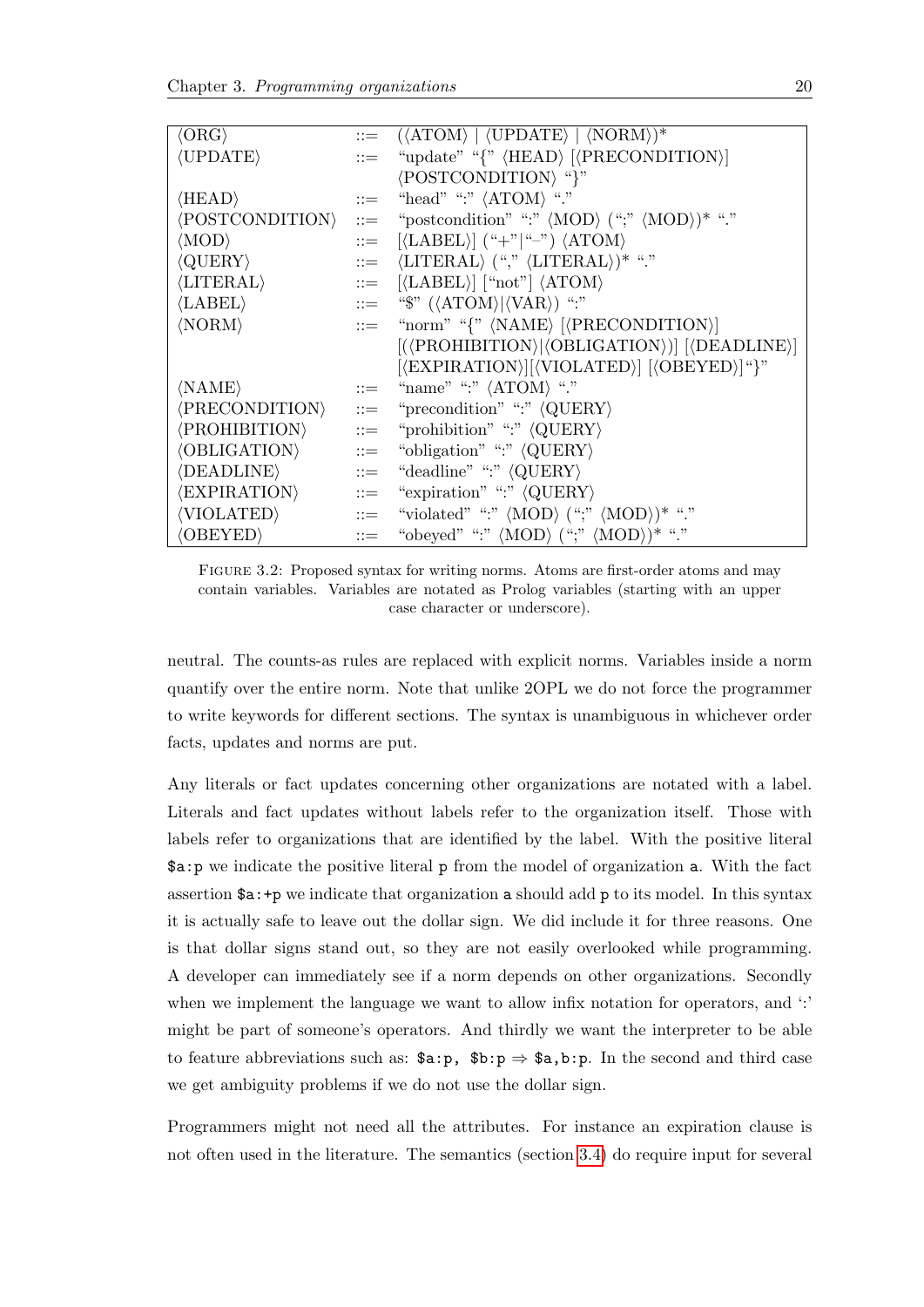attributes. To ensure that programmers are not forced to clutter their code with phrases like expiration: false., we deploy standard values. They are listed in table [3.1](#page-24-1) and can be interpreted as the values of attributes when they are not specified. Only the name is at all times mandatory, because it is used for identification purposes. If programmers do not agree with the standard values, then the interpreter should provide possibilities to change these values. Norm program sections are considered empty when not defined. For updates the head and the postcondition must always be provided. The precondition is optional, and is initially set to true.

<span id="page-24-1"></span>

| Attribute    | <b>Standard value</b> Notes |                                                |
|--------------|-----------------------------|------------------------------------------------|
| precondition | true.                       | Norms with no precondition instantiate always. |
| prohibition  | false.                      | No prohibition if not provided.                |
| obligation   | false.                      | No obligation if not provided.                 |
| deadline     | false.                      | Without a deadline the norms holds forever.    |
| expiration   | false.                      | Without an expiration clause the norm never    |
|              |                             | expires.                                       |

TABLE 3.1: Standard values for norms.

## <span id="page-24-0"></span>3.3 Syntax example

Figure [3.3](#page-25-0) shows a simplified implementation of a smart roads speeding limit norm. The example contains all three sorts of constructions: facts, an update rule and a norm.

Agents can perform the action pass sensor/3 where the first argument is the acting agent, the second the sensor that is passed, and the third with which speed the agent passed. The update rule for pass\_sensor removes old facts about the agent and adds the new data. Note that for a real application one would also have to add a rule for the case that a car passes the first sensor, and no data is yet available.

The norm is about speed limits. Given that a car passed a sensor, we know for certain that it is (or should be) notified of the speed limit which is depicted on the road sign on which the sensor is attached. The norm states that once a car passed a sensor, then it should have the adapted speed at the next sensor. The location of the next sensor might be in another segment, as is the case for sensor3, where the next sensor is in segment b. So after car2 passed sensor3, segment a queries segment b to check whether the car exceeds the limit, has passed its first sensor, or whether its sensors are broken. Should a car be in violation, then the fine is stored in a fine database which is an independent organization. One might use norms in the rule database to express norms like "having two fines adds a third", or "given 100 obey points one fine is retracted". The last one can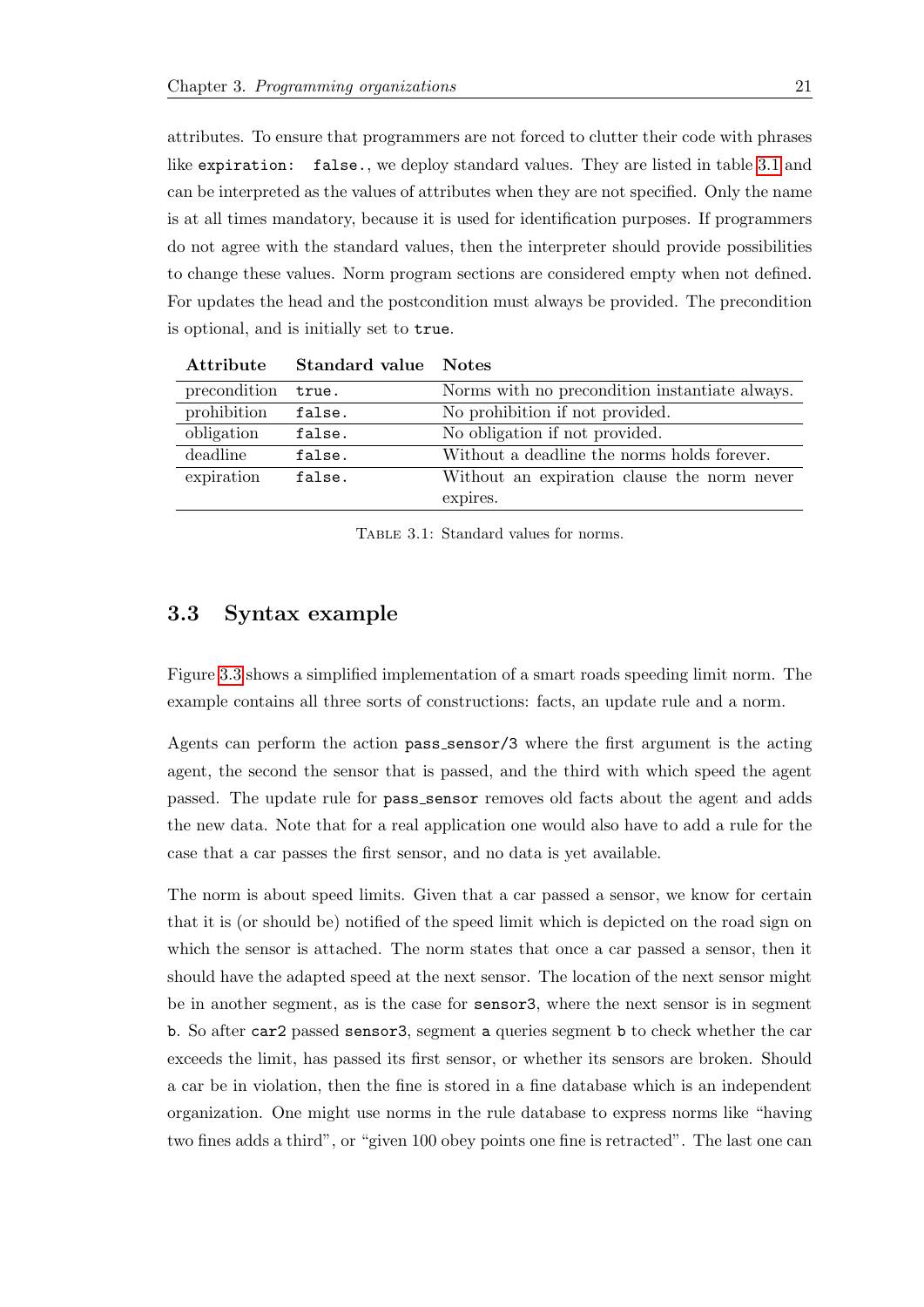```
1 // Organization for segment 'a '
 2 // Facts:
 3 passed_sensor ( car1 , sensor1 ).
 4 passed_sensor ( car2 , sensor3 ).
 5 velocity ( car1 ,114).
 6 velocity ( car2 ,108).
 7 speed_limit ( sensor1 ,120).
 8 speed_limit (sensor2,80).<br>9 speed_limit (sensor3,80).
    speed_limit (sensor3,80).
10 next (sensor1, sensor2, a).
11 next ( sensor2 , sensor3 , a ).
12 next (sensor3, sensor1, b).
13 exceeds_limit (Car, Limit) : - velocity (Car, V), V > Limit.
14
15 // An update rule:<br>16 update {
16 update {<br>17 head:
17 head: pass_sensor(Agent, Sensor, Velocity).<br>18 precondition: velocity(Agent, V), passed_sensor(A
18 precondition: velocity (Agent, V), passed_sensor (Agent, S).<br>19 postcondition: -velocity (Agent V) : -passed sensor (Agent S)
19 postcondition : - velocity ( Agent ,V ) ; - passed_sensor ( Agent , S) ;
                             +velocity (Agent, Velocity) ; +passed_sensor (Agent, Sensor).
21 }
\frac{22}{23}// A norm:
\begin{tabular}{cc} 24 & norm & {\bf f} \\ 25 & name: \end{tabular}25 name: speed_limit.<br>26 precondition: passed_senso
        precondition: passed_sensor (Car, Sensor), speed_limit ( Sensor, Limit),
27 next (Sensor, Next, Segment).
28 prohibition: $Segment:exceeds_limit(Car,Limit).<br>29 deadline: $Segment:passed_sensor(Car,Next).
29 deadline: $Segment:passed_sensor (Car, Next).<br>30 expiration: $Segment:broken(sensors).
30 expiration: $Segment:broken(sensors).<br>31 violated: $fineDB:+fine(Car,Sensor,
31 violated: $fineDB:+fine(Car, Sensor, 100).<br>32 obeyed: $fineDB:+obey_point(Car, Sensor
    obeyed: $fineDB : + obey\_point ( Car, Sensor).33\,
```
be achieved by adding a point for a car in the fine database organization as is depicted in the obeyed attribute of the norm.

FIGURE 3.3: An example organization.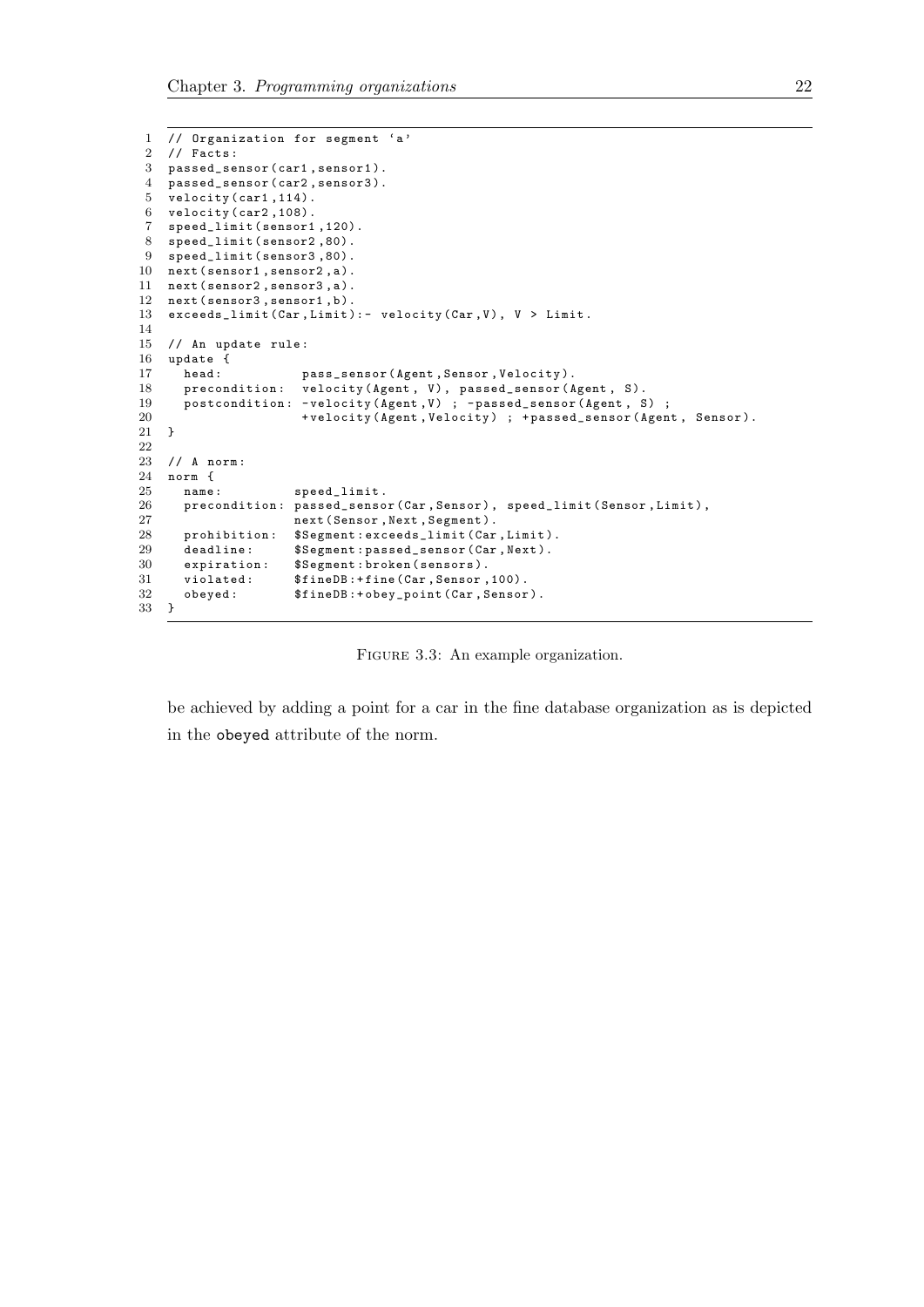## <span id="page-26-0"></span>3.4 Operational semantics

Operational semantics provide meaning to the syntax of a programming language. We use labeled transition systems from [\(Plotkin, 1981\)](#page-56-11). Transitions are descriptions of the way in which the state of the system is changed by performing an operation of the programming language. We discriminate between organization transitions, and distributed organization transitions. But first we start with some necessary definitions and function.

#### <span id="page-26-1"></span>3.4.1 Preliminary definitions

When we program norms, we actually program norm schemes, i.e., abstract norms that need to be instantiated to create deontic influence. All attributes of norms are stored in tuples. To keep semantic rules short we use the notation  $ns_{att}$  to indicate the value of the attribute att from the norm scheme ns. A norm scheme ns is uniquely instantiated by using  $ns_{name}$  and the substitution for  $ns_{precondition}$ . This substitution should instantiate all variables in a norm scheme. To formalize this we define besides norm schemes also their well-formedness.

**Definition 3.1. Norm scheme** A norm scheme ns is a tuple  $\langle name, precondition, \rangle$ prohibition, obligation, deadline, expiration, violated, obeyed).  $ns_{name}$  is an atom.  $ns_{precondition}$ ,  $ns<sub>problem</sub>$ ,  $ns<sub>oblication</sub>$ ,  $ns<sub>oblication</sub>$ ,  $ns<sub>deadline</sub>$  and  $ns<sub>expiration</sub>$  are conjunctions of literals.  $ns_{violated}$  and  $ns_{obeyed}$  are sequences of fact assertions and retractions.

A well-formed norm scheme should satisfy two constraints. First, either the prohibition or the obligation (not both) formula should be ⊥. Second, all variables should be instantiated by the substitution resulted from the precondition.

**Definition 3.2.** Well-formedness of norm schemes Given a norm scheme  $ns =$  $\langle name, precondition,$  prohibition, obligation, deadline, expiration, violated, obeyed), the set of variables  $\overline{v_1}$  that occur in  $ns_{precondition}$ , and the set of variables  $\overline{v_2}$  that occur in  $ns_{precondition}$ ,  $ns_{prohibition}$ ,  $ns_{obligation}$ ,  $ns_{deadline}$  and  $ns_{exp irrational}$ , ns is well-formed iff  $\overline{v_2} \subseteq \overline{v_1}$  and either  $ns_{\text{prohibition}} = \bot$  or  $ns_{\text{obligation}} = \bot$ , but not both.

The configuration (state) of an organization is represented by a tuple consisting of a set of facts representing its environment partition, a set of updates representing the effects of agents' actions on its environment partition, a set of norms schemes, a set of instances of norm schemes, and the actions that are performed by the agents in the organization. In the following, we use also the terms "update calls" to refer to the performed agents' actions as the effect of these actions are realized by the updates.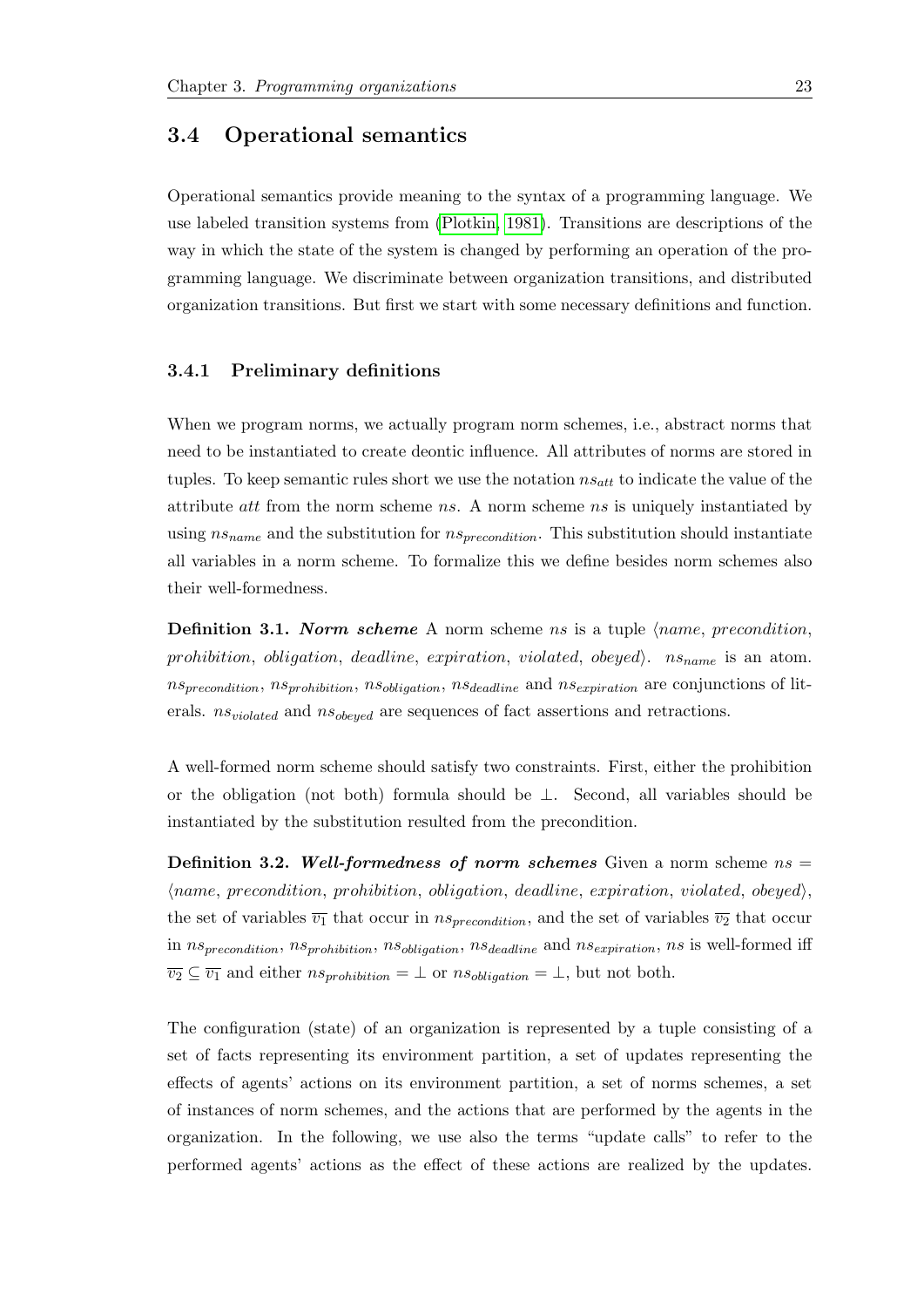Facts are first order literals. Updates are triples consisting of a head, a precondition (a conjunction of literals) and a postcondition (a sequence of assertions/retractions). A norm instance is a tuple containing a norm scheme and the substitution which made the precondition of the scheme entailed by the facts at the moment of instantiation. Update calls are assumed to be stored in a queue.

Definition 3.3. Organization configuration The configuration of an organization is a tuple  $\langle \iota, \Sigma, \Delta, \delta, \sigma, \xi \rangle$ , where  $\iota$  is a unique identifier,  $\Sigma$  is a set of updates,  $\Delta$  is a set of well formed norm schemes,  $\delta$  is a set of norm instantiations,  $\sigma$  is a set of ground positive first order literals representing the environment partition, and  $\xi$  is a queue of ground positive first order literals, which represent the update calls. The initial configuration of an organization is a tuple  $\langle \iota, \Sigma, \Delta, \varnothing, \sigma, [] \rangle$ .

A distributed organization is in essence a set of organizations. Other natural properties would be roles, power, responsibility, delegation structure and so forth. But for our purposes we consider only the suborganizations.

Definition 3.4. Distributed organization The configuration (state) of a distributed organization is  $\mathbb{O} = \{O_1, \ldots, O_n\}$ , where  $O_i$  is the configuration of an organization.

We need an entailment operator for deriving whether a certain formula is entailed by the configuration of an organization. Labels used in the formula indicate literals that are stored elsewhere. Our entailment operator is notated as  $O \vDash \varphi \theta$ , indicating that the organization  $O = \langle \iota, \Sigma, \Delta, \delta, \sigma, \xi \rangle$  entails  $\varphi$  under substitution  $\theta$ . A label can be an atom with variables, or a variable itself. These variables are handled equally as other variables. Thus  $\ell\theta$  indicates the label under substitution theta. The definition of  $\epsilon$  are shown in table [3.2.](#page-27-0)

<span id="page-27-0"></span>

| $\langle \iota, \Sigma, \Delta, \delta, \sigma, \xi \rangle \vDash \varphi \theta$                                 | $\Leftrightarrow$ <sup>1</sup> | $\varphi \theta \in \sigma$ ( <sup>1</sup> only if $\varphi \neq \text{$\ell:\psi$}$ )                                                                                        |
|--------------------------------------------------------------------------------------------------------------------|--------------------------------|-------------------------------------------------------------------------------------------------------------------------------------------------------------------------------|
| $\langle \iota, \Sigma, \Delta, \delta, \sigma, \xi \rangle \models not \varphi$                                   | $\Leftrightarrow$ <sup>2</sup> | $\exists \theta : \varphi \theta \in \sigma$ ( <sup>2</sup> only if $\varphi \neq \$\ell:\psi$ )                                                                              |
| $\langle \iota, \Sigma, \Delta, \delta, \sigma, \xi \rangle \vDash (\$\ell : \varphi)\theta$                       | $\Leftrightarrow$              | $\langle \ell \theta, \Sigma', \Delta', \delta', \sigma', \xi' \rangle \vDash \varphi \theta$                                                                                 |
| $\langle \iota, \Sigma, \Delta, \delta, \sigma, \xi \rangle \models not \; \$\ell:\varphi$                         | $\Leftrightarrow$              | $\exists \theta : \langle \ell \theta, \Sigma', \Delta', \delta', \sigma', \xi' \rangle \models \varphi \theta$                                                               |
| $\langle \iota, \Sigma, \Delta, \delta, \sigma, \xi \rangle \vDash (\varphi(\bar{x}) \wedge \psi(\bar{y})) \theta$ | $\Leftrightarrow$              | $\exists \theta_1 : [\theta_1 = \theta   \bar{x} \text{ and } \langle \iota, \Sigma, \Delta, \delta, \sigma, \xi \rangle \models \varphi \theta_1 \text{ and }$               |
|                                                                                                                    |                                | $\exists \theta_2 : [\theta_2 = \theta   (\bar{y} \setminus \bar{x}) \text{ and } \langle \iota, \Sigma, \Delta, \delta, \sigma, \xi \rangle \models \psi \theta_1 \theta_2]$ |
| $\langle \iota, \Sigma, \Delta, \delta, \sigma, \xi \rangle \vDash (\varphi \vee \psi)\theta$                      | $\Leftrightarrow$              | $\langle \iota, \Sigma, \Delta, \delta, \sigma, \xi \rangle \models \varphi \theta$ or $\langle \iota, \Sigma, \Delta, \delta, \sigma, \xi \rangle \models \psi \theta$       |
|                                                                                                                    |                                |                                                                                                                                                                               |

Table 3.2: Definition of the entailment operator. '|' is read as 'restricted to the domain'. ' $\varphi(\bar{x})$ ' is read as 'formula  $\varphi$  which variables form the set  $\bar{x}$ '.

In distributed organizations, updates in one organization may require updates in other organizations as well. In order to apply a sequence of updates, we define a function update that given a fact base  $\sigma$  and a sequence of modifications  $\Pi$  returns a new fact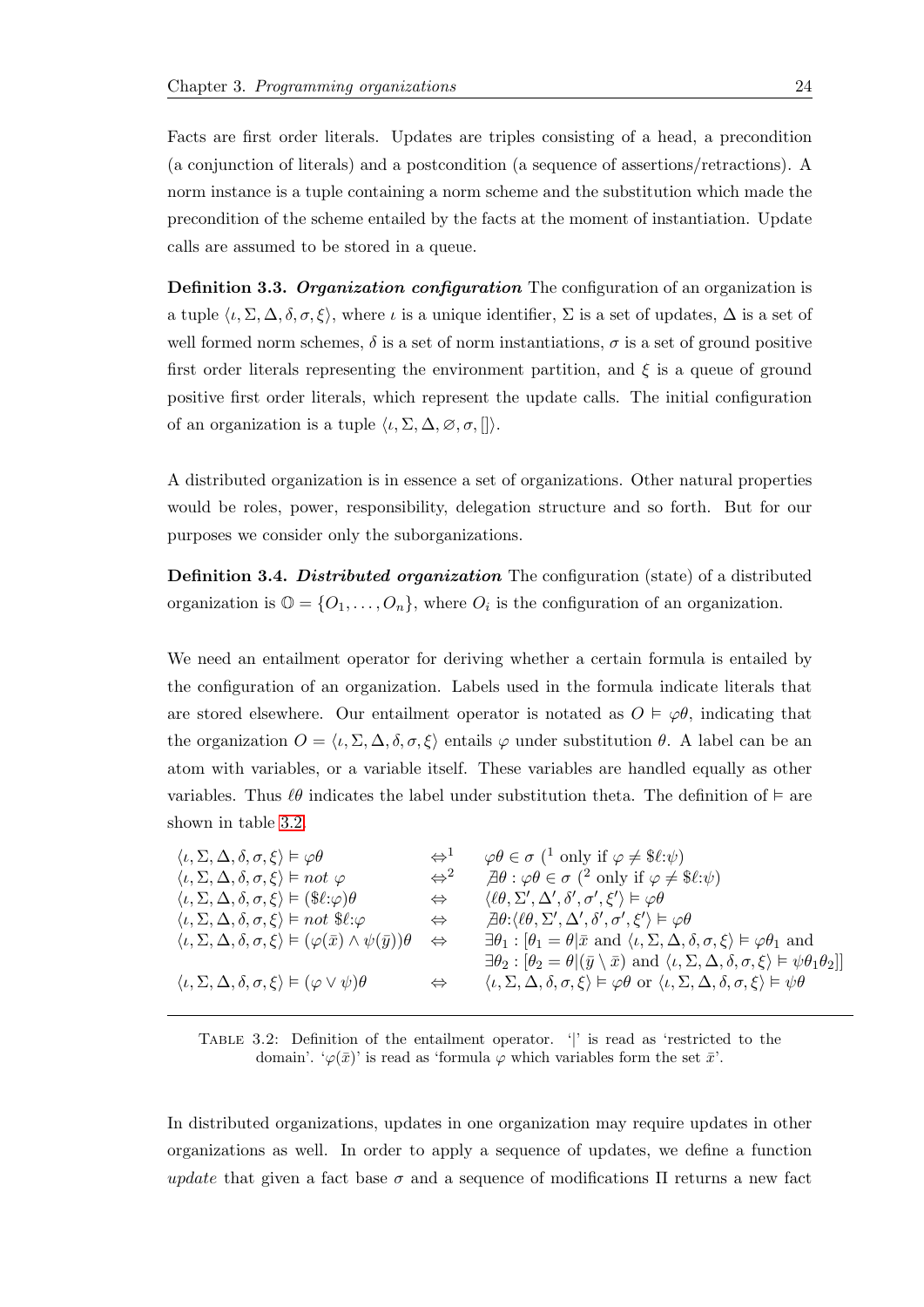base. Each modification either removes or adds a fact. A fact modification  $\pi$  can be labeled in which case it is represented as  $\mathcal{L} : \phi$ , where  $\phi$  is either  $+\rho$  or  $-\rho$ , and  $\rho$  is a fact. A sequence of modifications  $\Pi$  is represented as  $[\pi_0; \ldots; [\pi_n; \ldots]]$ . Let  $\Pi^*$ denote the set of possible modification sequences. The update function  $update: \sigma^* \times \Pi^* \to \sigma^*$ is defined as follows.

$$
update(\sigma, \Pi) = \begin{cases} update(\sigma \cup \{\rho\}, \Pi') & \Pi = [+\rho; \Pi'] \& \rho \neq \$\ell : \psi \\ update(\sigma \setminus \{\rho\}, \Pi') & \Pi = [-\rho; \Pi'] \& \rho \neq \$\ell : \psi \\ update(\sigma, \Pi') & \Pi = [\$\ell : +\rho; \Pi'] \\ update(\sigma, \Pi') & \Pi = [\$\ell : -\rho; \Pi'] \\ \sigma & \Pi = [] \end{cases}
$$

Note that in update only non-labeled modifications are taken into account. If a sequence is received from another organization, then we need to extract the relevant modifications from it. The function extract does this. Given a label  $\ell$  and a sequence Π, extract returns the unlabeled sequence of modifications in  $\Pi$  with label  $\ell$ . Let L denote the set of possible labels. The extract function  $extract: L \times \Pi^* \to \Pi^*$  is defined as follows.

$$
extract(\ell, \Pi) = \begin{cases} \left[ +\rho; extract(\text{$\mathcal{L}$}, \Pi') \right] & \Pi = [\text{$\mathcal{L}$} : +\rho; \Pi'] \\ \left[ -\rho; extract(\text{$\mathcal{L}$}, \Pi') \right] & \Pi = [\text{$\mathcal{L}$} : -\rho; \Pi'] \\ extract(\text{$\mathcal{L}$}, \Pi') & \Pi = [+\rho; \Pi'] \\ extract(\text{$\mathcal{L}$}, \Pi') & \Pi = [-\rho; \Pi'] \\ extract(\text{$\mathcal{L}$}, \Pi') & \Pi = [\text{$\mathcal{L}$}': +\rho; \Pi'] \& \ell' \neq \ell \\ extract(\text{$\mathcal{L}$}, \Pi') & \Pi = [\text{$\mathcal{L}$}': -\rho; \Pi'] \& \ell' \neq \ell \\ \hline \end{cases}
$$

Norm instances can be cleared from the configuration of an organization because their deontic content is satisfied/violated when their deadlines arrive or because they are expired. Two tasks must be performed to clear a norm: first check whether the deontic content, deadline or expiration holds and then modify the configuration appropriately. The can clear function returns, given an organization configuration and a norm instantiation, whether the instantiation can be cleared. Let  $O^*$  denote the set of all possible organization configurations and  $\langle ns, \theta \rangle^*$  denote the set of possible norm schemes in combination with their possible substitutions. The function  $can\_clear: O^* \times \langle ns, \theta \rangle^* \rightarrow \{true, false\}$ can be defined as follows.

$$
can\_clear(O, \langle ns, \theta \rangle) = \begin{cases} true & O \vDash (ns_{\text{prohibition}} \vee ns_{\text{obligation}} \vee \neg \vee ns_{\text{obligation}} \vee \neg \vee ns_{\text{deadline}} \vee ns_{\text{expiration}}) \theta \\ false & otherwise \end{cases}
$$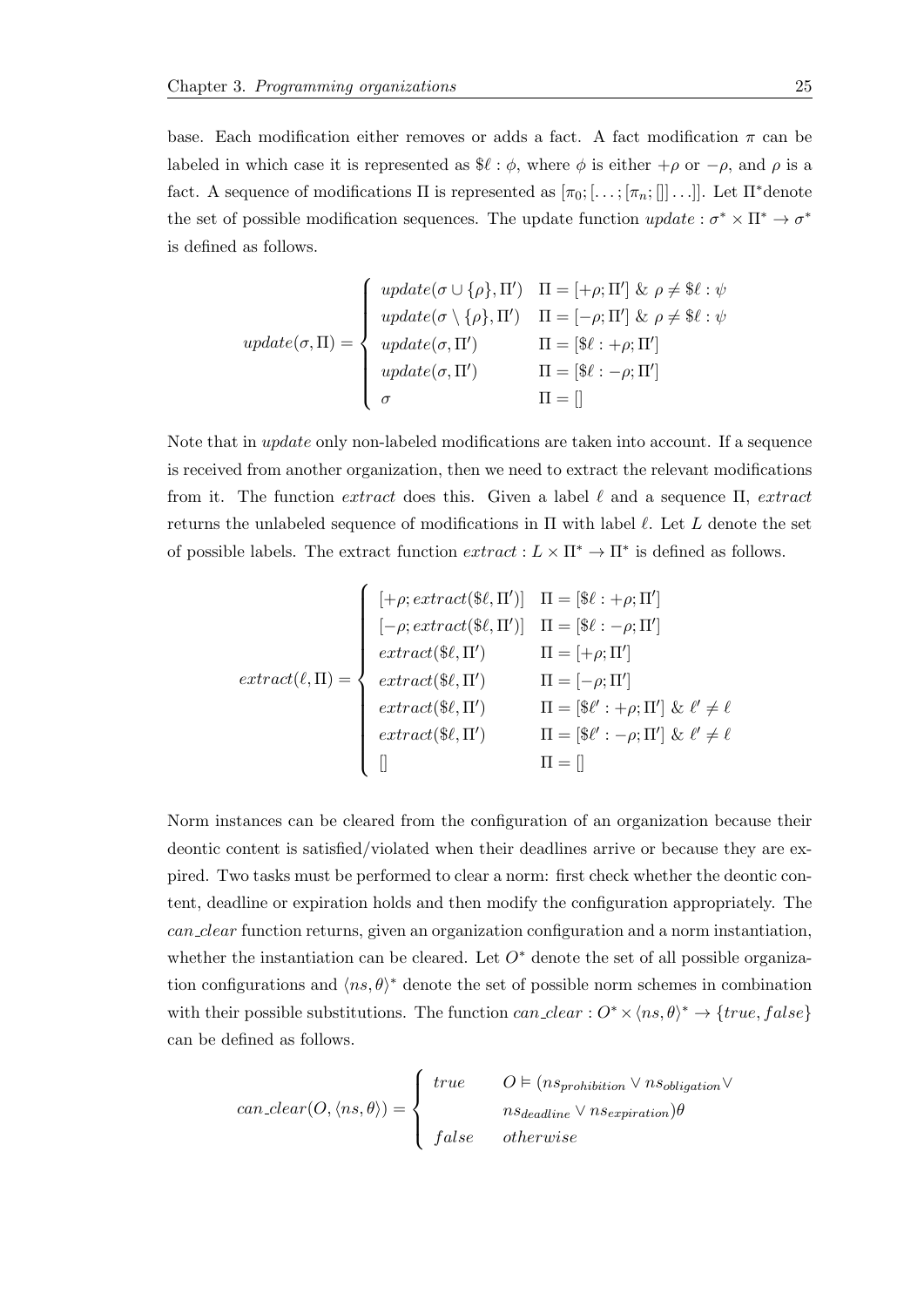Moreover, given an organization configuration  $O$  and a norm instantiation, the function mod returns the appropriate modification sequence. If the norm is expired, then the sequence is empty. Otherwise it is checked whether the norm was obeyed or violated. The function  $mod: O^* \times \langle ns, \theta \rangle^* \to \Pi^*$  is defined as follows.

$$
mod(O, \langle ns, \theta \rangle) = \left\{ \begin{array}{ll} [] & O \vDash nse_{expiration}\theta \\ & \\ nso_{beyed}\theta & O \nvDash nse_{expiration}\theta \& O \vDash nso_{bligation}\theta \\ & \\ nso_{beyed}\theta & O \nvDash nse_{expiration}\theta \& ns_{prohibition}\neq \bot \& O \nvDash nso_{bligation}\theta \\ & \\ nso_{iolated}\theta & O \nvDash nse_{expiration}\theta \& nso_{bligation}\neq \bot \& O \nvDash nso_{bligation}\theta \\ & \\ nso_{iolated}\theta & O \nvDash nse_{epirration}\theta \& O \vDash nso_{bridation}\theta \end{array} \right.
$$

#### <span id="page-29-0"></span>3.4.2 Transition Rules

What follows are the organization transitions when norms and update calls are handled.

#### <span id="page-29-1"></span>3.4.2.1 Modify facts

If an organization O receives an update sequence  $\Psi$ , then the proper sequence is extracted from  $\Psi$  and applied to the local fact base of O. The result is configuration  $O'$ . This transition is denoted by  $O \stackrel{\Psi?}{\longrightarrow}_{org} O'$ , where  $\Psi$ ? is used to indicate that the transition takes place by receiving  $\Psi$ .

$$
\frac{\sigma' = update(\sigma, extract(\iota, \Psi))}{\langle \iota, \Sigma, \Delta, \delta, \sigma, \xi \rangle \xrightarrow{\Psi?} \langle \iota, \Sigma, \Delta, \delta, \sigma', \xi \rangle} \qquad (update \ facts)
$$

#### <span id="page-29-2"></span>3.4.2.2 Instantiate norms

A norm scheme of an organization can be instantiated when the configuration of the organization entails its precondition. The norm instance is then added to the set of norm instances.

$$
\frac{\delta' = \delta \cup \{ \langle ns, \theta \rangle \mid ns \in \Delta \& \langle \iota, \Sigma, \Delta, \delta, \sigma, \xi \rangle \vDash n s_{precondition} \theta \}}{\langle \iota, \Sigma, \Delta, \delta, \sigma, \xi \rangle \rightarrow_{org} \langle \iota, \Sigma, \Delta, \delta', \sigma, \xi \rangle} \qquad (instantiate norms)
$$

#### <span id="page-29-3"></span>3.4.2.3 Clear norms

The following transition rule is to clear norm instances. For a norm instance ni we first check whether ni can be cleared. Then we determine the consequences which is a sequence of fact modifications. The sequence is applied to the fact base and is also broad casted. The broadcast is denoted by adding Π! to the transition. All the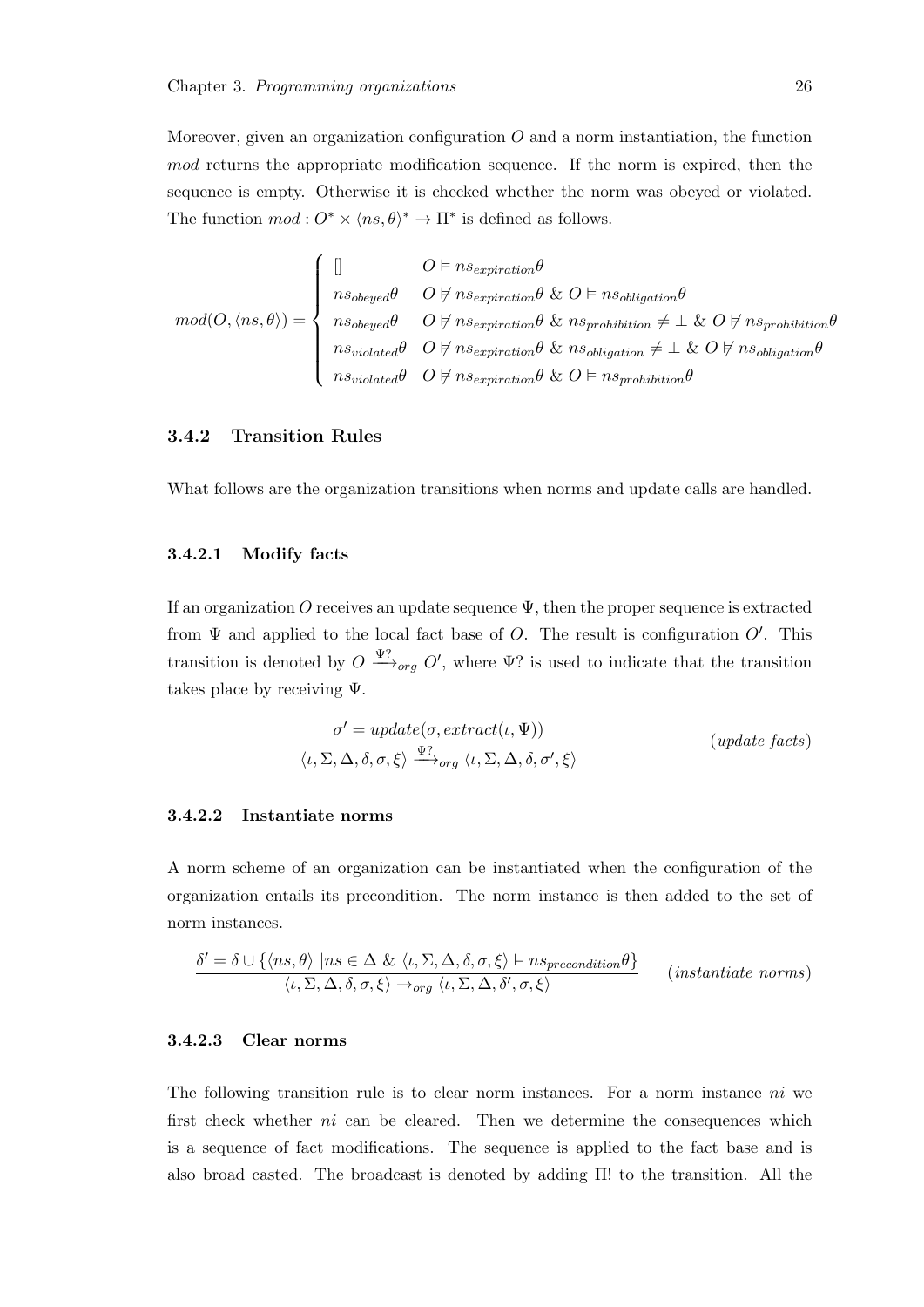other organizations receive and extract the subsequences for their fact bases and make a transition. This is guaranteed by the *modification synchronization* transition rule presented later on. Note that those organizations which have no labeled modifications for themselves in the sequence can still make a transition. Their subsequence from update will be empty and does not change their fact base. Finally the norm instance can be removed. We can clear all clear-able norm instances by repeating this operation until no transition can occur. Let  $O = \langle \iota, \Sigma, \Delta, \delta, \sigma, \xi \rangle$ , the following transition will clear norm instances.

$$
ni \in \delta \& can\_clear(O, ni) \& \Pi = mod(O, ni) \& \sigma' = update(\sigma, \Pi) \& \delta' = \delta \setminus \{ni\}
$$

$$
\langle \iota, \Sigma, \Delta, \delta, \sigma, \xi \rangle \xrightarrow{\Pi'} \langle \iota, \Sigma, \Delta, \delta', \sigma', \xi \rangle
$$

$$
(clear\ norm)
$$

#### <span id="page-30-0"></span>3.4.2.4 Perform update

Update calls (i.e., the agents' actions performed/perceived by an organization) are added to the queue  $\xi$ . We assume that the combination of update heads and preconditions will always enable us to apply an update rule. Future research might include exceptions. We reuse the earlier mentioned update function. In the following rules  $\epsilon$  is used to indicate an update call.  $\epsilon$  is a ground positive first order literal.

$$
\langle \varphi, \alpha, \psi \rangle \in \Sigma \& \epsilon = \alpha \theta \& \langle \iota, \Sigma, \Delta, \delta, \sigma, \epsilon : \xi \rangle \models \varphi \theta \tau \& \sigma' = update(\sigma, \psi \theta \tau)
$$

$$
\langle \iota, \Sigma, \Delta, \delta, \sigma, \epsilon : \xi \rangle \xrightarrow{\psi \theta \tau!} \neg \varphi \langle \iota, \Sigma, \Delta, \delta, \sigma', \xi \rangle
$$

$$
(perform \ update)
$$

#### <span id="page-30-1"></span>3.4.2.5 Distributed organization transitions

The distributed organization as a whole changes when its suborganizations change. On this level we can also synchronize transitions. The first transition describes how the distributed organization changes if an suborganization makes an internal transition, such as instantiating norms.

$$
\frac{O \in \mathbb{O} \& O \rightarrow_{org} O' \& \mathbb{O}' = (\mathbb{O} \setminus \{O\}) \cup \{O'\}}{\mathbb{O} \rightarrow_{d - org} \mathbb{O}'}
$$
 (suborganization operation)

We use  $O \stackrel{\Psi!}{\longrightarrow}_{org} O'$  to notate that organization O broadcasts a sequence of fact modifications  $\Psi$ . If this transition occurs, then the receiving organizations have to handle this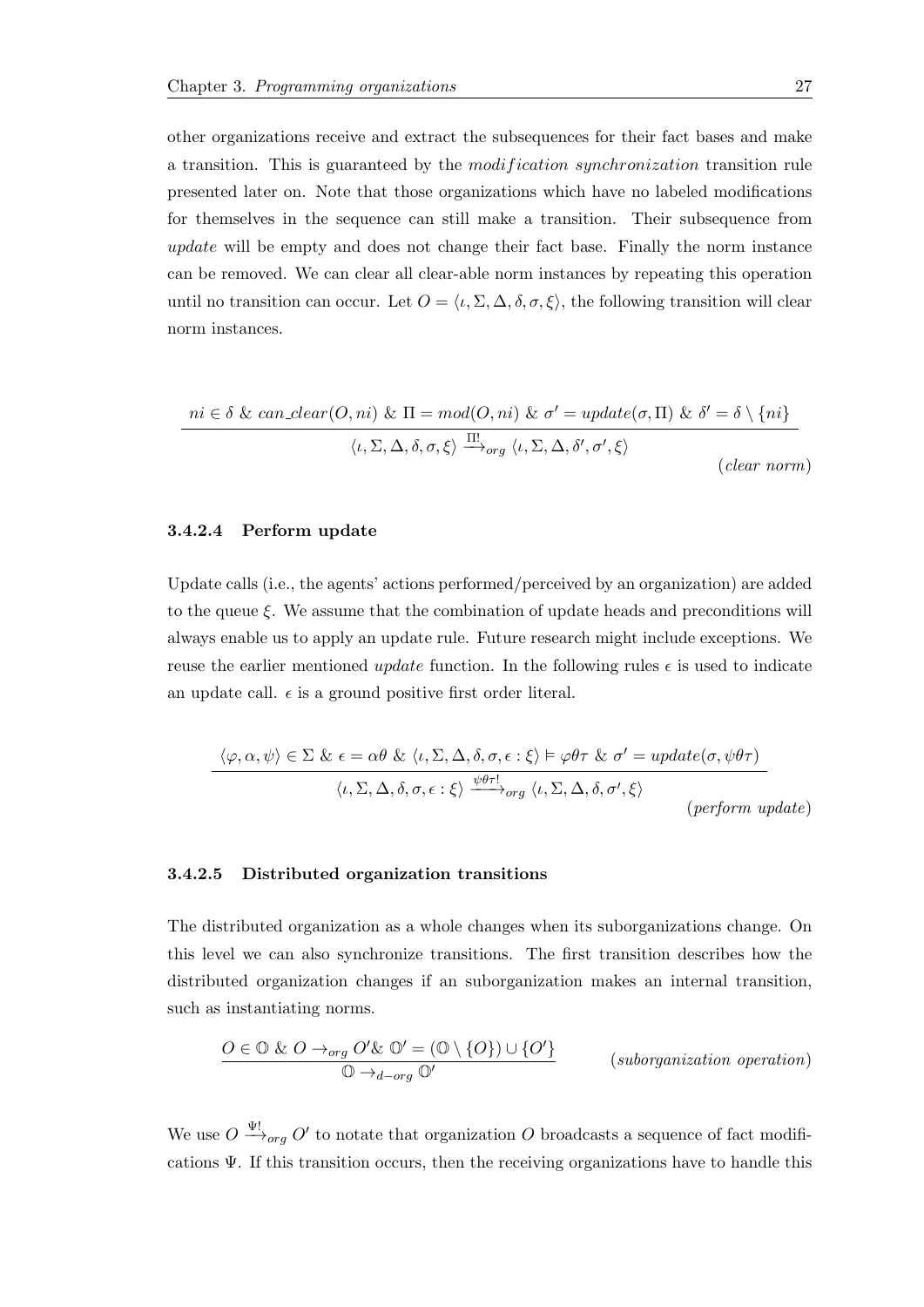sequence and make a transition, which is notated as  $O \stackrel{\Psi?}{\longrightarrow}_{org} O'$ .

$$
O_i \in \mathbb{O} \& O_i \xrightarrow{\Psi!} o_{rg} O'_i \& \forall O_j \in \mathbb{O} \setminus \{O_i\} : O_j \xrightarrow{\Psi?} o_{rg} O'_j
$$
  

$$
\overline{\{O_0, \ldots, O_{i-1}, O_i, O_{i+1}, \ldots, O_k\}} \rightarrow_{d - org} \{O'_0, \ldots, O'_{i-1}, O_i, O'_{i+1}, \ldots, O'_k\}
$$
  
(*modification synchronization)*

#### <span id="page-31-0"></span>3.4.3 Execution cycles

We can use the operational semantics to create and categorize execution strategies as in [Astefanoaei](#page-53-6) [\(2011\)](#page-53-6). Here we will consider two strategies: totalism and liberalism. A totalitarian normative process fully checks all norms after any fact update. Our *clear* norm transition only considers one clearable norm instantiation at a time. So we repeat it until all clearable instances are handled. After clearing norms it is possible that new norms can be instantiated. Therefore we repeat instantiation and clearance until no more transitions can occur. If an organization never queries another organization, then given the fact base of the organization and the sequence of actions/fact modifications it receives, we know exactly how it will behave. And if we immediately check norms, then no action can escape notice, so correct consequences are always guaranteed. This might be relevant for safety properties. Therefore, if possible, one can choose to assign a totalitarian strategy to one or more of the suborganizations. A totalitarian strategy can be expressed by the following process description:

 $((perform update \parallel update \ facts); (instantiate \ norms; clear \ norm^*)^*)^*$ 

Liberal strategies look much alike in theory, but can be very different in practice. In a liberal strategy any number of fact modifications can occur before the norms are checked. Think for example of checking the norms after every ten updates. It depends on the problem at hand how the liberal strategy is implemented. The strategy is relevant for mainly practical reasons. Having to fully check all norms all the time can cost a lot of precious CPU time if an organization receives a rapid stream of events. We mentioned earlier a highway system as an example. Cars cannot execute actions like "change lane" and "adapt speed" arbitrarily fast. So the probability of a car escaping notice by quickly performing an action is virtually zero if we check all the norms for instance once every 30 milliseconds. Considering systems where the sensors are attached to road signs, then we only need to make sure that the norms are checked at an interval that is similar to the minimal time it takes for a car to move between two sensors. A liberal strategy can be expressed as follows:

 $((perform update || update facts)^*; (instantiate norms; clear norm*)^*)^*$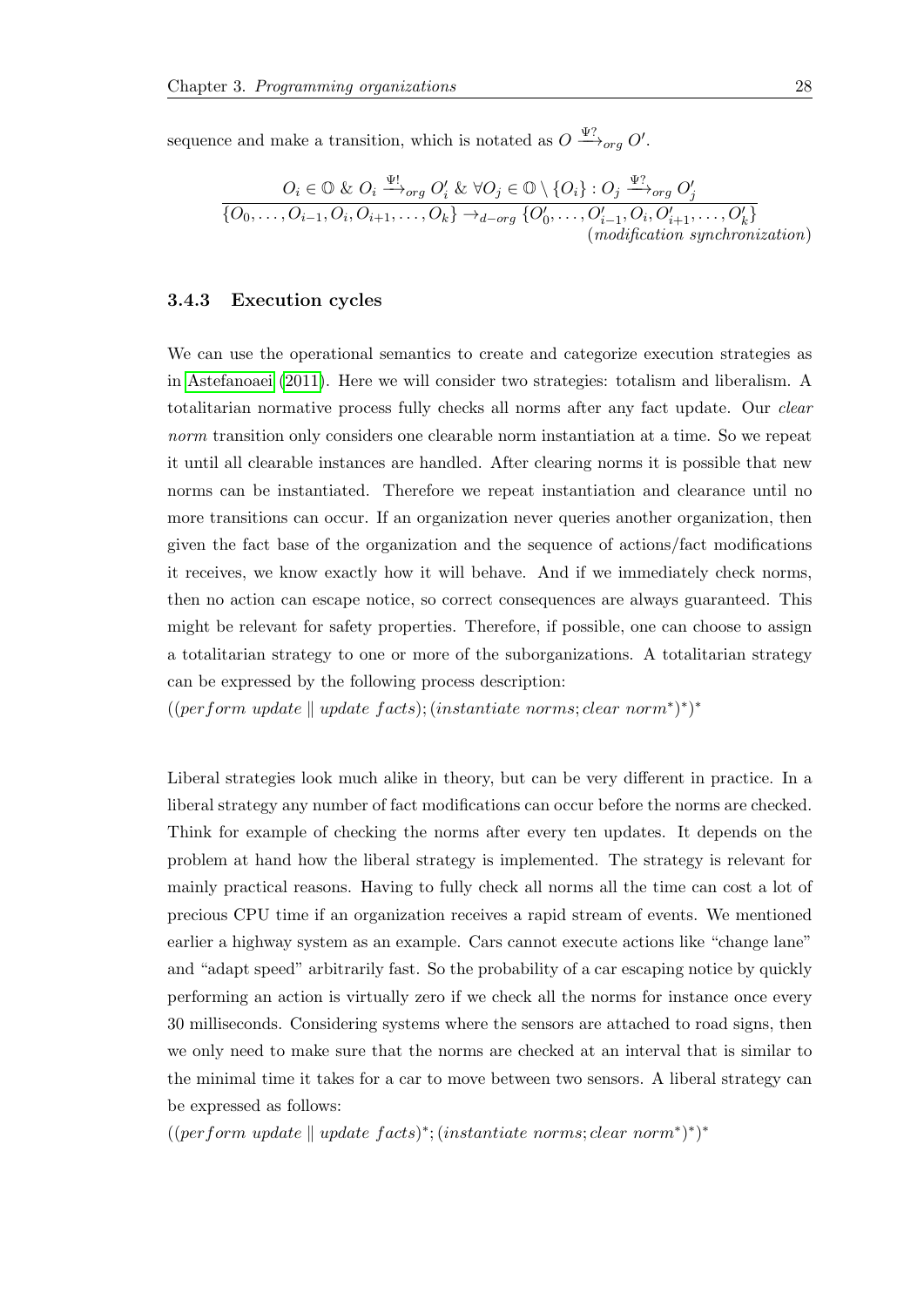## <span id="page-32-0"></span>3.5 A note on regimentation

We have not included regimentation in our language. The reason is that regimentation would complicate the language whereas the primary focus was to create a language for distributed organizations. We will discuss some considerations that have to be made when regimentation is added to the language in the future. We start with some remarks for both centralized and distributed sytems, and then move on to issues for distributed systems specifically.

The core idea of regimentation is that some environment states are so undesired that they are made impossible to reach. For instance having an opening bridge while there is a traffic jam on it should be avoided. We must link states of the environment/model to the notion of unwanted. One possible way to do this is by using counts-as rules as in 2OPL. Implementing regimentation efficiently is quite hard. As an example we take 2OPL where the last action is blocked if performing it would result in an illegal state. The main issue is determining the consequences of an action (especially the indirect consequences). A straightforward way to do this is to just do the action, see if an illegal state is obtained, and roll back if this is the case. A roll back option requires a lot of overhead. We can either register all the fact changes, or even copy the entire fact base as a back up.

Also designing an organization with roll back is hard. If we can roll back actions then a responsibility lies at the developer to make sure that all defined actions are reversible. Note that in some of the examples in this thesis we cannot reverse the actions. For instance reversing the action of passing a sensor does not teleport a car back to the previous sensor. Another point of interest is that after any fact changes, all the unwanted states have to be checked to see if one of them currently holds. In 2OPL, where unwanted states are detected by sanction rules, this means that we have to check all the norms after each fact change, thus forcing us to use a totalitarian strategy.

Besides implementation and design, also the theoretical part of the language requires extra care. 2OPL has one transition rule which effectuates the action, takes the closure of the counts-as rules and then the closure of the sanction rules. If after the closure of the counts-as rules an illegal state is obtained, then the transition cannot occur (i.e. the action is blocked). Consider the following 2OPL organization (viol bot is the designated literal for regimentation):

1 Facts :

<sup>2</sup> // none

<sup>3</sup> Effects :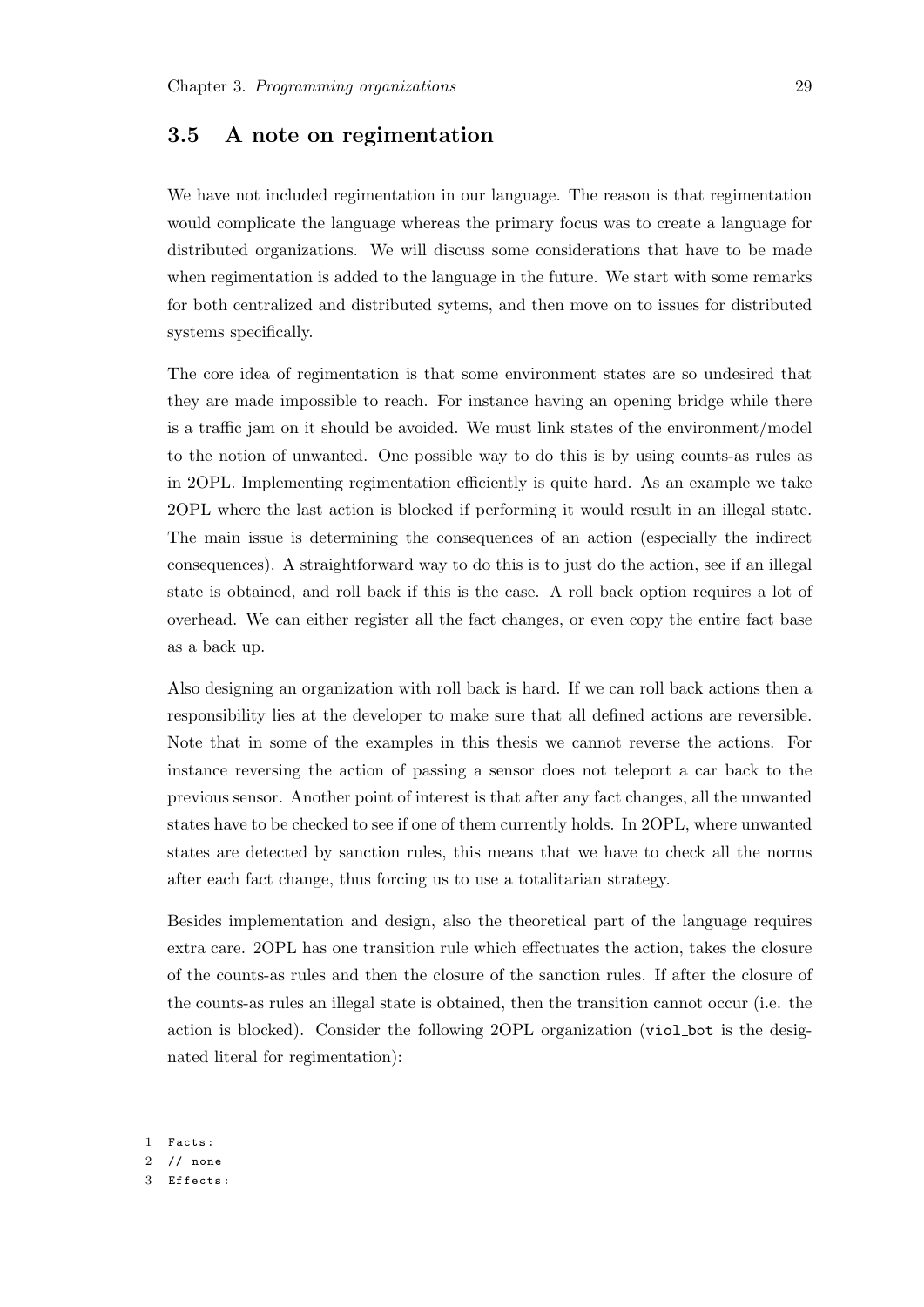```
4 { true } alpha1 {q}
5 { true } alpha2 {z}
6 Counts - as rules :
7 p => viol_bot.
8 \t q \Rightarrow viol1.
9 Sanction rules :
10 viol1 => p.
```
If an agent does action alpha1, then this will not be regimented. Because first q is asserted. Then the closure of the counts-as rules is taken, which results in viol1 being asserted in the institutional fact base. Then the closure of the sanction rules is taken which will result in p being asserted. All subsequent actions by any agent will be blocked because now each time an agent does an action, the organization will derive viol bot as a consequence of p. This issue can be solved by changing the theory (for instance repeatingly taking the closure of counts-as and sanction rules) or by restricting the use of the language. In any case it shows that regimentation can be quite subtle in its consequences for the system.

Additional issues emerge when we implement a distributed organization. Because organizations operate in parallel the direct effects of actions may not be immediately known. Consider an action that causes changes in organization A and B, and B reaches an unwanted state. B can roll back the changes in its own fact base, but organization A might have processed a thousand other actions in the meantime. Then it might not be proper to also roll back the effects in A, because the same effects might the consequence of other actions. Thus we get a partial rollback which differs in terms of action properties. An action now has cases where its effects are only partially realized. The easiest way to circumvent these and other issues is to restrict the use of regimentation. For instance we can limit its use to organizations that have a totalitarian regime and do not have actions and norms that change other organizations. Future research must explore the ways in which regimentation can be applied to distributed organizations in general (both in theory and in practice). For now the only way we can prevent an unwanted state is to know which actions directly cause it. If we know that an action  $\alpha$  under circumstances  $\varphi$  is not allowed, then all update rules for  $\alpha$  should include  $\neg \varphi$  in their precondition. Given the operational semantics, if  $\varphi$  holds then  $\alpha$  will be ignored without needing a rollback.

## <span id="page-33-0"></span>3.6 Chapter summary

In this chapter we have presented a language to program organizations. A novel feature is the use of labeled literals. We use labels for norms in distributed settings. With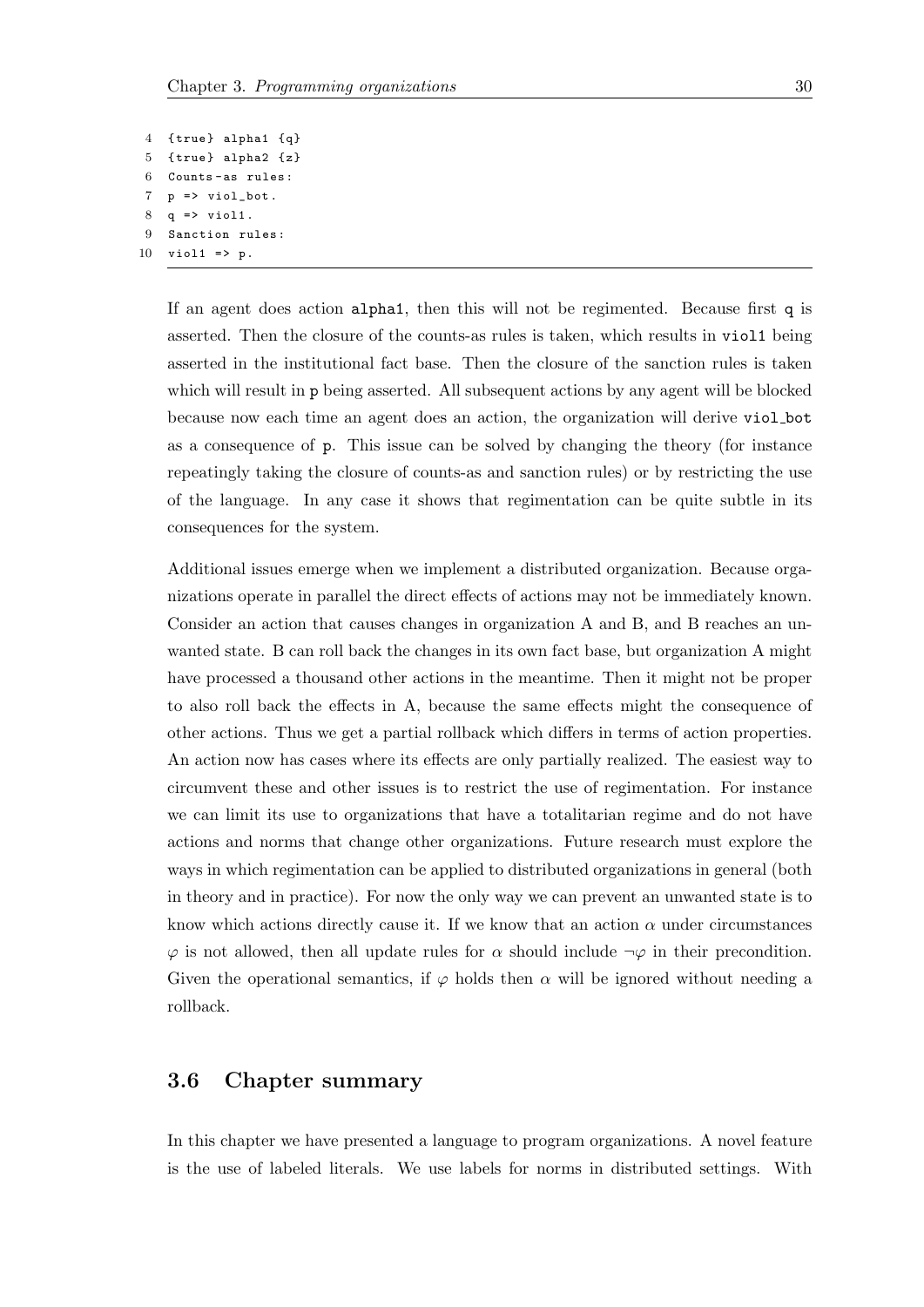labels an organization can retrieve information from other organizations or modify their model. We defined the syntax and gave an example. After the example we discussed the operational semantics. We also discussed how two types of executions cycles that we can make with the operations of the language. A totalitarian strategy checks all norms after every model update. A liberal strategy would occasionally check the norms.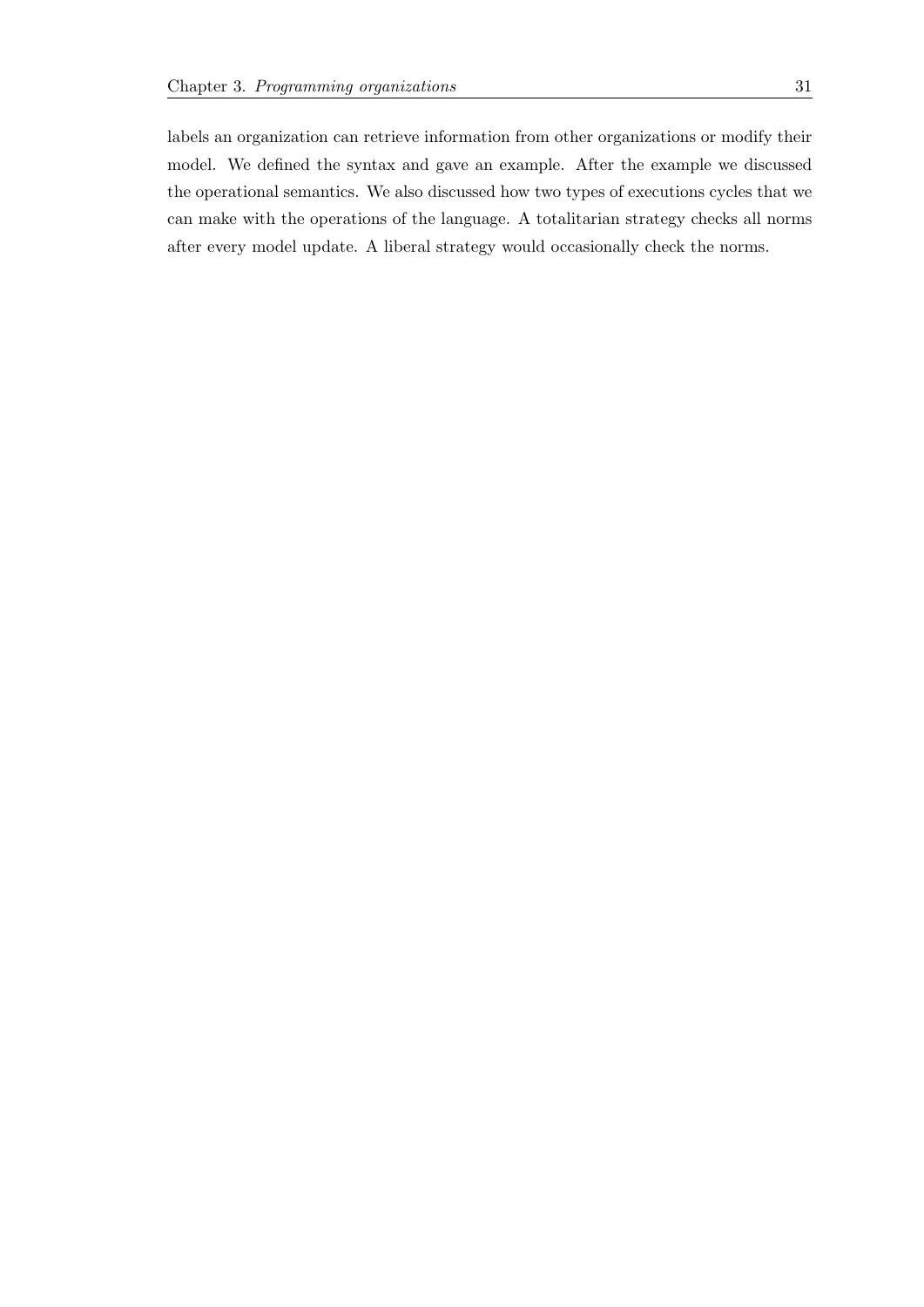## <span id="page-35-0"></span>Chapter 4

## Building interpreters

In this chapter we are going to construct an interpreter for the norm language of the previous chapter. The interpreter that we are going to create step-by-step is for prototyping. We want students and researchers to be able to easily construct a prototype organization for any application. We also want to implement the theory as literal as possible, so that changes/extensions in the theory can be implemented in a straightforward way.

## <span id="page-35-1"></span>4.1 Global design choices

Ideally our interpreter will work smoothly alongside existing agent technology such as agent platforms. The current work on agent related software is heavily based on Java due to its ease of programming and portability. As the main implementation language we choose Java as well. We use Java to implement the interface between the organization and the outside world. A normative organization becomes an instantiable Java class. An instantiated organization can load a program file in the language of the previous chapter. For communication between organizations we use the TCP/IP protocol. A network module in Java, which implementation is not explained in this thesis, is added as an class attribute to the Java class of the organization. Future work can increase compatibility by using the Jade platform for communication.

A developer has to do some additional programming before agents can use an organization. First of all, we need an environment interface that is compatible with the agent platform. This interface will have as a Java-attribute an instantiation of the organization. The interface also has to make sure that the organization's program files are loaded upon initialization. Second, agents' actions will have a format which has to be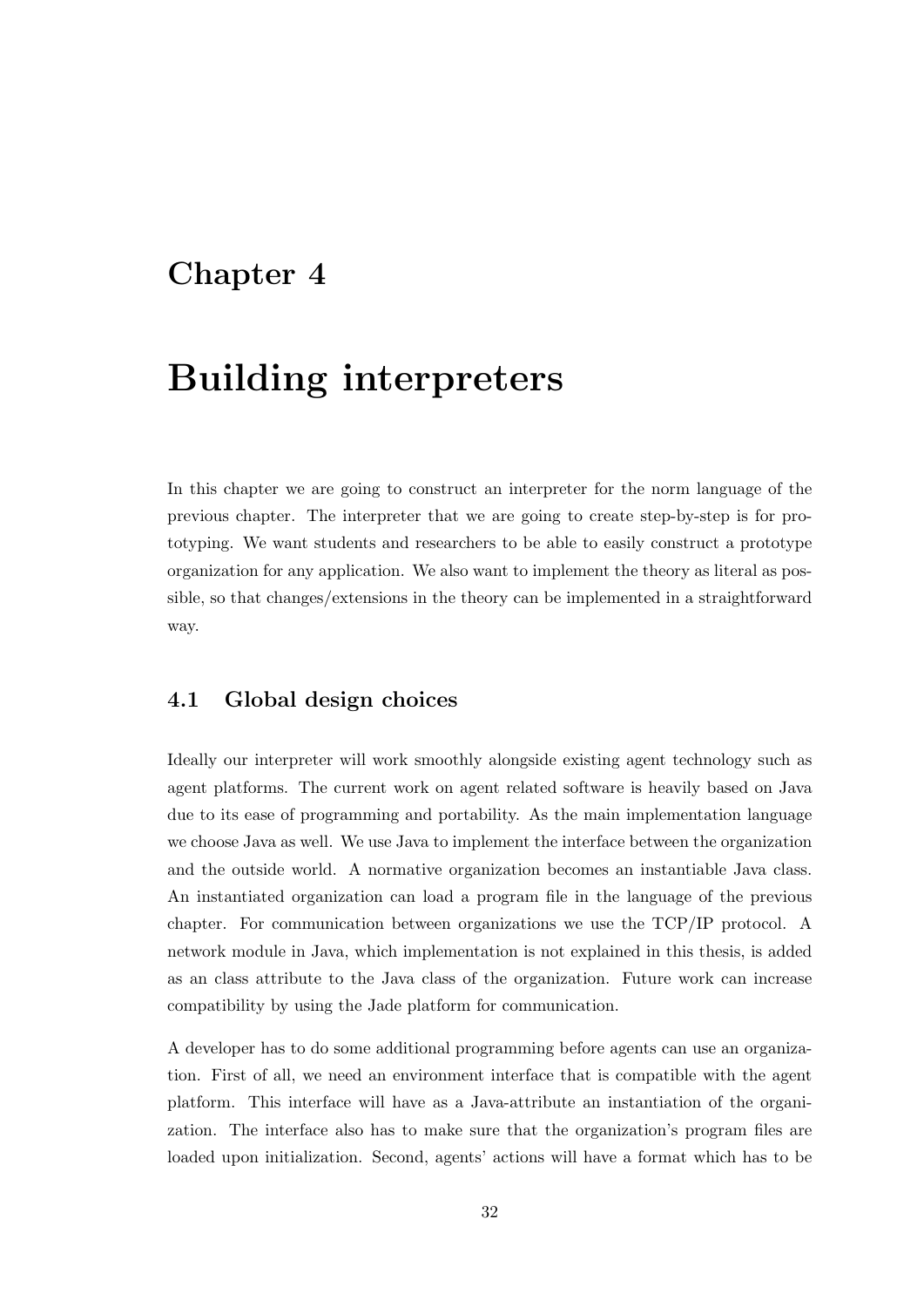translated to the format of the organization. Third, the interface has to call the organization to process the translated actions. The organization will return true if the action was processed succesfully. Lastly, after the organization processed an action there might be other data which has to be manipulated (such as a graphical user interface).

To process an action we have to implement an execution strategy which in turn requires an implementation of the operational semantics. We implement both the strategy and the semantics with Prolog, because of the declarative nature of the organizational programming language. We use a pure Java Prolog engine to keep the system requirements of the interpreter as minimal as possible  $(\text{only Java})^1$  $(\text{only Java})^1$ . Because the operational semantics are programmed in Prolog, it makes sense to also store the organizational language constructs (facts, update rules and norms) in Prolog, or at least in a Prolog format. Processing an action now boils down to translating the action to a Prolog format and querying the Prolog engine to process the action using a preprogrammed execution strategy. The implementation details of the operational semantics and execution strategies are explained in this chapter. For the Java interface between the outside world and the organization see Figure [4.1.](#page-37-1)

In the remainder of this chapter we will use the convention of using  $\mathcal Q$  in front of predicates that belong to our interpreter and are not standard in Prolog. In the engine we use, external calls for Prolog are available via @external/3. The first argument is the source to call, the second argument the function call, and the third argument the return value. For network calls we use network as source. For instance  $Q$ external(network, entailed(a,p(x)),R) means that the method entailed from the source network is called, with arguments a and  $p(x)$ . The result of the method call will be returned to Prolog by instantiating R with the result of the action. External calls cannot be backtracked.

Jtrolog http://java.net/projects/jtrolog

<span id="page-36-0"></span><sup>&</sup>lt;sup>1</sup>The Prolog engine for this paper was self-made and is not yet available as an open-source project. Some suggestions for pure Java Prolog engines: JLog http://jlogic.sourceforge.net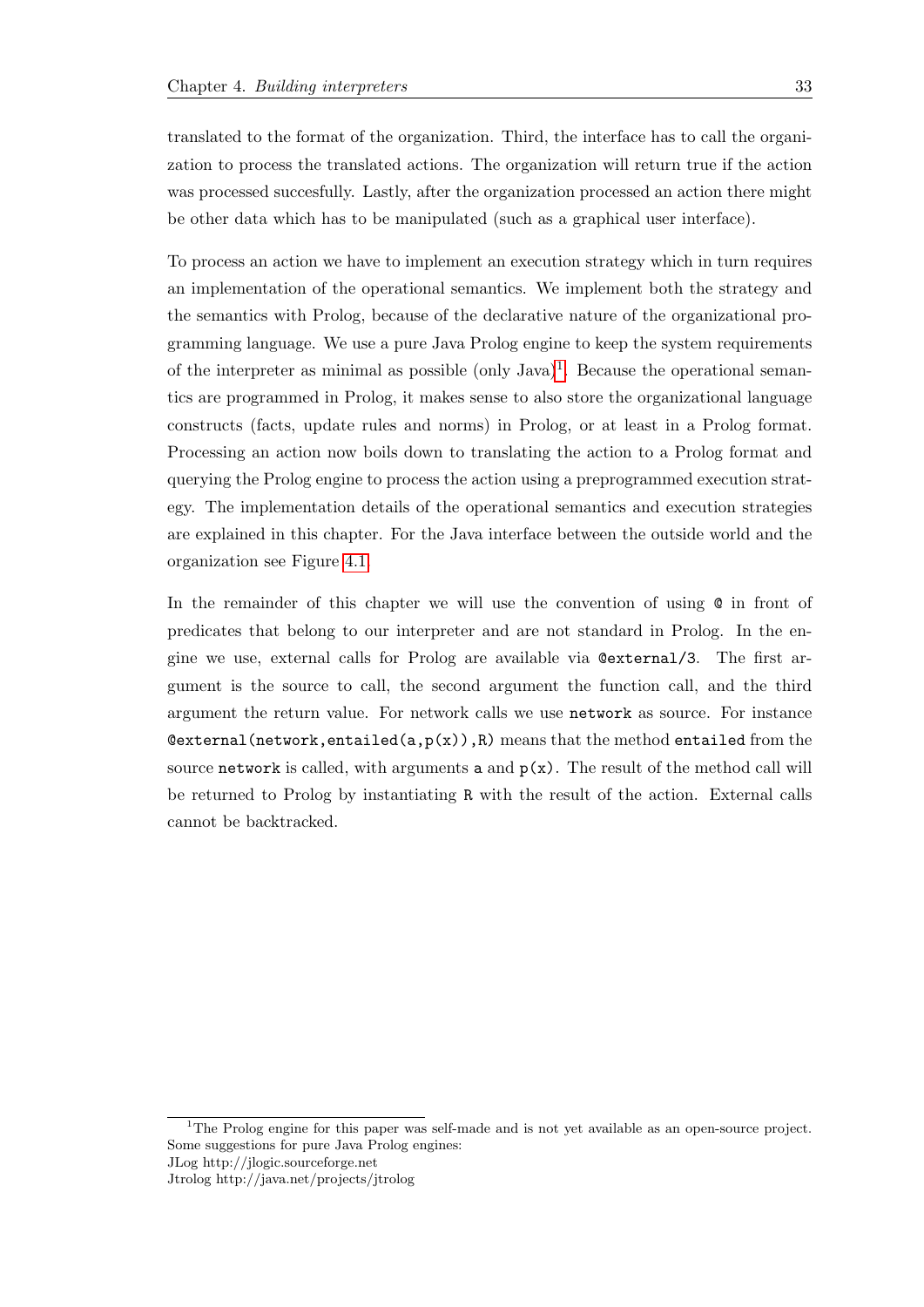```
1 public class Organization {
              private Prolog prolog = new Prolog();
 3 private NetworkNode networkNode ;
 4
 \begin{array}{ccc} 5 & & \nearrow \ast \ast \\ 6 & & \ast \end{array}6 * Constructor .
 7 * @param sourceFile Source file for the organization .
 8 */
9 public Organization (String sourceFile){<br>10 10ad (sourceFile);
                                                                 // load the source file
11 11 networkNode = new NetworkNode (); // make a network module<br>12 12 prolog.addExternalTool(network); // make network availabl
              prolog.addExternalTool(network); // make network available }
13 }
14
15 /**
16 * Handle an action call.<br>17 * @param event The event
17 * ©param event The event in Prolog predicate representation.<br>18 * @return Whether the action could be processed successfully
               * @return Whether the action could be processed successfully.
19 */
20 public boolean action (String action) {<br>21 meturn prolog.query ("@totalit
                        return prolog.query("@totalitarian_execution_cycle("+
22 action + ", action_call ) " );<br>23 }
23 }
24
25 /**<br>26 *
               26 * Load a file .
27 * Oparam file File name.
28 */
29 public void load (String file) {
30 prolog.rulebase.clear(); // clear the Prolog base<br>31 // load the operational semantics:
31 // load the operational semantics:<br>32 prolog.loadfile ("DistributedNormLi
32 prolog.loadfile ("DistributedNormLibrary.pl");<br>33 Parser parser = new Parser (new FileInputStrea
                        Parser parser = new Parser (new FileInputStream (file));
34 parser . parseToProlog(); // stores constructions Prolog format<br>35 // Add the Prolog representation to the Prolog rule base:
                        1/ Add the Prolog representation to the Prolog rule base:
36 prolog . takeOverRules ( parser . getPrologRepresentation ());
37 }
38 }
```
Figure 4.1: Organization class, which acts as an interface between the outside world and the implementation of the organization.

## <span id="page-37-0"></span>4.2 The fact base

One of the interpreter's tasks is to make a connection between elements of the organizational programming language and the application domain. The interpreter has to be able to answer queries about the state of the environment which is implemented as a set of facts. So, for each fact that might be queried, the interpreter has to contain a method to determine whether the fact is in or out of the fact base. For labeled literals there must be a way to get information out of other organizations.

The environment is represented as facts in the Prolog base. For pragmatic reasons we allow the use of inference rules  $(p - q)$ . Our entailment operator works similar to Prolog's entailment with the exception of labeled literals. There are two distinct types of labeled literals when we convert code from our language to Prolog. The first type are labeled literals inside the preconditions of norms and update rules, which are stored in Prolog as @pre lbl/2. The second type are labeled literals in all other parts of our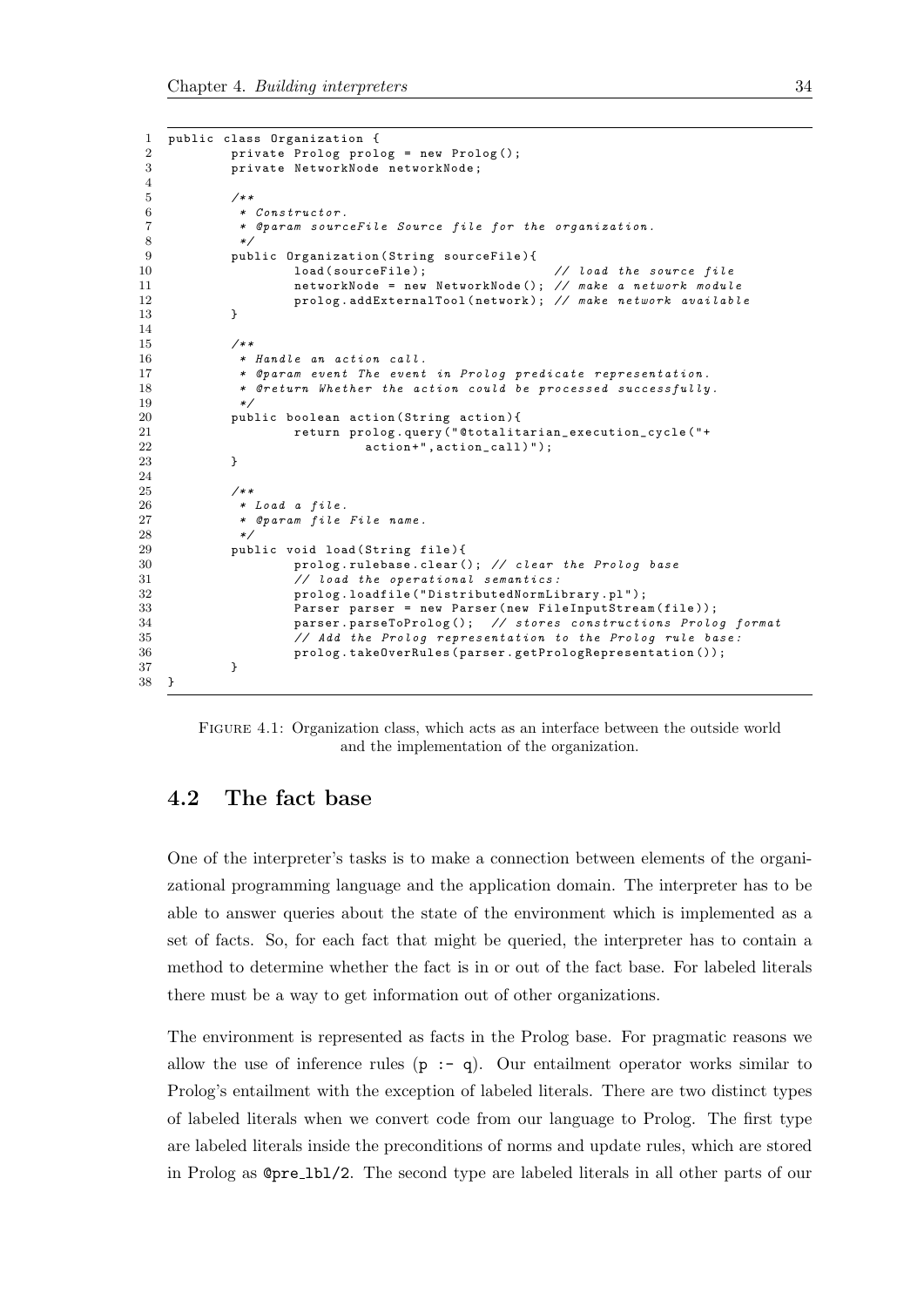language (the postcondition of update rules, and all the norm attributes aside from the precondition), which are stored as @lbl/2. The reason for this distinction is the difference in the kind of information that we require from other organizations when we try to determine whether the model entails a labeled literal. For literals of the first type we require a list of ground instantiations as a reply, for the literals of the second type we only require a true or false answer.

Unbound variables can occur in a precondition. When we try to determine whether a precondition is entailed by the model, we need to search through possible variable instantiations. Queries to another organization use external calls and cannot be backtracked. Thus, when we query another organization we do not need a single ground version of the literal, but all of them so we can try out different alternatives (if any). To illustrate this, consider an organization **a** and **b**, where **a**'s fact base equals  $\{p(a),p(b)\}\$ , **b**'s fact base equals  $\{q(b)\}\$ , and b contains a norm with as precondition  $a : p(X), q(X)$ .. An external call to organization **a** to test whether  $p(X)$  is entailed might just return  $p(a)$ and is not backtrackable. We need as an answer all the possible instantiations of  $p(X)$ . To implement this we use an external call which returns a list of ground versions of the literal that is asked, and afterwards we use the built-in member/2 predicate of Prolog to match the literal with one of the list's items. Literals which occur in preconditions are parsed as @pre lbl/2, where the first argument is the label and the second the literal itself.

```
1 Opre_1bl (Label, Literal) :-
2 Cexternal (network, all_ground_instances (Label, Literal), List),
3 member (Literal, List).
```
Instantiations of well-formed norm schemes do not have free variables inside the prohibition, obligation, deadline, expiration, sanction and reward. Therefore, if there are labeled literals inside these attribute values, then we only need a response whether they are entailed in the organization that is identified by the label. A labeled literal which is outside a precondition is notated as @lbl/2, where the first argument is the label, and the second the literal. The network module of each organization contains the function entailed which returns true if the literal can be entailed in another organization and false otherwise. Deriving labeled literals is now done as follows:

```
1 0lbl (Label, Literal):-
2 @external ( network , entailed ( Label , Literal ), true ).
```
For consequences of norms and the postconditions of updates we need to implement assertion and retraction. Asserting facts in the norm language constitutes to adding facts to a set. So it is impossible to have the same fact twice in the model. Retracting a fact equals removing it from a set. So if the fact was not present, then system does not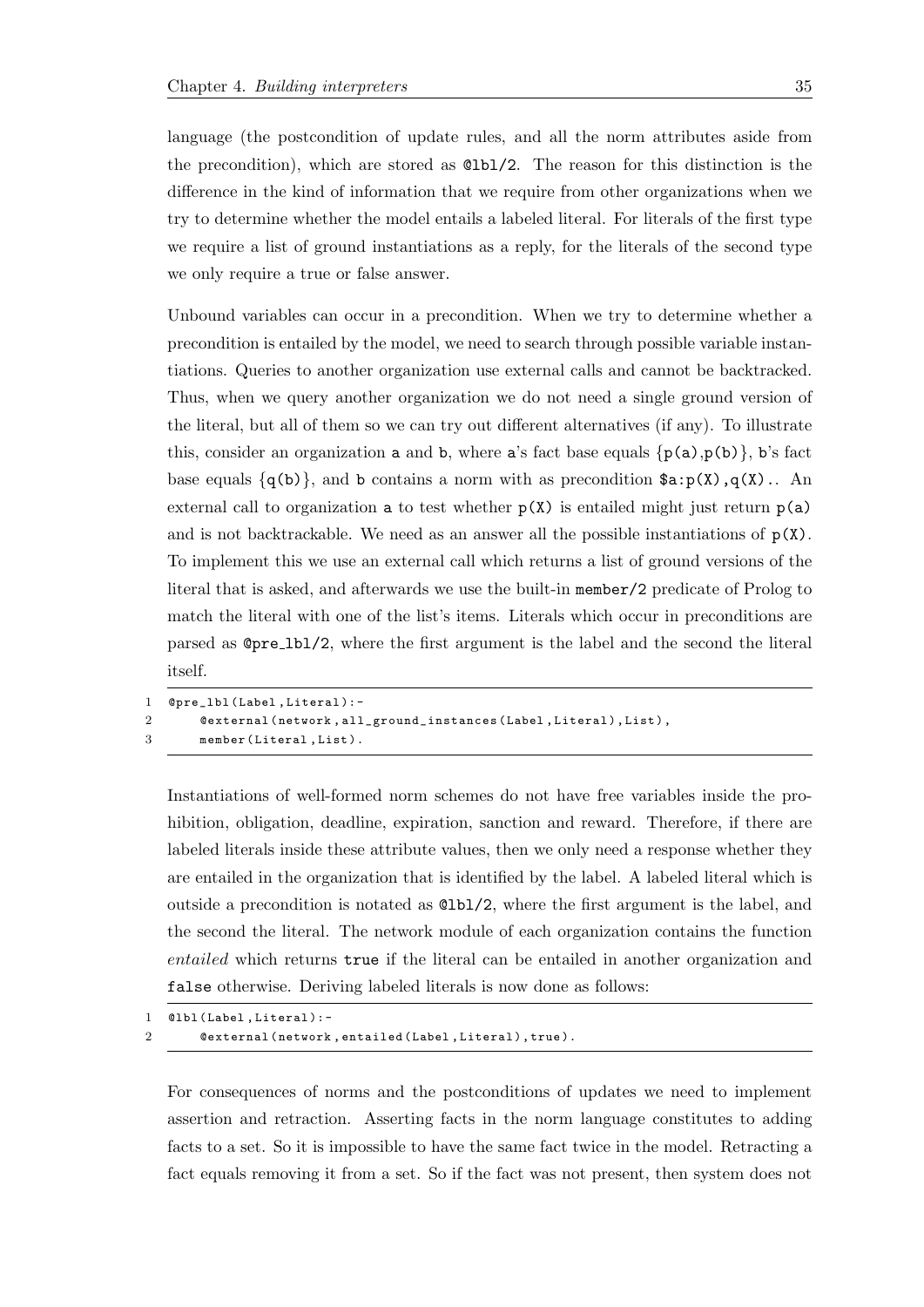change, but the action always succeeds. The modifications are given as sequences and might contain labeled assertions and retractions.

We cannot use assertz/1 and retract/1 as equivalences of the theoretic  $+\rho$  and  $-\rho$ . The reason is that Prolog does allow for fact duplicates. We need an assertion that only asserts when the fact is not already present. Retraction should always succeed but this is not the case for Prolog's retract. That one fails in case the argument is already not present. The changed assertion/retraction might be built-in in Prolog, but can otherwise be created as follows:

```
@assertunique(X): - not(X), assert(X), !.
2 Cassertunique (_).
3 @succeedretract(X):- retract(X), !.
4 @succeedretract().
```
Sequences of modifications are implemented with lists. Unlabeled elements are of the form plus/1 and min/1, where the argument is the fact to be added/removed. Labeled elements are notated as @lbl/2, where the first argument is the label and the second the modification. So the sequence  $[ +p ; *b : -q ]$  from the programming language syntax is translated to  $[p\text{lus}(p), \text{Qbb}(b,\text{min}(q))]$  in Prolog. Executing sequences is done with  $\omega$  update/1, as is shown below. We try to mirror with  $\omega$  update/1 the update function from the operational semantics. In the *update* function we had five possible cases: unlabeled addition/removal of a fact (lines 1 and 2), labeled addition/removal which were ignored (line 3), and the empty sequence (line 4).

```
1 @update ([plus (Rho)| Pi]): - @assertunique (Rho), @update (Pi).
2 @update ([min (Rho)| Pi]): - @succeedretract (Rho), @update (Pi).
```

```
3 Qupdate ([Q1b1(_-,]|Pi]):- Qupdate (Pi).
```
4 @update ([]).

There is a transition in which an organization receives a sequence of modifications from another organization. In the operational semantics we defined the extract function to filter out all the elements which where labeled with the identity of the receiving organization. The Prolog equivalent, @extract/3, requires a label and a sequence of modifications. In a third argument the unlabeled subsequence of modifications that use the label is constructed. We have an exact correspondence between the cases of *extract* and Prolog clauses. If a label of an element matches that of the input label, then the element is added to the result list (lines 1 and 2). All unlabeled elements, and elements with a label different than the input label are ignored (lines 3 to 6). When we reach the empty sequence, then we are finished (line 7).

```
1 Oextract (Label, [@lbl (Label, Mod) | Pi], [Mod | Rest]): -
```

```
2 Oextract (Label, Pi, Rest).
```

```
3 @extract ( Label ,[ plus (_ )| Pi ], Rest ): - @extract ( Label ,Pi , Rest ).
```

```
4 @extract ( Label ,[ min (_ )| Pi ], Rest ): - @extract ( Label , Pi , Rest ).
```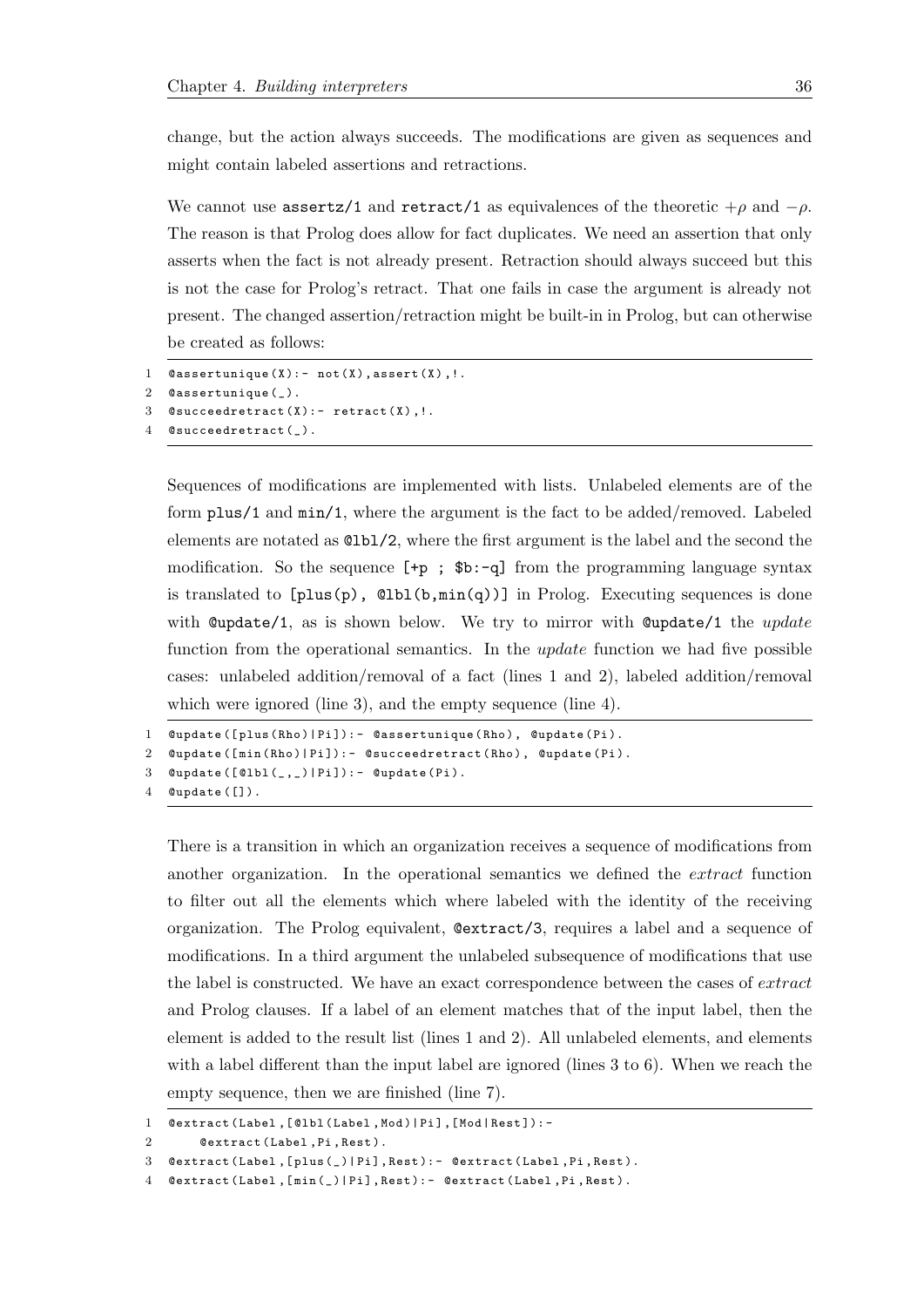```
5 @extract (Label, [@lbl (Label2, _) | Pi], Rest): -
6 Label \= Label2 , @extract ( Label ,Pi , Rest ).
7 Qextract([],[]).
```
The first operation we implement is *update facts*. In this transition the organization receives a sequence of modifications  $\Psi$ , extracts the relevant modifications out of the sequence, and then updates its belief base with them. Each organization contains a fact  $\ddot{\text{e}}$ id/1 that stores its own label (*i* from the organization configuration). The received sequence of modifications is provided as an argument. To let the system make this transition, one can let the Prolog engine try to prove  $\mathbb{Q}$  update facts( $\Psi$ ), where  $\Psi$  is a sequence of modifications which is received.

1 @update\_facts ( Psi ): - @id (I) , @extract (I , Psi , Pi ) , @update ( Pi ).

#### <span id="page-40-0"></span>4.2.1 Update rules

Agents can perform actions that change the brute facts of the organization. We defined the update rules to program in Hoare-triple style how an action changes the brute facts. The implementation we are building stores these update rules as facts. They have the form @update\_rule(Phi,Alpha,Psi), where Phi is the precondition, Alpha is the action, and Psi is the postcondition. We parse the precondition as a parenthesized goal, the head is a positive literal and the postcondition a list with modifications. To illustrate this, consider the following update rule and its parsed equivalent:

```
update{
head: the head. Qupdate rule((p(A), q(A)), the head,
precondition: p(A), q(A). \Rightarrow [\min(p(A)), \text{plus}(r(A))].
postcondition: -p(A);+r(A).
}
```
The code below shows how an action is processed. When an agent performs an action, the organization first searches for an appropriate update rule (lines 1 and 2). The rule has a precondition, and we need to check whether it holds (line 3). If not, then the engine will backtrack and try other rules until one is found for which the precondition does hold. The organization ignores the action in the event that there is no rule applicable (line 6). If we do find an applicable rule, then the facts are updated with the postcondition  $\Psi$  by using the earlier explained **@update**/1 predicate (line 4). Because the modification sequences might hold updates for other organizations, we broadcast the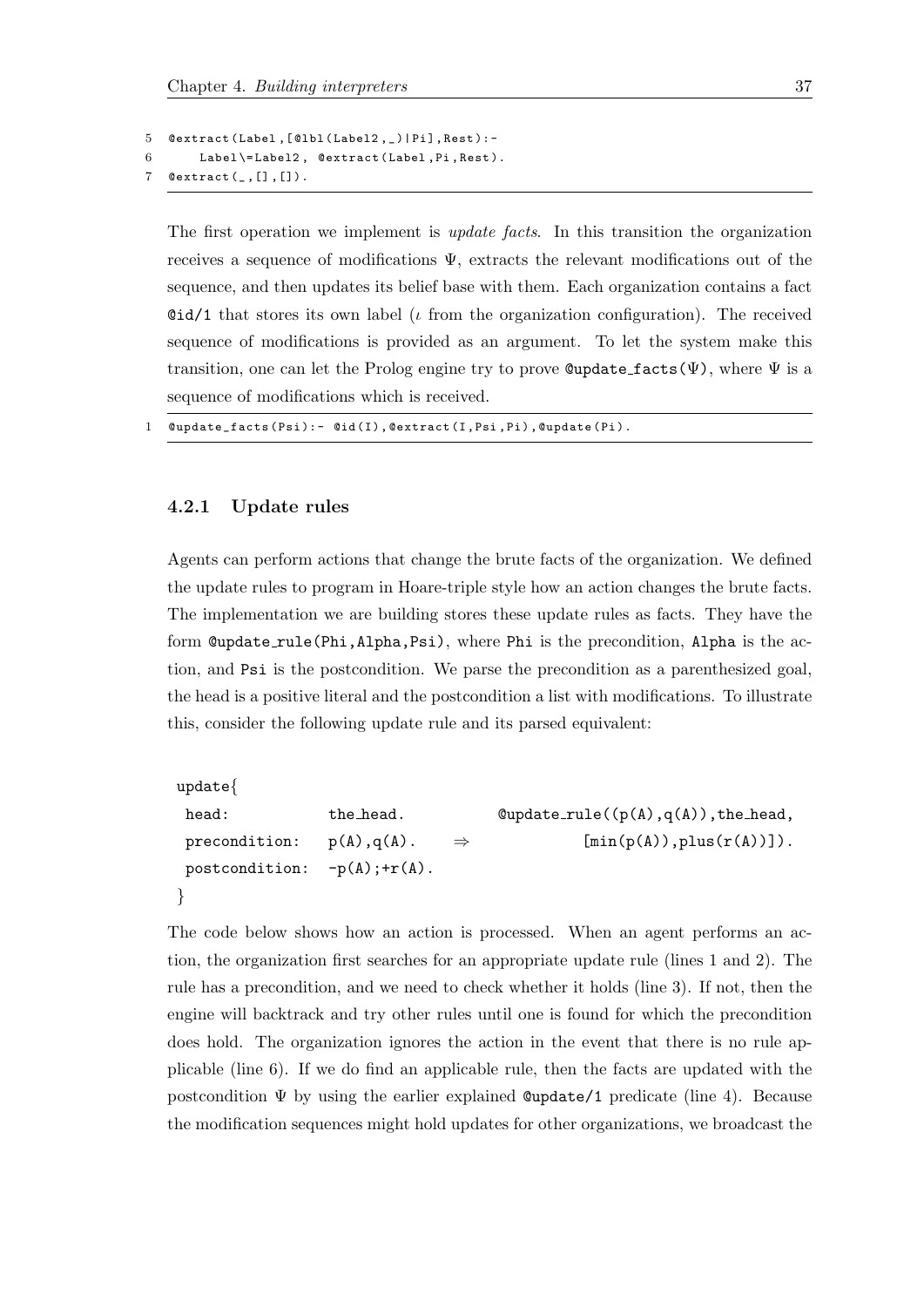postcondition through our network of organizations (line 5). This will cause other organizations to make the earlier mentioned *update facts* transition. An action is processed by querying @perform update/1, where the argument is the action.

```
1 @perform_update ( Alpha ): -
2 @update_rule ( Phi , Alpha , Psi ),
3 Phi ,
4 @update (Psi),
5 @external (network, broadcast (Psi)), !.
6 @perform\_update( _).
```
#### <span id="page-41-0"></span>4.2.2 Instantiation and clearing of norms

Norm schemes and instances are also stored as Prolog facts. For schemes we use @scheme/8. The arguments are the values of the various attributes: name, precondition, prohibition, obligation, deadline, expiration, violated and obeyed. After a norm scheme is instantiated we need to store the substitution which grounds all the variables from the precondition. In Prolog it is not possible to explicitly store a substitution. We resort therefore to storing the full precondition with all variables being replaced by their values. Norm instances are notated as @ni/2, where the first argument is a norm scheme name and the second is its precondition in the form of a ground parenthesized conjunction of literals. The norm from Figure [3.3](#page-25-0) would be parsed to Prolog as:

```
@scheme(speed_limit,
( passed_sensor(Car,Sensor),speed_limit(Sensor,Limit),
  next(Sensor,Next,Segment)),
(@lbl(Segment,exceeds_limit(Car,Limit))),
(@lbl(Segment,passed_sensor(Car,Next))),
(@lbl(Segment,broken(sensors))),
[@lbl(fineDB,plus(fine(Car,Sensor,100)))],
[@lbl(fineDB,plus(obey_point(Car,Sensor)))],
)
```
An instantiation of this scheme could look like:

```
@ni(speed_limit,
```

```
( passed_sensor(car1,sensor4),speed_limit(sensor4,120),
 next(sensor4,sensor1,segmentB)))
```
The following code shows how an organization can instantiate all applicable norm schemes. First retrieve a scheme (line 2). Second we check whether its precondition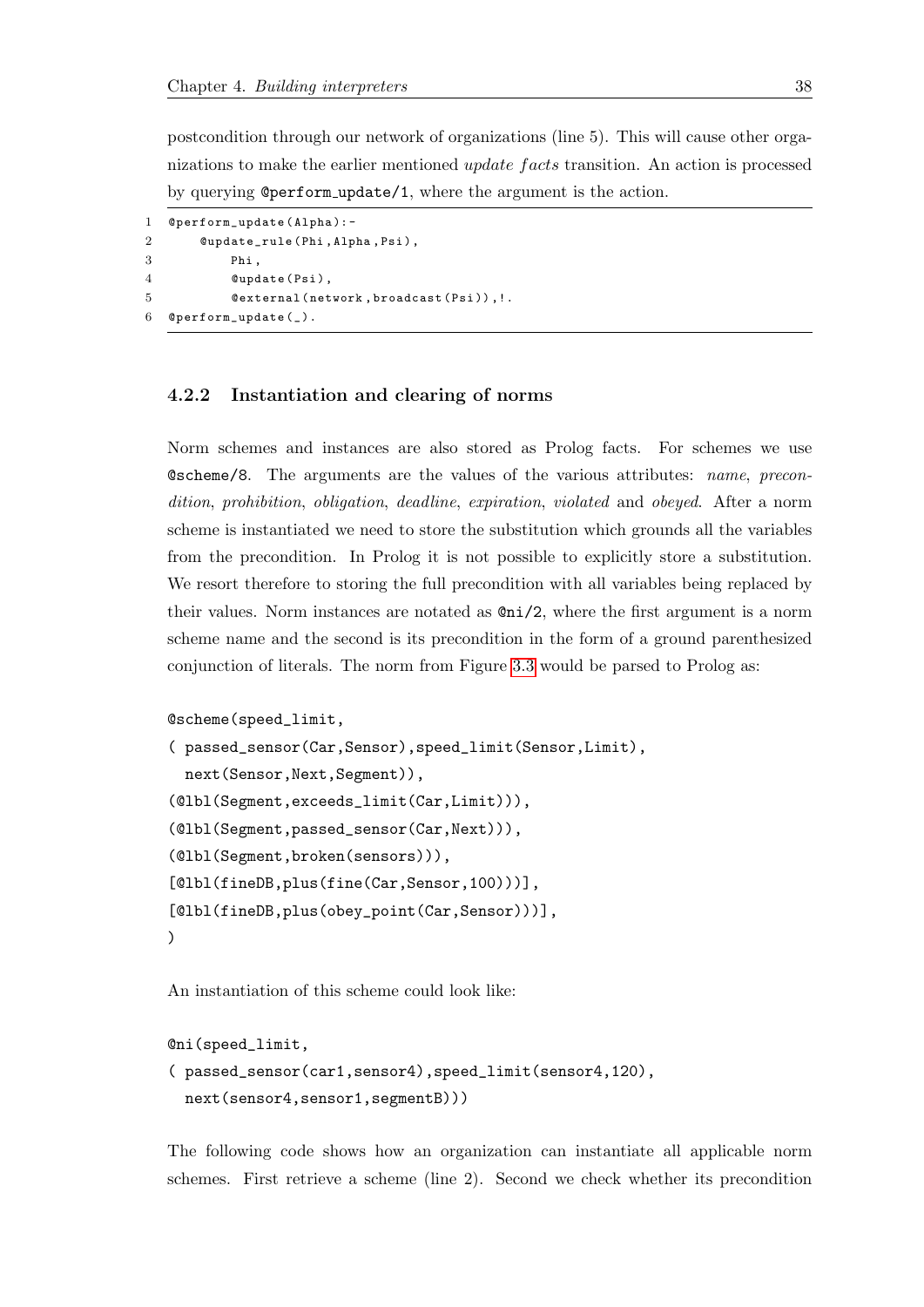holds (line 3). If the precondition is true then we need to add an instantiation of the scheme. Norm instances are unique, because they form a set. Therefore we reuse the earlier mentioned unique assertion (line 4). If there are other substitutions possible for the precondition, then we need to make instances for those as well. By using a failure driven loop we keep returning to the precondition and move through all its possible substitutions (line 5). If none are found then we try another scheme until all schemes are tried. In the end we will always succeed (line 6). To let the organization instantiate the norms, we only need to query @instantiate norms.

```
1 @instantiate_norms : -
2 0scheme (Name, Pre, _, _, _, _, _, _),
3 Pre ,
4 @assertunique ( @ni ( Name , Pre )) ,
5 fail .
6 @instantiate_norms .
```
Checking whether we can clear a norm instance was represented with a *can\_clear* function in the operational semantics. Its Prolog equivalent is shown below. We implement this function in Prolog using ";" as an or operator. Because of well-formedness, we can obtain the Prolog substitution of a norm scheme by unifying the scheme's precondition with the instance's precondition. Given a norm instance,  $\mathcal{C}can\_clear/1$  gets the appropriate scheme (line 2) and is true if the prohibition, obligation, deadline or expiration clause is true (line 3). We add a cut in the end because we do not want to backtrack on the disjunction.

```
1 @can_clear (@ni (Name, Pre)):-
2 @scheme (Name, Pre, Pro, Obl, Dead, Exp, _, _),
3 ( Pro ;( Obl ;( Dead ; Exp ))) ,!.
```
If we can clear a norm instance, then we have to decide which sequence of modifications to execute. We yet again implement a function, mod, from the theory to obtain this functionality. The function mod has different cases to select which kind of changes must occur (the sanction, reward or nothing). Each of these cases is literally implemented in Prolog. If the expiration clause holds, then nothing happens (lines 1 and 2). If the expiration does not hold, and the obligation does hold, then the obey consequence is selected (lines 3 and 4). If the prohibition was not set to false, and is also not provable, then we also select the obey consequence (lines 5, 6 and 7). Note that this last case depends on the fact that it was already determined that the norm instantiation from the argument is clearable. Otherwise we would have to add a check whether the deadline holds. The violation consequence is selected if the instance is clearable, the obligation was not set to false, and the obligation does not hold (lines 8, 9 and 10). We also select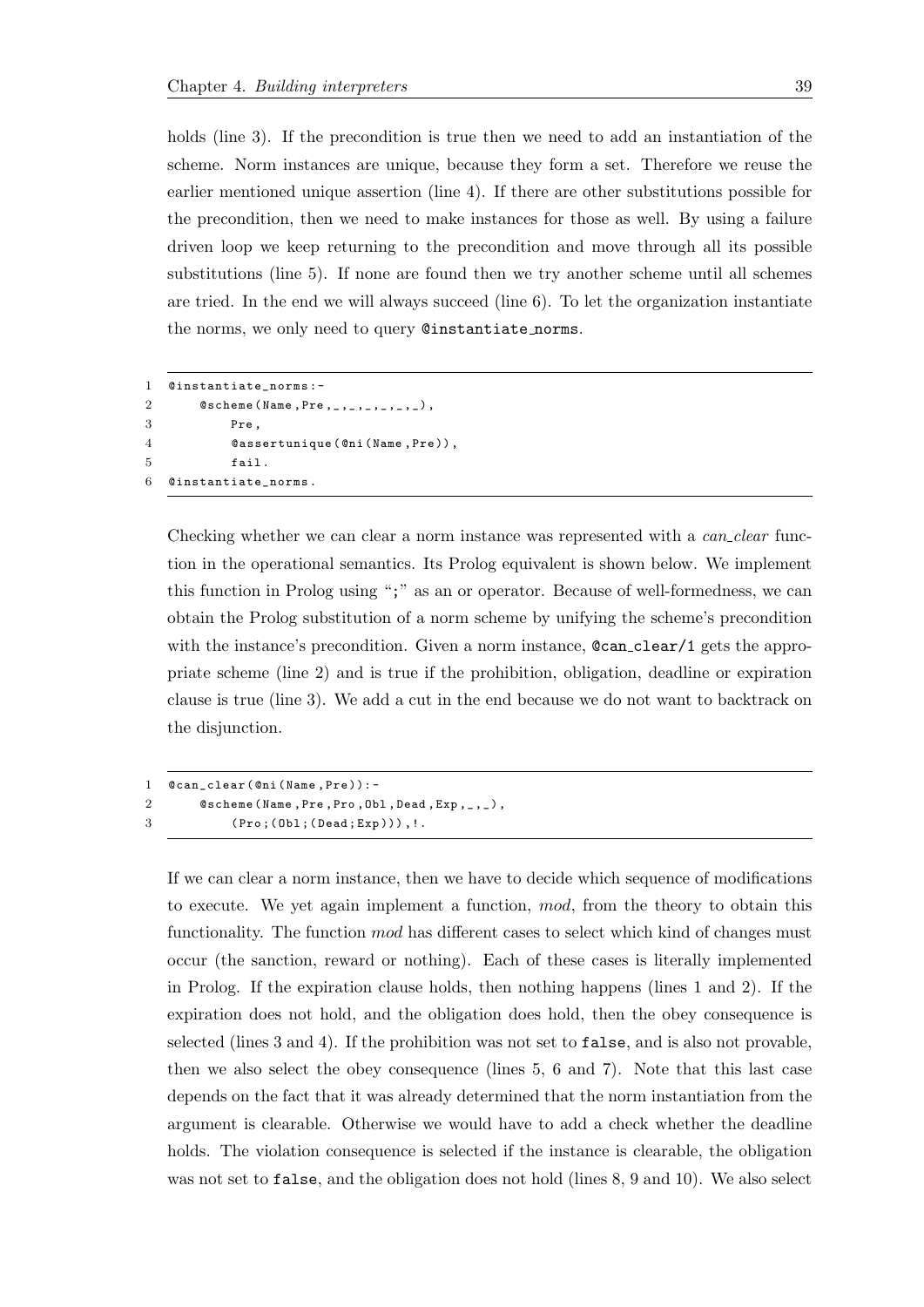the violation consequence if the prohibition does hold (lines 11 and 12).

```
1 @mod (@ni (Name, Pre), []):-
2 0scheme (Name, Pre, _, _, _, Exp, _, _), Exp.
3 @mod ( @ni ( Name , Pre ), Obey ): -
4 @scheme (Name, Pre, _, Obl, _, Exp, _, Obey), not (Exp), Obl.
5 @mod ( @ni ( Name , Pre ), Obey ): -
6 @scheme (Name, Pre, Pro, _, _, Exp, _, Obey), not (Exp),
7 Pro \lvert false, not (Pro).
8 Omod ( Oni ( Name, Pre ), Viol ) :-
9 @scheme (Name, Pre, _, Obl, _, Exp, Viol, _), not (Exp),
10 0b1 \= false, not (0b1).
11 Omod ( Oni ( Name, Pre ), Viol ) :-
12 @scheme (Name, Pre, Pro, _, _, Exp, Viol, _), not (Exp), Pro.
```
The last operation we have to implement is the *clear norm* operation. First we pick a norm instance (line 2) and check whether it is clearable (line 3). If not, then backtracking will select another instantiation. Otherwise we use the  $\mathbb{C}$  mod/2 predicate to select which changes must occur (line 4). We apply the sequence of modifications using  $\mathcal{Q}$ update/1 (line 5). Afterwards we can take the instance away (line 6). Like the postcondition of an update rule, the selected sequence of modifications can hold labeled literals. Thus we need to broadcast the sequence to the other organizations (line 7). Originally the clear norm operation was defined as an operation for clearing a single norm instance. In our implementation we use a failure driven loop to immediately handle all clearable norm instances (line 8). The transition always succeeds (line 9).

```
1 @clear_norm :-
2 Oni (Name, Pre),
3 @can_clear ( @ni ( Name , Pre )) ,
4 @mod ( @ni ( Name , Pre ), Pi ),
5 @update (Pi),
6 retract ( Oni ( Name, Pre ) ),
7 @external ( network , broadcast ( Pi )) ,
8 fail .
9 @clear_norm .
```
## <span id="page-43-0"></span>4.3 Reacting to requests and actions

Organizations communicate through network modules. The possible functions are entailed, all ground instances and broadcast. If one organization request another whether a certain literal  $l$  is entailed, then the receiving party simply queries the Prolog base for  $l$  and returns the result. The function *all ground instances* also provides a literal as argument. To react to this call, an organization must query findall(L,L,Result), where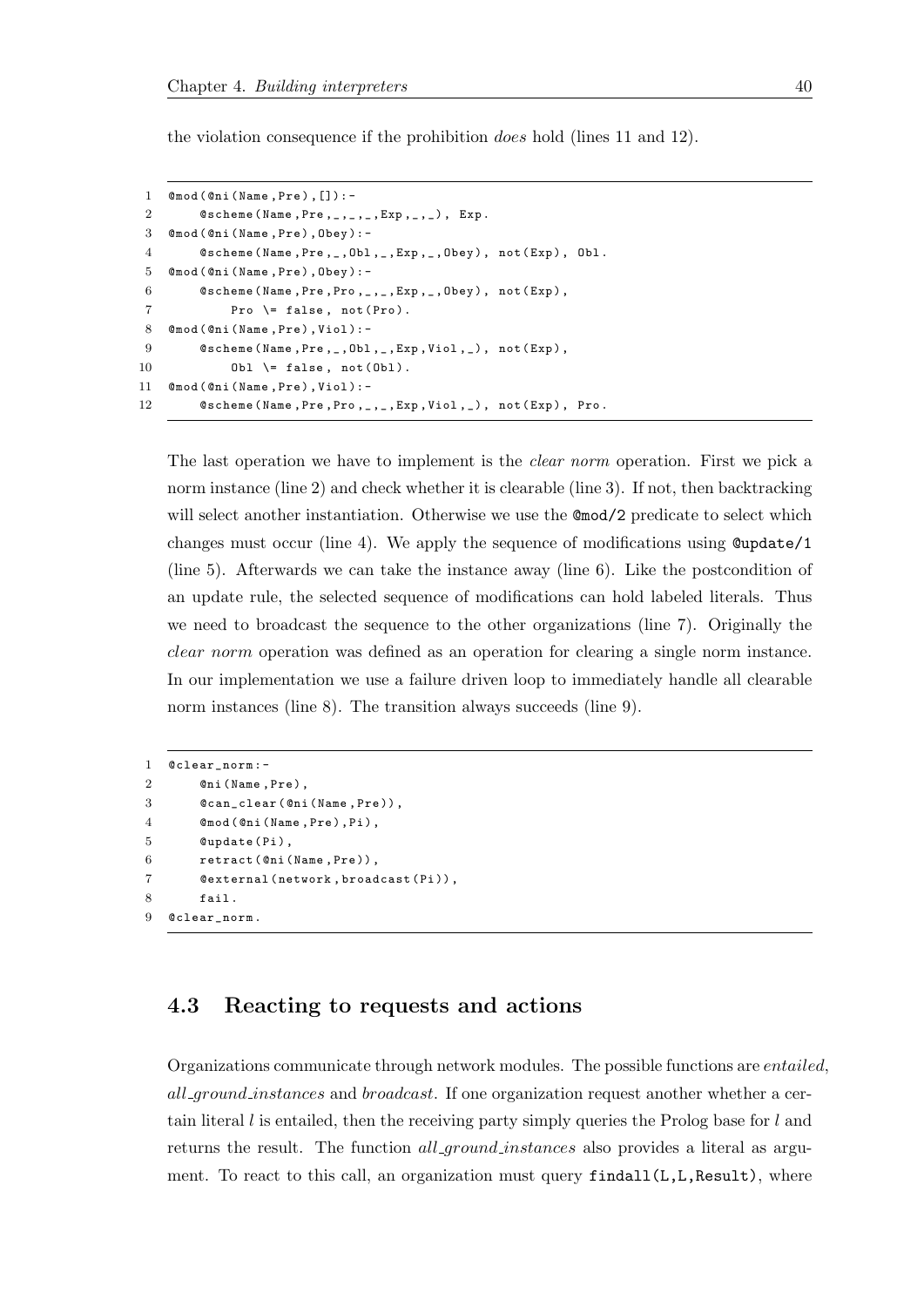L is the argument literal. Afterwards it returns the list that is built in the variable Result. The broadcast function does not need to reply. When receiving a modification sequence from another organization's broadcast it is important to consider an execution strategy. Because after processing a sequence of modifications, new norms may hold or instantiated norms can be cleared. Thus, one has to consider the question whether to check all the norms immediately after the sequence is applied to the Prolog base. The same holds for actions that agents perform. An action call must be handled by applying an update rule, and afterwards we can check for norms. In section [3.4.3](#page-31-0) we defined two execution cycles, one liberal and the other totalitarian. We will shortly discuss both approaches.

In a liberal regime we want to check the norms occasionally but not after every change of the fact base. Thus, when a broadcasted sequence  $\Psi$  comes in, we can let the network module query  $\mathbf{Quptate}\_ \mathbf{facts}(\Psi)$ , which processes the sequence. If an agent performs action  $\alpha$ , then we query **@perform\_update(** $\alpha$ **)**. Because the full transitions were programmed in Prolog, we would not need to do anything else in Java besides performing these queries on the Prolog engine. But from time to time we do apply the norms. For instance we could make a separate Java thread that every 100 milliseconds asks the Prolog engine to check all the norms. When we check the norms we repeat two transitions: instantiating schemes, and clearing scheme instantiations. After instantiation, new norms might be clearable. While clearing an instance we might change the facts due to some violation or norm obedience, which in turn can allow new instantiations. Therefore we have to repeat the two until no more fact changes occur. This can become complicated because we store norm instances as facts too. When we have a norm scheme for which both the precondition and the expiration hold at the same time, then the norm is instantiated and the instance cleared right after one another. Thus the fact base would be changed. Such a situation would cause an infinite loop. Several possible solutions to this problem can be designed. For the prototype of this thesis the Prolog engine was enriched with the possibility of keeping track of whether the facts aside from norm instances were changed. With this possibility a predicate @repeat until stable/1 was defined which repeats the argument until no more fact changes, aside from norm instances, occur. The implementation details of the repeat predicate are not discussed as this relies heavily on the Prolog engine that one uses. We implement the norm check with @check norms/0 as is shown below. A Java program can make Prolog process the norms by querying @check norms.

<sup>1</sup> @check\_norms :-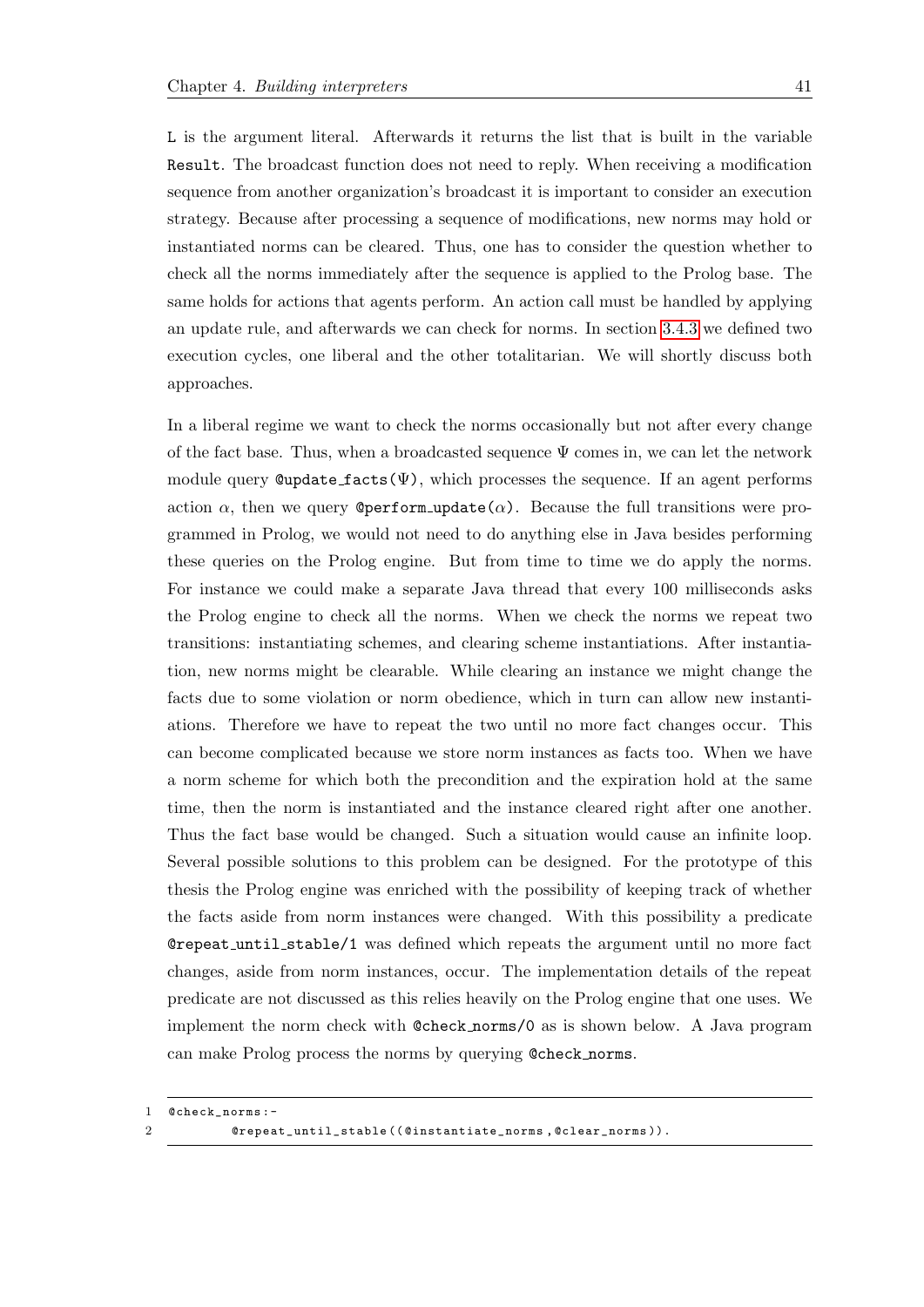In a totalitarian regime we check all the norms immediately after any fact change. So when a broadcasted sequence comes in we process the sequence and follow it up with checking the norms. The same holds for an action by an agent; we process the action and then check the norms immediately. We wrap the call to the Prolog engine in a single query, because some Prolog engines are quite slow when it comes to preparing the engine for a new query. A received action call A or fact update U is first transformed in the query @totalitarian(E,action call) or @totalitarian(U,update facts) respectively, and then queried in the Prolog engine. For the action calls this is shown in Figure [4.1.](#page-37-1) To answer the queries two things must happen: first either @perform update/1 (line 2) or @update facts/1 (line 5) must be called, second we must check the norms (lines 3 and 6).

```
1 @totalitarian_execution_cycle ( Alpha , action_call ): -
2 @perform_update (Alpha),
3 @check_norms .
4 @totalitarian_execution_cycle ( Psi , update_facts ): -
5 @update_facts (Psi),
6 @check_norms.
```
## <span id="page-45-0"></span>4.4 Interpreting 2OPL

To illustrate the flexibility of our interpretation approach we will adapt our interpreter such that it can handle 2OPL files as well. 2OPL was briefly mentioned in section [2.3](#page-13-0) because it is also an explicit programming language for organizations. The main differences with the language in this thesis is that 2OPL uses no obligations/prohibitions, no deadlines, no expiration and no literal labels, but it does have the possibility of regimenting norms. The language 2OPL already has an interpreter [\(Adal, 2010\)](#page-53-10). That interpreter, however, is not working properly. Our strategy is to mould 2OPL constructs (effect rules, counts-as rules and sanction rules) into the format from the normative language from this thesis. We also add the temporal norms from [\(Tinnemeier, 2011\)](#page-56-6) which were never before incorporated in a 2OPL implementation (only a prototype Jess interpreter exists).

#### <span id="page-45-1"></span>4.4.1 2OPL syntax translation

The norm language from this thesis reused 2OPL's approach towards facts and their updates. Facts are again Prolog facts with Prolog rules for practical reasons. 2OPL's effect rules are called update rules in this thesis but work exactly the same. Therefore, all the earlier explained processing of facts and update rules apply to 2OPL as well. The difference is in the norms.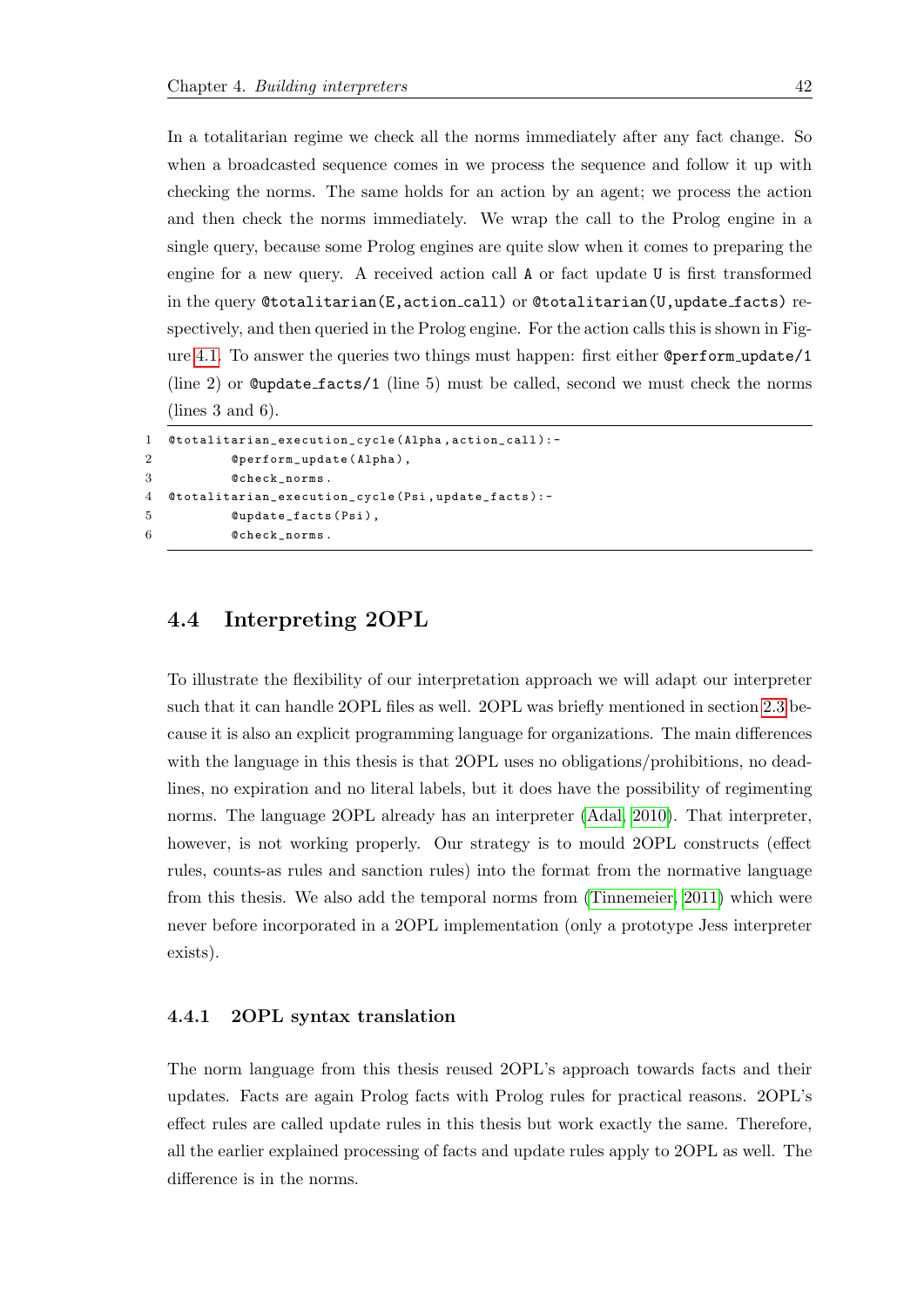The original 2OPL version implemented norms with counts-as rules and sanction rules. These have the form  $\Phi \Rightarrow \Psi$ , where  $\Phi$  and  $\Psi$  are conjunction of literals. Positive literals in  $\Psi$  equal fact additions, the negative literals equal fact removals. Because conjunctions are commutative we can safely transform  $\Psi$  to a sequence of literals  $\Psi'$ , which then represents a sequence of fact additions/removals. What a counts-as or sanction rule says is that at any time if  $\Phi$  is true given the fact base, then the literals from  $\Psi$  must hold. We can mold these implication rules in the norm format which we use for the language in this thesis. For the name of the norm we append to  $Q = \frac{q}{q}$  the rule number i (the amount of counts-as and sanction rules that came before it). The precondition is set to true. The prohibition is set to  $\Phi$ , with the addition of Countsas for counts-as rules, and @sanction for sanction rules. The reason is explained when we discuss the execution of 2OPL. We use the sequence  $\Psi'$  for the violation consequence and the empty sequence for the obey consequence. The other attributes are set to false. The following norm is a translation of the counts-as rule  $p$  and  $q \Rightarrow$  not r and s.

```
norm {
```
}

```
name: imply_rule_0.
precondition: true.
prohibition: @countsas,p,q.
deadline: false.
expiration: false.
violated: -r ; +s.
```
And parsed to Prolog: @scheme(@imply rule 0, true, (@countsas, p, q), false, false, false, [min(r),  $plus(s)]$ ,  $[]$ ).

#### <span id="page-46-0"></span>4.4.2 Executing 2OPL

After we have parsed the 2OPL constructions in the format that we used for the language in this thesis, we only have to define an execution cycle. We take the totalitarian approach. In [\(Dastani et al., 2008\)](#page-54-6) the transition rule for 2OPL contains three parts: applying the effect of an agent's action, determine the closure of the counts-as rules, determine the closure of the sanction rules. Processing an action is handled by reusing @perform update/1. Rule closure means in our case applying the counts-as or sanction rules until no more fact changes occur. However, both counts-as rules and sanction rules are stored as norms. There exists a risk of firing sanction rules when the closure of counts-as rules is computed, and vice versa. This is why we added before the @countsas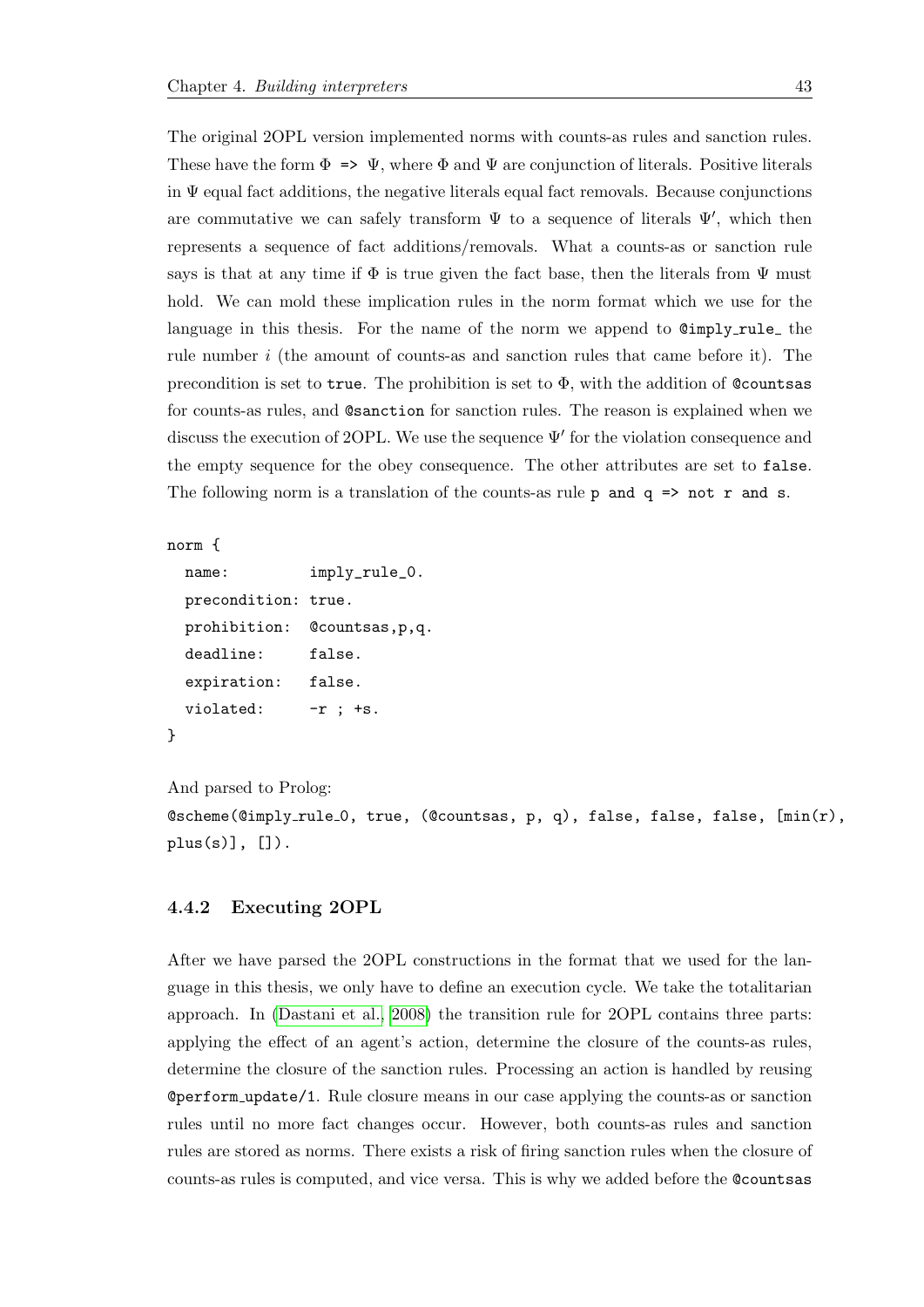and @sanction literals to the different rules. Now we can create a rule closure predicate @rule closure/1 that takes as an argument the type of rule for which we determine the closure. See below the definition in Prolog. If we provide as argument @countsas, then first this argument is asserted (line 2). Now we check the norms as usual (line 3). All the norms with @countsas in the prohibition might be able to fire. After no more fact changes occur, we retract again @countsas (line 4). If the predicate is queried afterwards with @sanction then all the norms which have @countsas in the prohibition cannot fire. In short, we use the type to exclude norms when determining the closure of counts-as and sanction rules.

1 @rule\_closure ( Type ): - 2 assert (Type), 3 @check\_norms , 4 retract (Type).

> Our totalitarian cycle resembles a lot the one from the language in this thesis. See below its Prolog code. First we process the action (line 2) and then we determine first the closure of the counts-as rules (line 3), and second the closure of the sanction rules (line 4). To make a 2OPL organization, one has to edit the Java interface from figure [4.1.](#page-37-1) Namely, the query from line 21 has to be replaced with "@execution\_cycle\_oopl("+action+")".

```
1 @execution_cycle_oopl ( Alpha ): -
2 @perform_update ( Alpha ),
3 @rule_closure ( @countsas ) ,
4 @rule_closure ( @sanction ).
```
There is only one thing left to be done. The 2OPL language allows regimentation. This means that if for whatever reason  $viol_{\perp}$  is derived, that then all fact modifications are reversed and the action fails. This is something which we do not implement inside Prolog. Rather, we can record each assert and retract call inside the Prolog engine and upon asserting  $viol_{\perp}$  we undo the modifications. This adds quite a lot of work to the engine so it is advised to make normative programs without regimentation.

### <span id="page-47-0"></span>4.5 Adding temporal norms

In [\(Tinnemeier, 2011\)](#page-56-6) temporal norms were added to the 2OPL language. These norms replace the counts-as rules. The facts, effect rules and sanction rules remain the same. The only work we need to do is to parse the temporal norms to the format from this thesis, and then we can reuse the 2OPL execution cycle. Temporal norms are notated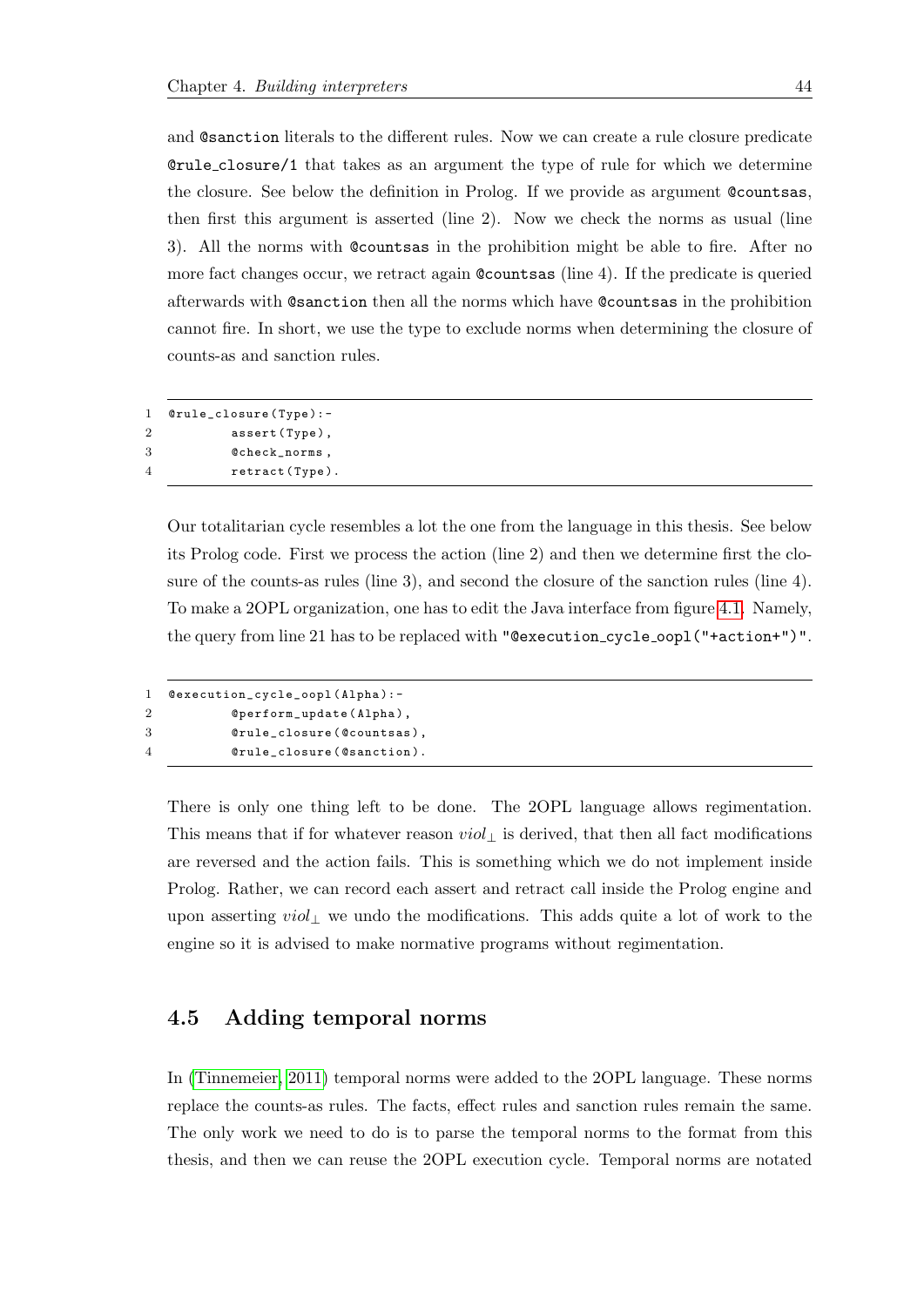as  $\phi_{\ell} : \langle \varphi_c, M(\varphi_x), \varphi_d \rangle$ , where  $(M) \in \{F, O\}$ . Temporal norms are converted to the format from this thesis as follows:

- A temporal norm's label  $\phi_{\ell}$  will become the scheme's name.
- The precondition is set to  $\varphi_c$ .
- If  $(M)$  equals O, then the obligation is set to  $\varphi_x$ , if the modality is F then the prohibition is set to  $\varphi_x$ .
- The deadline is set to  $\varphi_d$ .
- To make sure that norms do not interfere with the closure of sanction rules, we must add the ©countsas fact to  $\varphi_x$  and  $\varphi_d$ . We use ©countsas because that is the one the 2OPL execution cycle uses first.
- The violated attribute gets the value +viol( $\phi_{\ell}$ ).
- The obeyed attribute is set to the empty sequence.
- The expiration attribute is set to false.

For example the temporal norm  $a:\&b$  and  $c,F(d$  and not e),  $f>$  is translated to:

```
norm {
 name: a.
 precondition: b,c.
 prohibition: @countsas,d,not(e).
 deadline: @countsas, f.
 expiration: false.
 violated: +viol(a).
}
```
And the Prolog representation becomes:

@scheme(a, (b,c), false, (@countsas, d, not(e)), (@countsas, f), false, [plus(  $viol(a))$ ],  $[]$ ).

## <span id="page-48-0"></span>4.6 Chapter summary

In this chapter we have constructed an interpreter for the normative language from chapter 3. The interpreter is created by combining Prolog and Java. It is easy to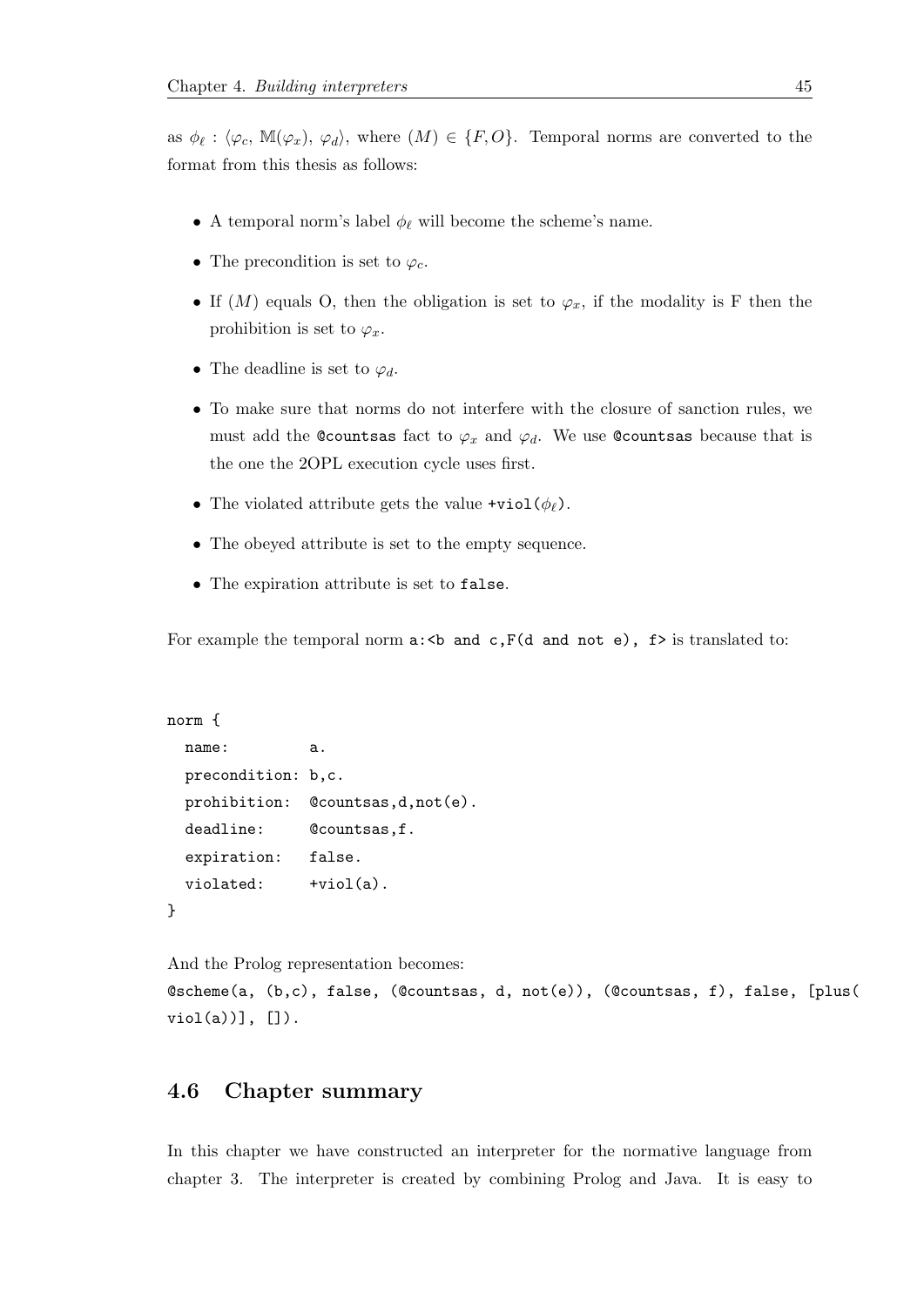redesign parts of the language because we implemented the operational semantics as literal as possible. We also illustrated the generality of the interpreter by discussing how 2OPL can be interpreter in the same system.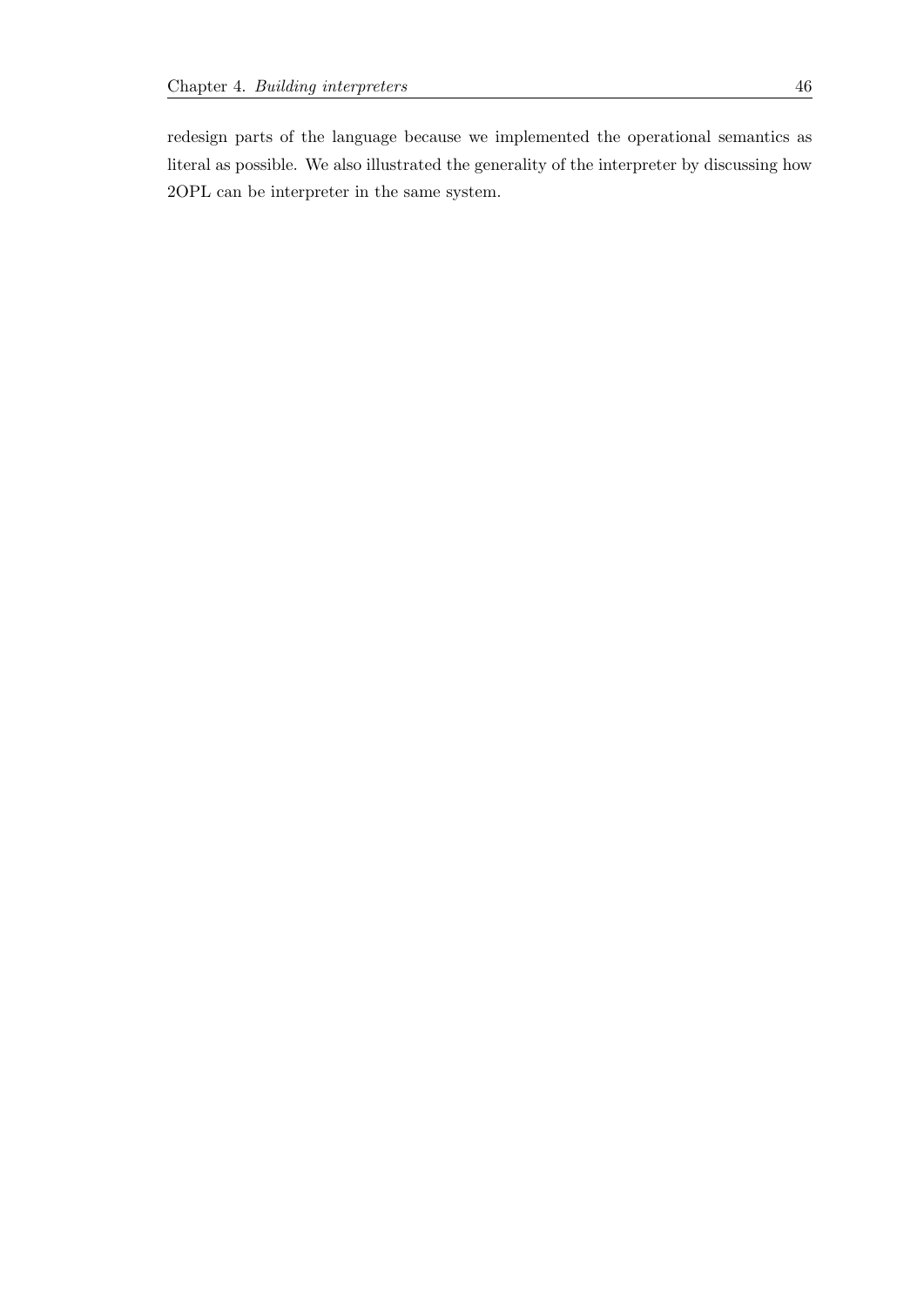## <span id="page-50-0"></span>Chapter 5

# Conclusions & Future work

In this thesis we focused on the question how can we model and program distributed exogenous normative organizations? To answer this question we posed four subquestions about organizing agents, programming organizations, interaction between organizations, and executing organizational code. In this chapter we briefly go over the answers of these questions. We also give some pointers for future research.

## <span id="page-50-1"></span>5.1 Answering the research questions

The chapters in this thesis were ordered to answer the subquestions in the same order as they were posed. The first subquestion how can we organize agents? was mainly answered in chapter 2 where we looked at the background literature on organizations. Multi-agent systems can be designed by means of organizational concepts. In such cases we hardwire the agents to behave according to the organizational needs. Because hardwired organizations are difficult to maintain, we can also organize agents by means of explicit organizational programming. When we program organizations we are mainly concerned with programming hard and soft constraints which we call norms. Hard constrains are non-violable norms, also called norms which are regimented. Violable norms are enforced with a sanction/reward mechanism.

For programming organizations we discussed in chapter 2 various languages. We also looked at how we can make distributed organizations. We can choose between splitting the agents, splitting regulated interactions, or splitting the environment. The last approach is the one we took. Because organizations only partially view the overall system they can depend on each other for information and the consequences of norms. In chapter 3 we discussed a normative programming language for distributed settings. We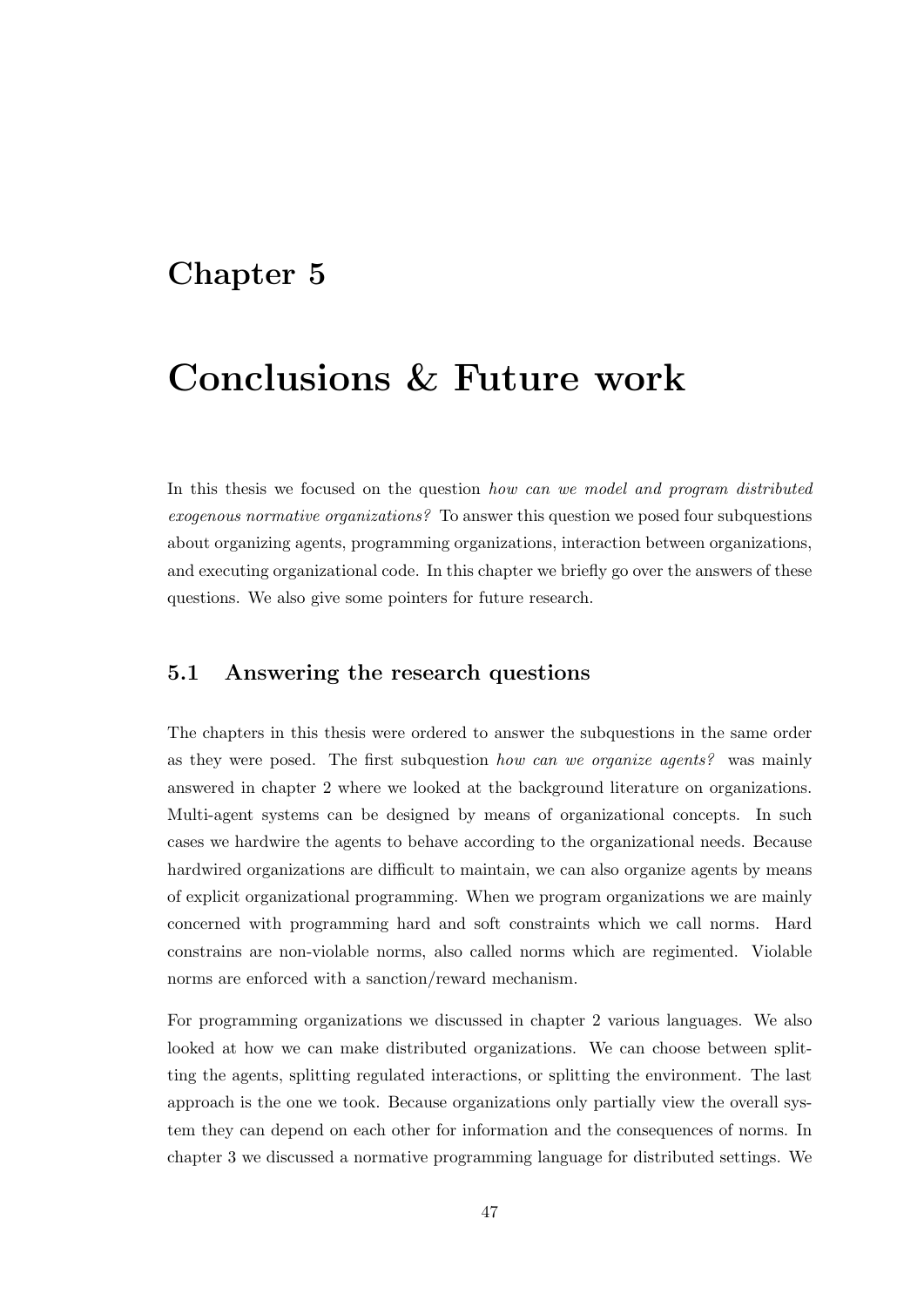incorporated the use of labels in our language to let the organizations interact on the level of norms, which answers the subquestion how can different organizations interact? Both the syntax and operational semantics were explained, thus answering the subquestion how can we program organizations for distributed settings?

The fourth question was about executing normative programs. In chapter 4 an interpreter was presented. This interpreter is a combination of Prolog and Java. A Prolog base was used to implement the operational semantics, store facts about the environment and store data from the normative process, such as norm instantiations. Because of a near one on one implementation of the operational semantics it is quite straightforward to adjust the normative language in the future.

## <span id="page-51-0"></span>5.2 Future work

The presented language in chapter 3 is quite minimal for distributed settings. The normative language can be extended to increase its expressiveness. Think for instance of allowing label formula's or hierarchical structures. The latter can be used to model national versus local traffic regulations. A more serious lacking feature is regimentation. Currently there is no way to define norms which are regimented.

Our programming language can use a more efficient interpreter for simulation purposes where time is of the essence. In a traffic simulator we want multiple organizations to regulate the road. The more efficient our interpreter, the larger the scale of the simulation, and the more relevant the results. At the moment the bottleneck of the interpreter is the communication between suborganizations, which happens through sockets. After every sequence of assertions and retractions the same sequence is broadcasted, even to organizations for which no literals with their label occur. And besides the interpreter it would be good to have programming guidelines. To create a distributed organization is not a trivial task. A methodology is needed to help this process. We saw in chapter 2 different methodologies and frameworks, so it is possible that one of them is adaptable to the language of this thesis. For instance the Moise framework is a nice starting point. In recent years the work on Moise has focused on the implementation of organizations. They made some design decisions that differ from the ones in this thesis. It would be interesting to see if we can still apply Moise's basic idea's about organizing agent systems to our state based and autonomous type of organizations.

On a more theoretical note we still need to analyze how exactly a normative language refines a multi-agent system. This work was initiated in [\(Astefanoaei, 2011\)](#page-53-6). Clearly the overall execution of a multi-agent system is changed by adding an organization. It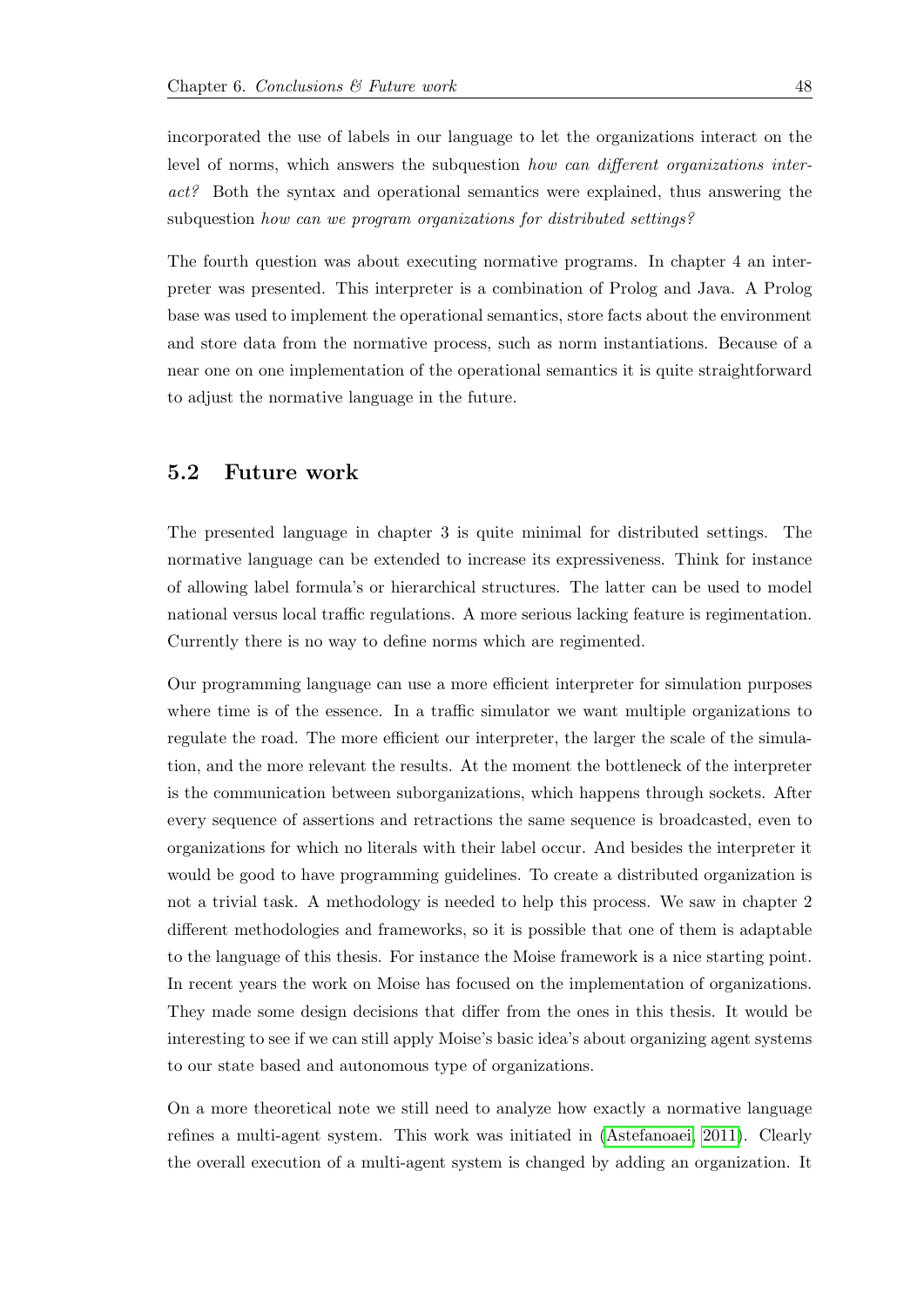is worthwhile to investigate how the language from this thesis affects the behavior of the agents. Especially underlying properties of the system can help to detect possible safety issues.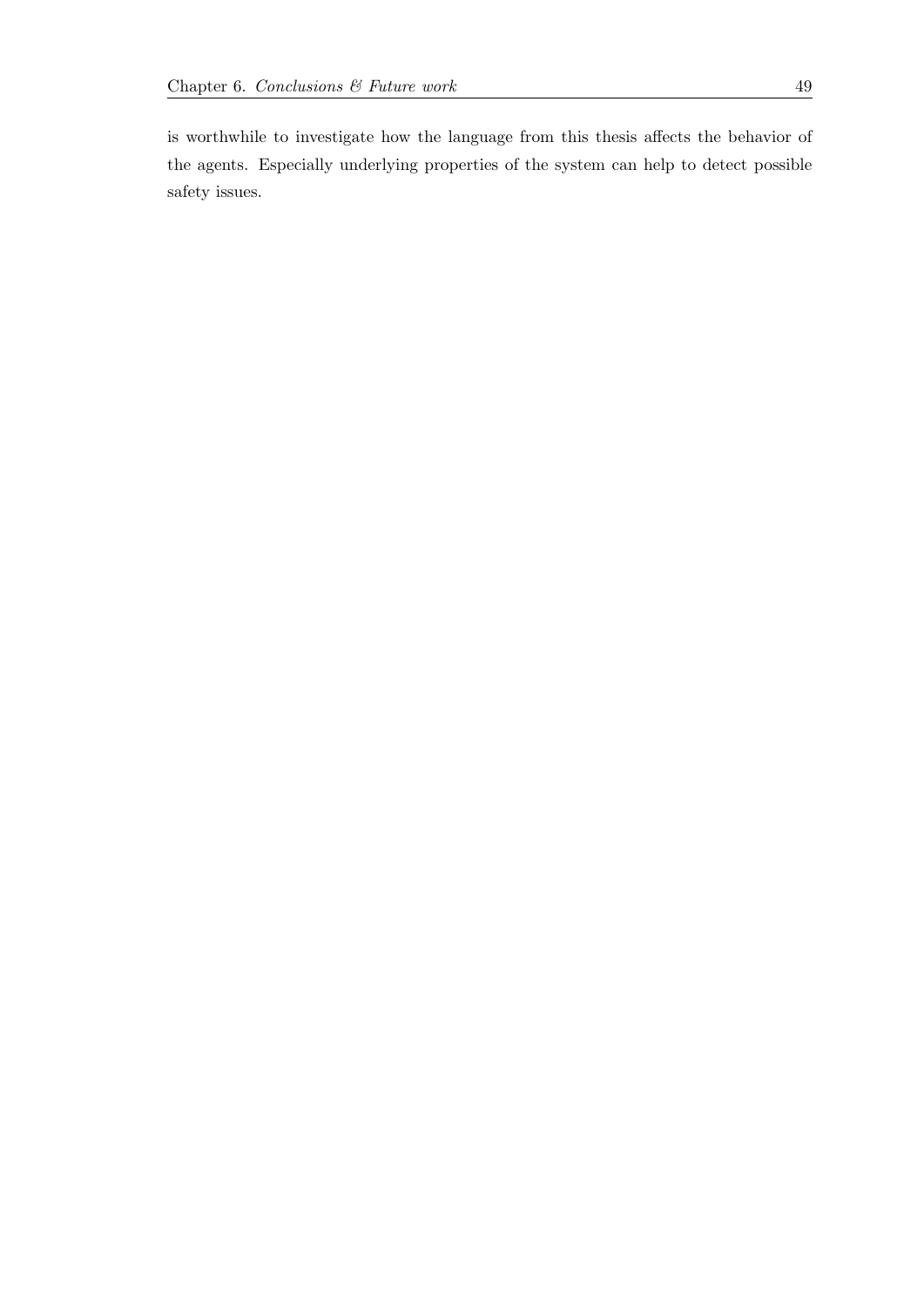# <span id="page-53-0"></span>Bibliography

- <span id="page-53-10"></span>A. Adal. An interpreter for Organization Oriented Programming Language (2OPL). Master's thesis, Utrecht University, 2010.
- <span id="page-53-7"></span>Jeffrey L Adler and Victor J Blue. A cooperative multi-agent transportation management and route guidance system. Transportation Research Part C: Emerging Technologies,  $10(56):433 - 454$ , 2002. ISSN 0968-090X.
- <span id="page-53-8"></span>H. Aldewereld and V. Dignum. Operetta: Organization-oriented development environment. In M. Dastani, A. El Fallah Seghrouchni, J. Hübner, and J. Leite, editors, Languages, Methodologies, and Development Tools for Multi-Agent Systems, volume 6822 of Lecture Notes in Computer Science, pages 1–18. Springer Berlin / Heidelberg, 2011.
- <span id="page-53-6"></span>L. Astefanoaei. An Executable Theory Of Multi-Agent Systems Refinement. PhD thesis, Leiden University, 2011.
- <span id="page-53-9"></span>F. Baader, D. Calvanese, D. McGuinness, D. Nardi, and P. Patel-Schneider. The Description Logic Handbook. Cambridge University Press, 2002.
- <span id="page-53-2"></span>T. Behrens, K. Hindriks, and J. Dix. Towards an environment interface standard for agent platforms. Annals of Mathematics and Artificial Intelligence, pages 1–35, 2010.
- <span id="page-53-5"></span>Fabio Luigi Bellifemine, Giovanni Caire, and Dominic Greenwood. Developing Multi-Agent Systems with JADE. Wiley, 2007.
- <span id="page-53-3"></span>Rafael H. Bordini, Michael Wooldridge, and Jomi Fred Hübner. *Programming Multi-*Agent Systems in AgentSpeak using Jason (Wiley Series in Agent Technology). John Wiley & Sons, 2007. ISBN 0470029005.
- <span id="page-53-4"></span>Rafael H. Bordini, Mehdi Dastani, Jurgen Dix, and Amal El Fallah Seghrouchni. Multi-Agent Programming: Languages, Tools and Applications. Springer Publishing Company, Incorporated, 1st edition, 2009. ISBN 0387892982, 9780387892986.
- <span id="page-53-1"></span>M. Bratman. Intentions, Plans, and Practical Reason. Harvard University Press, 1987.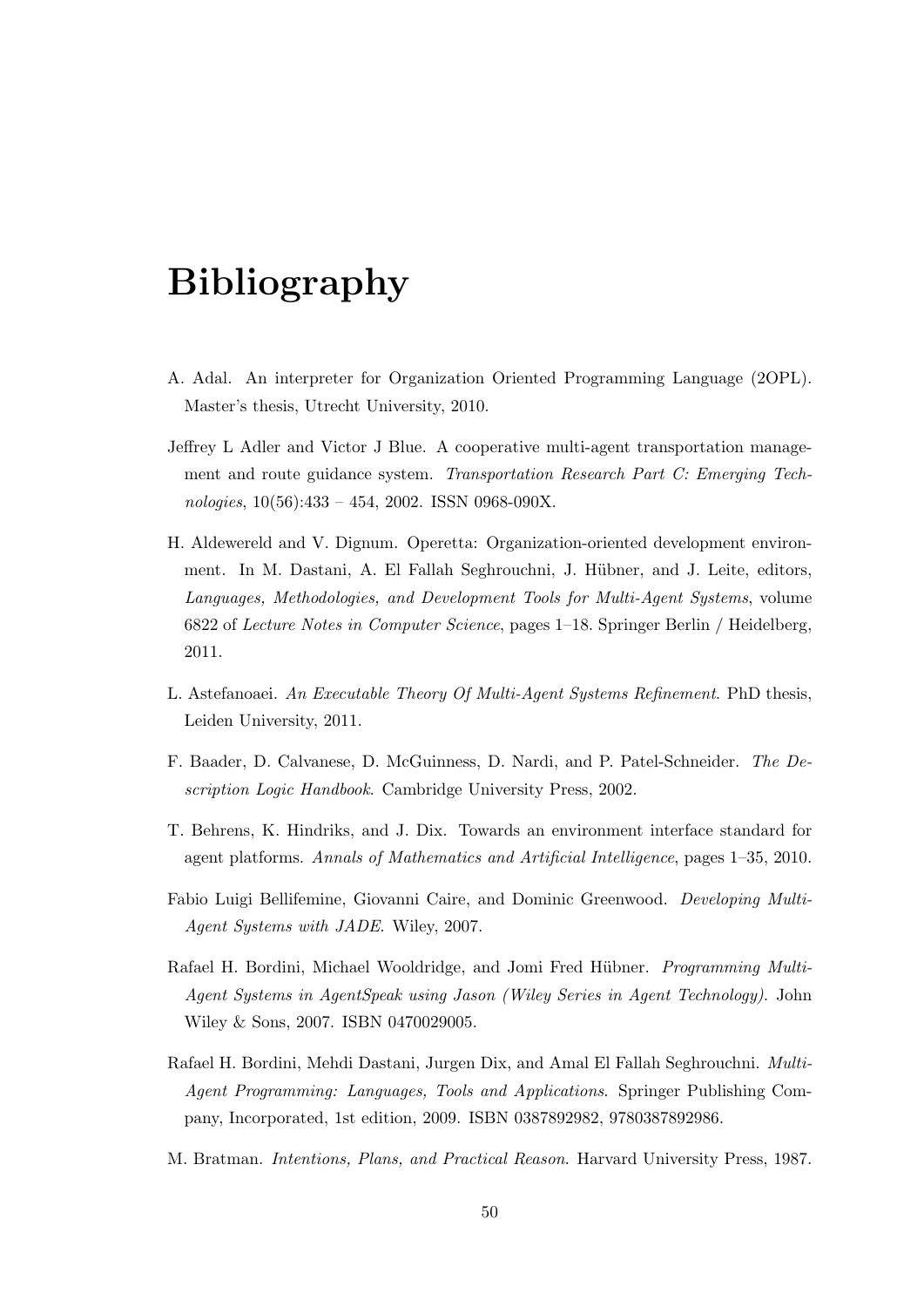- <span id="page-54-6"></span>M. Dastani, D. Grossi, J-J. Ch. Meyer, and N. Tinnemeier. Normative multi-agent programs and their logics. In KRAMAS, pages 16–31, 2008.
- <span id="page-54-1"></span>M. Dastani, N. Tinnemeier, and J-J. Ch. Meyer. Normative multi-agent programs and their logics. In Dignum 2009, 2009.
- <span id="page-54-0"></span>Mehdi Dastani. 2apl: a practical agent programming language. Autonomous Agents and Multi-Agent Systems, 16:214–248, 2008. ISSN 1387-2532.
- <span id="page-54-2"></span>V. Dignum. A model for organizational interaction: based on agents, founded in logic. PhD thesis, Universiteit Utrecht, 2004.
- <span id="page-54-3"></span>M. Esteva, J. Padget, and C. Sierra. Formalizing a language for institutions and norms. In John-Jules Meyer and Milind Tambe, editors, Intelligent Agents VIII, volume 2333 of Lecture Notes in Computer Science, pages 348–366. Springer Berlin / Heidelberg, 2002.
- <span id="page-54-4"></span>Marc Esteva, Bruno Rosell, Juan A. Rodriguez-Aguilar, and Josep Ll. Arcos. Ameli: An agent-based middleware for electronic institutions. In Proceedings of the Third International Joint Conference on Autonomous Agents and Multiagent Systems - Volume 1, AAMAS '04, pages 236–243, Washington, DC, USA, 2004. IEEE Computer Society. ISBN 1-58113-864-4.
- <span id="page-54-9"></span>Dorian Gaertner, Andres Garcia-Camino, Pablo Noriega, J.-A. Rodriguez-Aguilar, and Wamberto Vasconcelos. Distributed norm management in regulated multiagent systems. In Proceedings of the 6th international joint conference on Autonomous agents and multiagent systems, AAMAS '07, pages 90:1–90:8, New York, NY, USA, 2007. ACM. ISBN 978-81-904262-7-5.
- <span id="page-54-7"></span>A. García-Camino, J. Rodríguez-Aguilar, C. Sierra, and W. Vasconcelos. Constraint rule-based programming of norms for electronic institutions. Autonomous Agents and Multi-Agent Systems, 18:186–217, 2009. ISSN 1387-2532.
- <span id="page-54-8"></span>D. Grossi. Designing invisible handcuffs : Formal investigations in institutions and organizations for multi-agent systems. PhD thesis, Utrecht University, SIKS, 2007.
- <span id="page-54-5"></span>M. Hannoun, O. Boissier, J. Sichman, and C. Sayettat. Moise: An organizational model for multi-agent systems. In M. Monard and J. Sichman, editors, Advances in Artificial Intelligence, volume 1952 of Lecture Notes in Computer Science, pages 156–165. Springer Berlin / Heidelberg, 2000.
- <span id="page-54-10"></span>C. A. R. Hoare. An axiomatic basis for computer programming. Commun. ACM, 12 (10):576–580, October 1969. ISSN 0001-0782.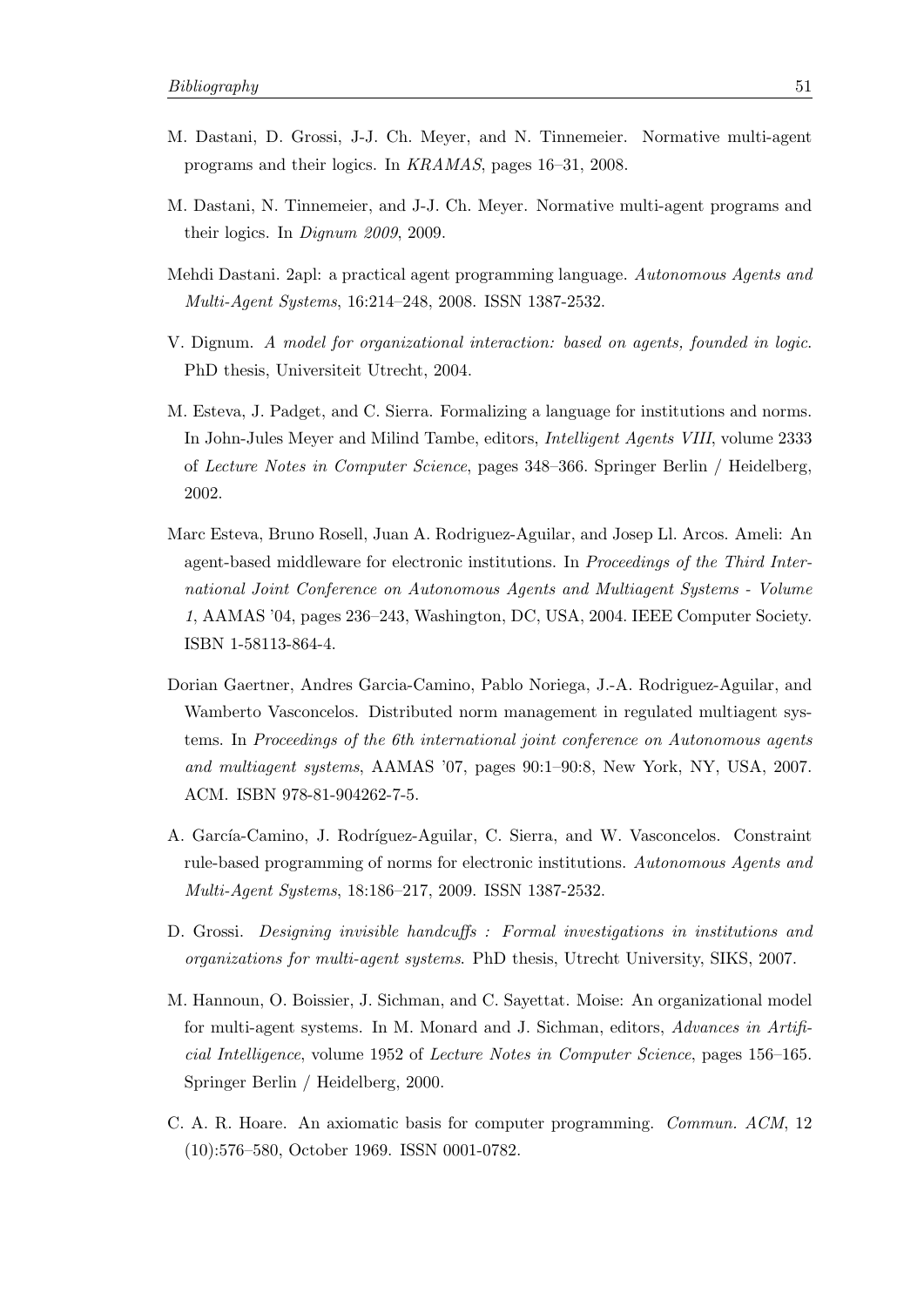- <span id="page-55-3"></span>J. Hübner, J. Sichman, and O. Boissier.  $S - Moise^+$ : A middleware for developing organised multi-agent systems. In O. Boissier, J. Padget, V. Dignum, G. Lindemann, E. Matson, S. Ossowski, J. Sichman, and J. Vázquez-Salceda, editors, Coordination, Organizations, Institutions, and Norms in Multi-Agent Systems, volume 3913 of Lecture Notes in Computer Science, pages 64–77. Springer Berlin / Heidelberg, 2006.
- <span id="page-55-4"></span>J. Hübner, O. Boissier, and R. Bordini. A normative programming language for multiagent organisations. Annals of Mathematics and Artificial Intelligence, 62:27–53, 2011. ISSN 1012-2443.
- <span id="page-55-6"></span>Jomi F. Hubner, Jaime S. Sichman, and Olivier Boissier. Developing organised multiagent systems using the moise+ model: programming issues at the system and agent levels. Int. J. Agent-Oriented Softw. Eng., 1(3/4):370–395, December 2007. ISSN 1746-1375.
- <span id="page-55-5"></span>Jomi Fred Hübner, Jaime Simão Sichman, and Olivier Boissier. Moise+: towards a structural, functional, and deontic model for mas organization. In Proceedings of the first international joint conference on Autonomous agents and multiagent systems: part 1, AAMAS '02, pages 501–502, New York, NY, USA, 2002. ACM. ISBN 1-58113- 480-0.
- <span id="page-55-0"></span>N.R. Jennings. On agent-based software engineering. Artificial Intelligence, 117(2): 277–296, 2000.
- <span id="page-55-7"></span>J.-J.Ch. Meyer, R.J. Wieringa, and F.P.M. Dignum. The role of deontic logic in the specification of information systems. In Logics for Databases and Information Systems, pages 71–115. Kluwer Academic, 1998.
- <span id="page-55-9"></span>Naftaly H. Minsky and Victoria Ungureanu. Law-governed interaction: a coordination and control mechanism for heterogeneous distributed systems. ACM Trans. Softw. Eng. Methodol., 9(3):273–305, July 2000. ISSN 1049-331X.
- <span id="page-55-2"></span>M. Neumann. A classification of normative architectures. In K. Takadama, C. Cioffi-Revilla, and G. Deffuant, editors, Simulating Interacting Agents and Social Phenomena, volume 7 of Agent-Based Social Systems, pages 3–18. Springer Japan, 2010.
- <span id="page-55-8"></span>Fabio Y. Okuyama, Rafael H. Bordini, and A. C. da Rocha Costa. A distributed normative infrastructure for situated multi-agent organisations. In *Proceedings of the 7th* international joint conference on Autonomous agents and multiagent systems - Volume 3, AAMAS '08, pages 1501–1504, Richland, SC, 2008. International Foundation for Autonomous Agents and Multiagent Systems. ISBN 978-0-9817381-2-3.
- <span id="page-55-1"></span>Lin Padgham and Michael Winikoff. Prometheus: A methodology for developing intelligent agents, 2002.